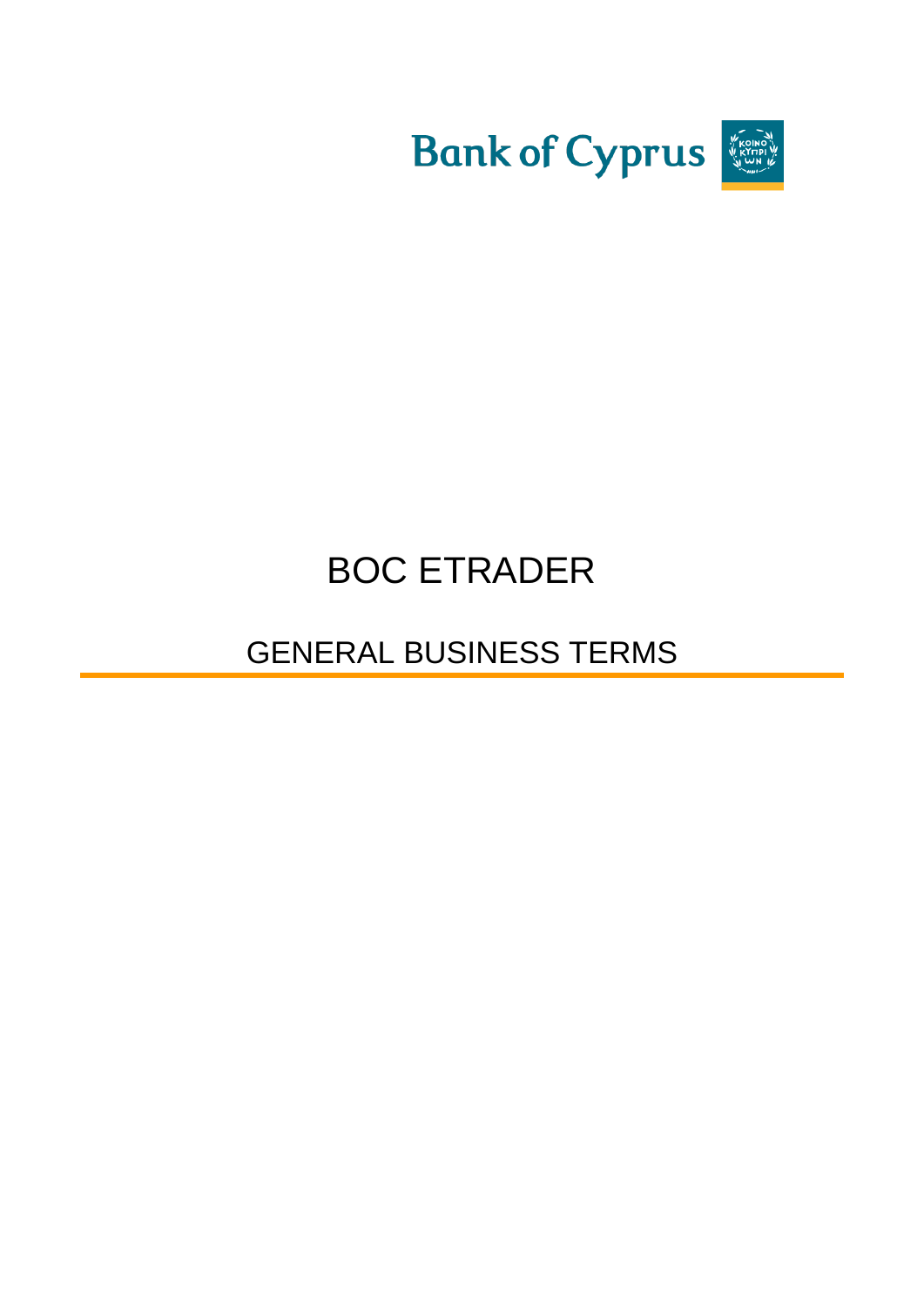

# **CONTENTS**

| 21. Confidentiality and Bank of Cyprus Disclosure of Information28 |
|--------------------------------------------------------------------|
|                                                                    |
|                                                                    |
|                                                                    |
|                                                                    |
|                                                                    |
|                                                                    |
|                                                                    |
|                                                                    |
| 28. ANNEX A - Additional Business Terms for Securities Trading38   |
|                                                                    |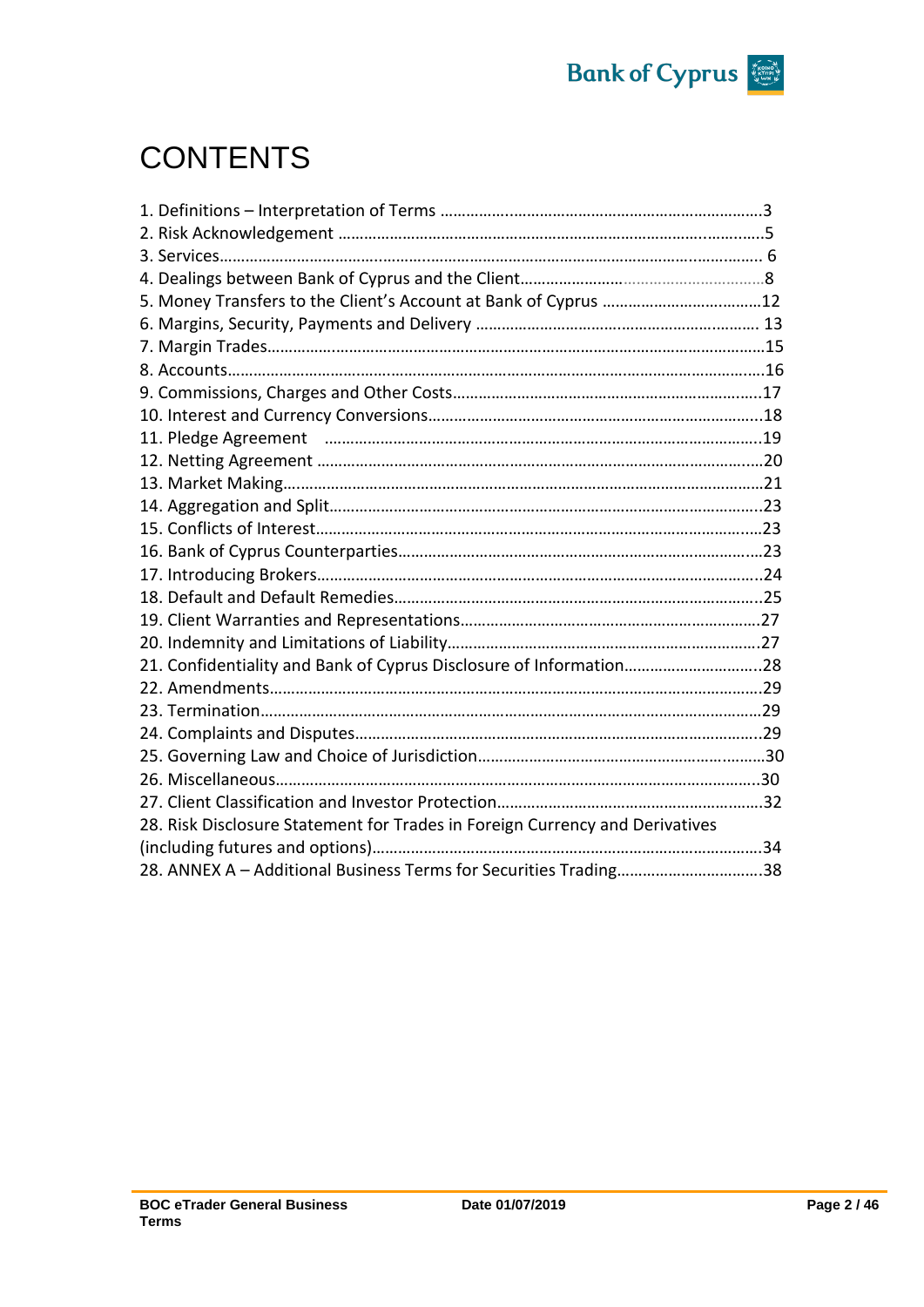

## **1. Definitions - Interpretation of Terms**

- 1.1 In these General Business Terms (hereinafter the "Terms") the following terms shall, unless the context otherwise requires, have the following meanings and may be used in the singular or plural as appropriate:
	- 1.1.1."Account" shall mean a transaction account of the Client at Bank of Cyprus;
	- 1.1.2."Account Statement" shall mean a periodic statement of the transactions credited or debited to an Account;
	- 1.1.3."Account Summary" shall mean a statement of the Client's securities portfolio, open positions, margin requirements, cash deposit etc. at a specific point in time;
	- 1.1.4."Agent" shall mean an individual person or legal entity undertaking a transaction on behalf of another individual person or legal entity but in his/its own name;
	- 1.1.5."Authorized Person" shall mean a person authorized by the Client to give instructions to Bank of Cyprus;
	- 1.1.6."Bank of Cyprus Group" shall mean all entities, including headquarters, branches, subsidiaries, representative offices and any other entities forming part of the Bank of Cyprus group of companies.
	- 1.1.7."Bank of Cyprus" shall mean Bank of Cyprus Public Company Ltd. P.O.BOX 21472 1599 Nicosia, Cyprus or any branch hereof;
	- 1.1.8."Best Execution Policy" shall mean Bank of Cyprus's prevailing policy available on the website of the bank regarding best execution when executing client orders;
	- 1.1.9."Business Day" shall mean any day on which banks are open for business in Cyprus;
	- 1.1.10."CFD Contract" or "CFD" shall mean a contract which is a contract for difference by reference to fluctuations in the price of the relevant security or index;
	- 1.1.11."Client" shall mean the individual person or legal entity being a customer of Bank of Cyprus;
	- 1.1.12."Commission, Charges & Margin Schedule" shall mean the schedule of commissions, charges, margin, interest and other rates which at any time may be applicable to the Services as determined by Bank of Cyprus on a current basis. The Commission, Charges & Margin Schedule is available on the Trading Platform under 'Trading Conditions' and may be supplied to the Client on demand;
	- 1.1.13."Conflict of Interest Policy" shall mean Bank of Cyprus Group Treasury's prevailing policy regarding conflicts of interest which is available at the website of the bank:
	- 1.1.14."Contract" shall mean any contract, whether oral or written, for the purchase or sale of any commodity, security, currency or other financial instrument or property, including any derivatives such as an option, a future, a CFD or other transaction relating thereto, entered into by Bank of Cyprus with the Client;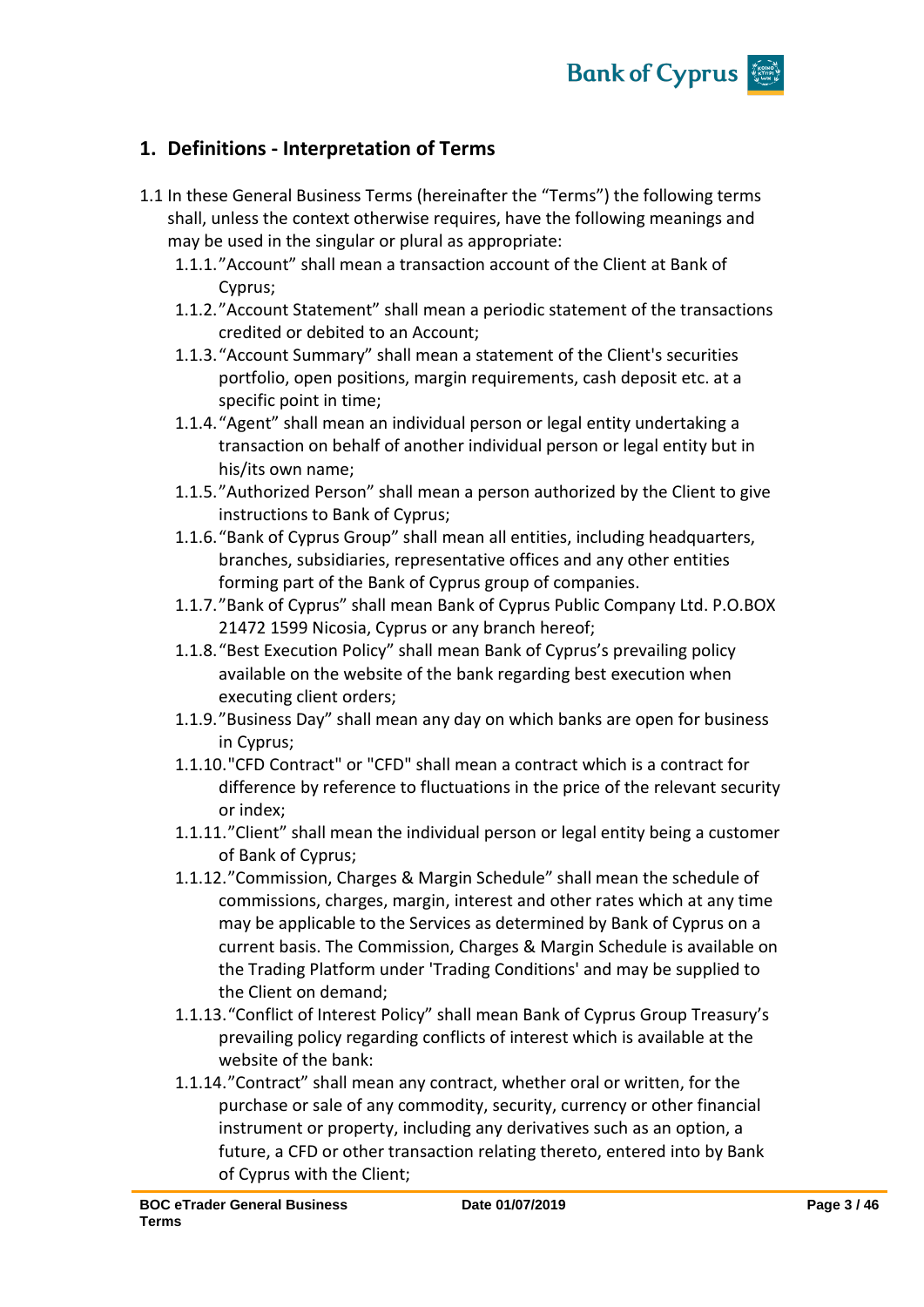

- 1.1.15."Counterparties" shall mean banks and/or brokers through whom Bank of Cyprus may cover its Contracts with Clients or with whom Bank of Cyprus otherwise deals in relation to Clients' transactions;
- 1.1.16."Events of Default" shall have the meaning given to this term in Clause 18;
- 1.1.17."FIFO" is an abbreviation of "First in First Out" and refers to the fact that in case one or more Contracts with the same characteristics shall be closed, Bank of Cyprus will as a point of departure close the older Contract first;
- 1.1.18."Inside Information" shall mean non-published information which is likely to have a noticeable effect on the pricing of a Contract if it was made public;
- 1.1.19."Introducing Broker" shall mean a financial institution or advisor which is remunerated by Bank of Cyprus and/or clients for referral of clients to Bank of Cyprus and/or for provision of advice to such Clients and/or execution of such Clients' transactions towards Bank of Cyprus;
- 1.1.20."Margin Trade" shall mean a Contract opened and maintained based on a margin deposit as opposed to a Contract based on a purchase price;
- 1.1.21."Market Maker" shall mean a professional participant in the financial markets who continuously offers purchase and sale prices for a financial instrument in order to buy and sell respectively in the event of interested Clients. Being a Market Maker Bank of Cyprus is in relation to a transaction the Client's immediate counterpart;
- 1.1.22."Market Rules" shall mean the rules, regulations, customs and practices from time to time of any exchange, clearing house or other organization or market involved in, or otherwise relevant to, the conclusion, execution, terms or settlement of a transaction or Contract and any exercise by any such exchange, clearing house or other organization or market of any power or authority conferred on it;
- 1.1.23."Net Free Equity" is a basis of calculation of interest which is calculated in accordance with the definition specified in Bank of Cyprus's Commission, Charges & Margin Schedule
- 1.1.24."OTC" shall mean any Contract concerning a commodity, security, currency or other financial instrument or property, including any option, future or CFD which is not traded on a regulated stock or commodity exchange but "over the counter" by Bank of Cyprus whether as a Market Maker as described in Clause 13 or otherwise;
- 1.1.25."Principal" shall mean the individual person or the legal entity which is a party to a transaction;
- 1.1.26."Security" shall mean any securities or other assets deposited with Bank of Cyprus by the Client;
- 1.1.27."Services" shall mean the services to be provided by Bank of Cyprus in connection with the Bank of Cyprus e-Trader platform subject to these Terms;
- 1.1.28."Settlement/Trade Confirmation" shall mean a notification from Bank of Cyprus to the Client confirming the Client's entry into a Contract;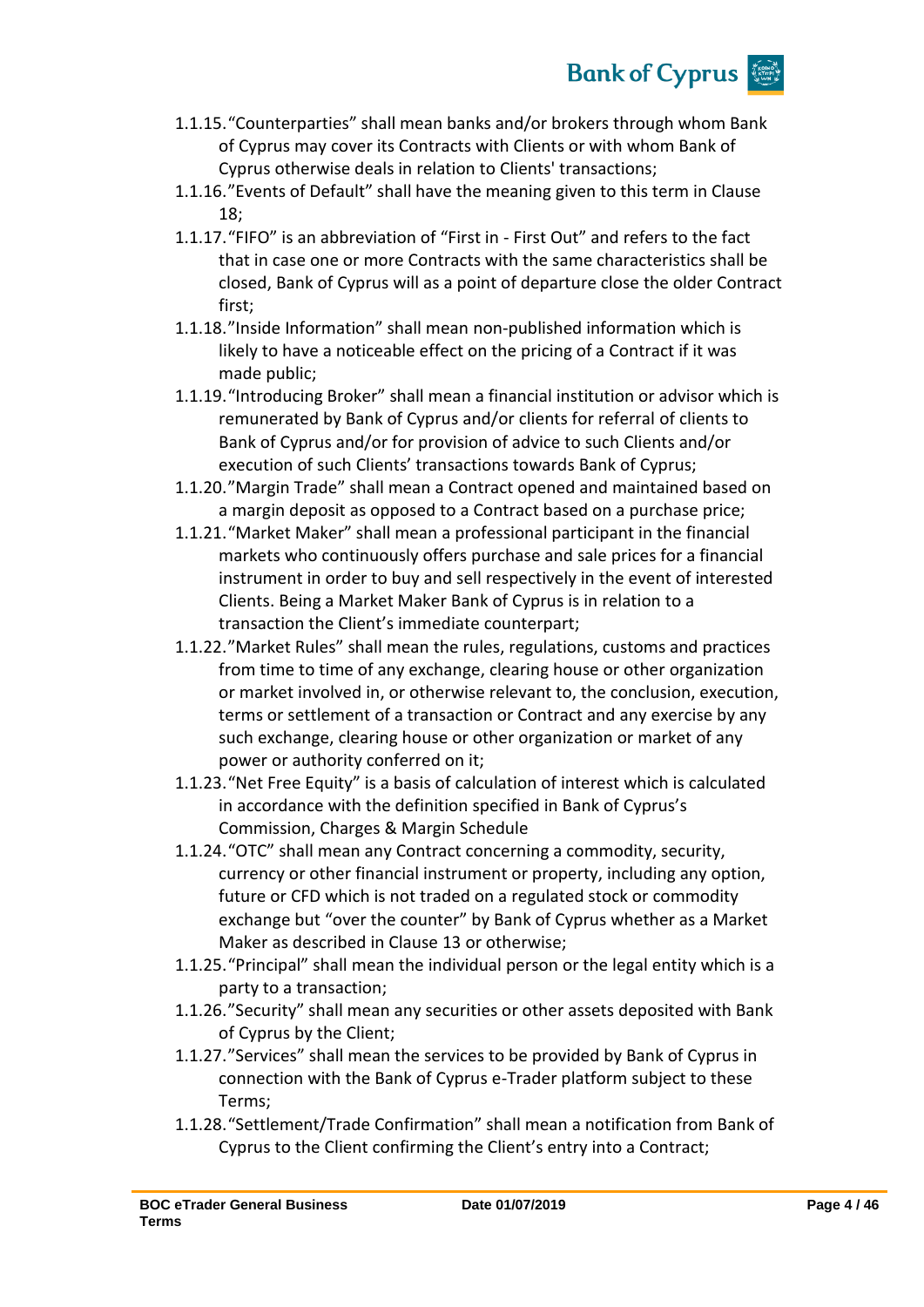# **Bank of Cyprus**

- 1.1.29."Terms" shall mean these General Business Terms governing the Client relationship between the Client and Bank of Cyprus as regards the Bank of Cyprus e-Trader platform and any transactions executed thereon;
- 1.1.30."Trading Platform" shall mean any online trading platform made available by Bank of Cyprus under the Terms;
- 1.1.31."Negative Balance Protection" shall mean the protection provided by Bank of Cyprus that applies to accounts of retail clients that hold an open FX Spot position(s) and will apply to any loss incurred by the FX Spot positions(s) after any/all approved collateral (if applicable) on account has been used, including cash deposits. Bank of Cyprus will reimburse the negative cash amount once all position(s) held on account settle. The reimbursement will reset the account value to zero.
- 1.2 If there is any conflict between the Terms and relevant Market Rules, the Market Rules shall prevail.
- 1.3 In the Terms any reference to an individual person shall include bodies corporate, unincorporated associations, partnerships and individuals.
- 1.4 Headings and notes in the Terms are for reference only and shall not affect the contents and interpretation of the Terms.
- 1.5 In the Terms references to any law, statute or regulation or enactment shall include references to any statutory modification or re-enactment thereof or to any regulation or order made under such law, statute or enactment (or under such a modification or re-enactment).
- 1.6 These Terms supplement the Agreement for the Provision of Investment Services and Activities and Ancillary Services entered into between Bank of Cyprus and the Client (the "Investment Services Agreement"), and apply solely to the Trading Platform and transactions executed thereon. If there is any conflict between these Terms and the Investment Services Agreement, then, provided that the matter relates to the Bank of Cyprus e-Trader platform or one or more transactions executed thereon, these Terms shall prevail; all other products and services offered by Bank of Cyprus are solely governed by the Investment Services Agreement and other applicable documentation (not including, for the avoidance of doubt, these Terms).

## **2. Risk Acknowledgement**

- 2.1 The Client acknowledges, recognizes and understands that trading and investments in leveraged as well as non-leveraged Contracts is:
	- 2.1.1 highly speculative;
	- 2.1.2 may involve an extreme degree of risk; and
	- 2.1.3 is appropriate only for persons who, if they trade on margin, can assume risk of loss in excess of their margin deposit. Negative Balance Protection applies only to retail client accounts as indicated in clause 1.1.31 above.
- 2.2 The Client acknowledges, recognizes and understands that:
	- 2.2.1 because of the low margin normally required in Margin Trades, price changes in the underlying asset may result in significant losses, which may substantially exceed the Client's investment and margin deposit;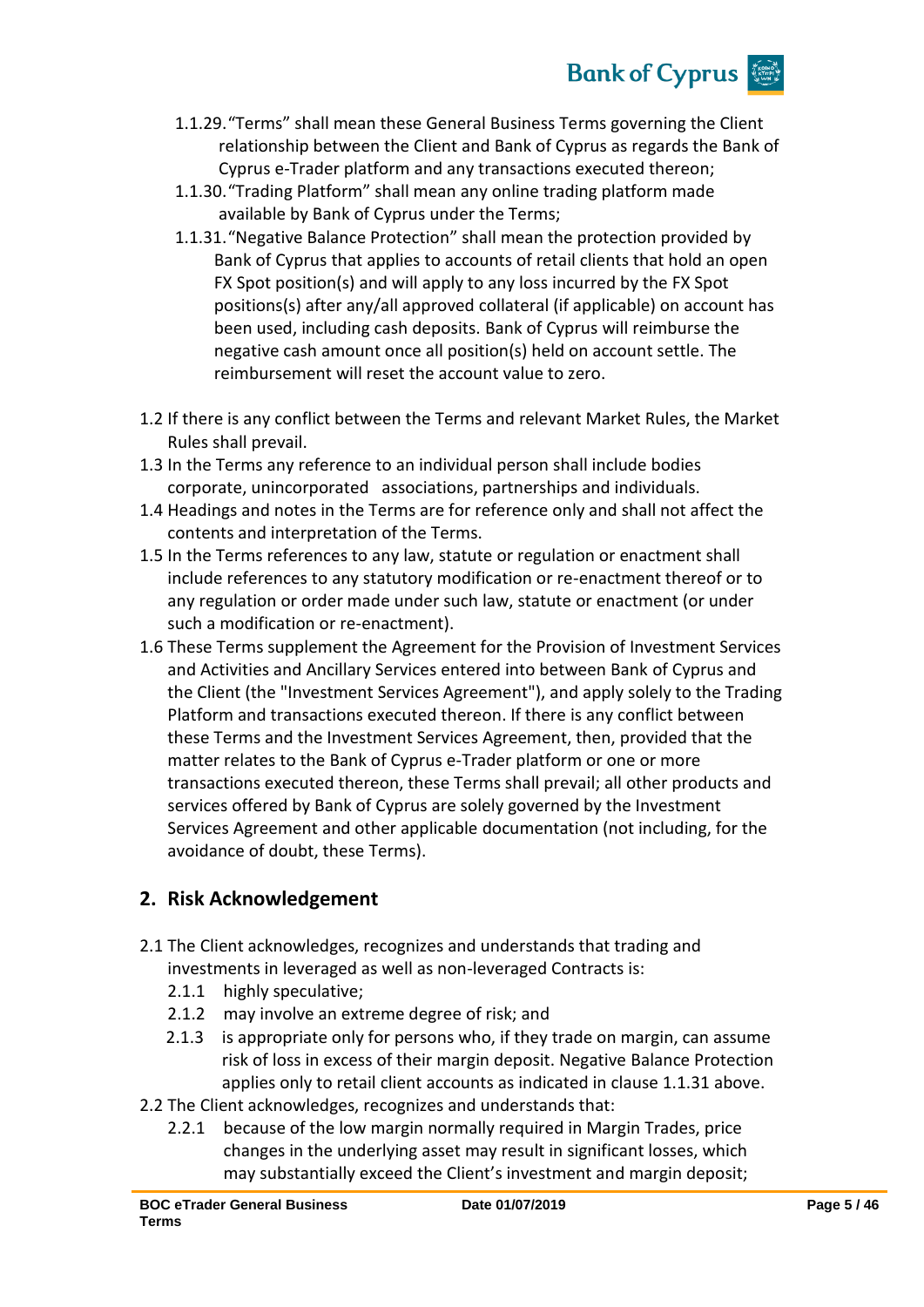## **Bank of Cyprus**

- 2.2.2 when the Client directs Bank of Cyprus to enter into any transaction, any profit or loss arising as a result of a fluctuation in the value of the asset or the underlying asset will be entirely for the Client's account and risk;
- 2.2.3 the Client warrants that the Client is willing and able, financially and otherwise, to assume the risk of trading in speculative investments;
- 2.2.4 the Client agrees not to hold Bank of Cyprus responsible for losses incurred as a consequence of Bank of Cyprus carrying the Client's account and following its recommendations or suggestions or those of its employees, associates or representatives, unless Bank of Cyprus has exercised gross negligence in connection herewith;
- 2.2.5 the Client is aware of the fact that unless it is otherwise specifically agreed, Bank of Cyprus shall not conduct any continuous monitoring of the transactions already entered into by the Client neither individually nor manually. Hence, Bank of Cyprus cannot be held responsible for the transactions developing differently from what the Client might have presupposed and/or to the disadvantage of the Client;
- 2.2.6 the Client accepts that guarantees of profit or freedom from loss are impossible in investment trading;
- 2.2.7 the Client accepts that the Client has received no such guarantees or similar representations from Bank of Cyprus, from an Introducing Broker, or representatives hereof or any other entity with whom the Client is conducting a Bank of Cyprus account.

## **3. Services**

- 3.1 Subject to the Client fulfilling its obligations under the Terms, Bank of Cyprus may enter into transactions with the Client in the following investments and instruments:
	- 3.1.1 Futures and CFDs on commodities, securities, interest rate and debt instruments, stock or other indices, currencies and base and precious metals;
	- 3.1.2 spot and forward bullion, currencies, and OTC derivatives;
	- 3.1.3 securities, including shares, bonds, and other debt instruments, including government and public issues;
	- 3.1.4 options and warrants to acquire or dispose of any of the instruments above, including options on options;
	- 3.1.5 managed assets whether as OTC or stock exchange traded instruments; and
	- 3.1.6 such other investments as Bank of Cyprus may from time to time agree.
- 3.2 The Services provided by Bank of Cyprus may involve:
	- 3.2.1 margined transactions;
	- 3.2.2 short sales (i.e. sales where one party to the Contract is obliged to deliver an asset which it does not possess); or
	- 3.2.3 transactions in instruments which are: traded on exchanges which are not recognized or designated investment exchanges; and/or not traded on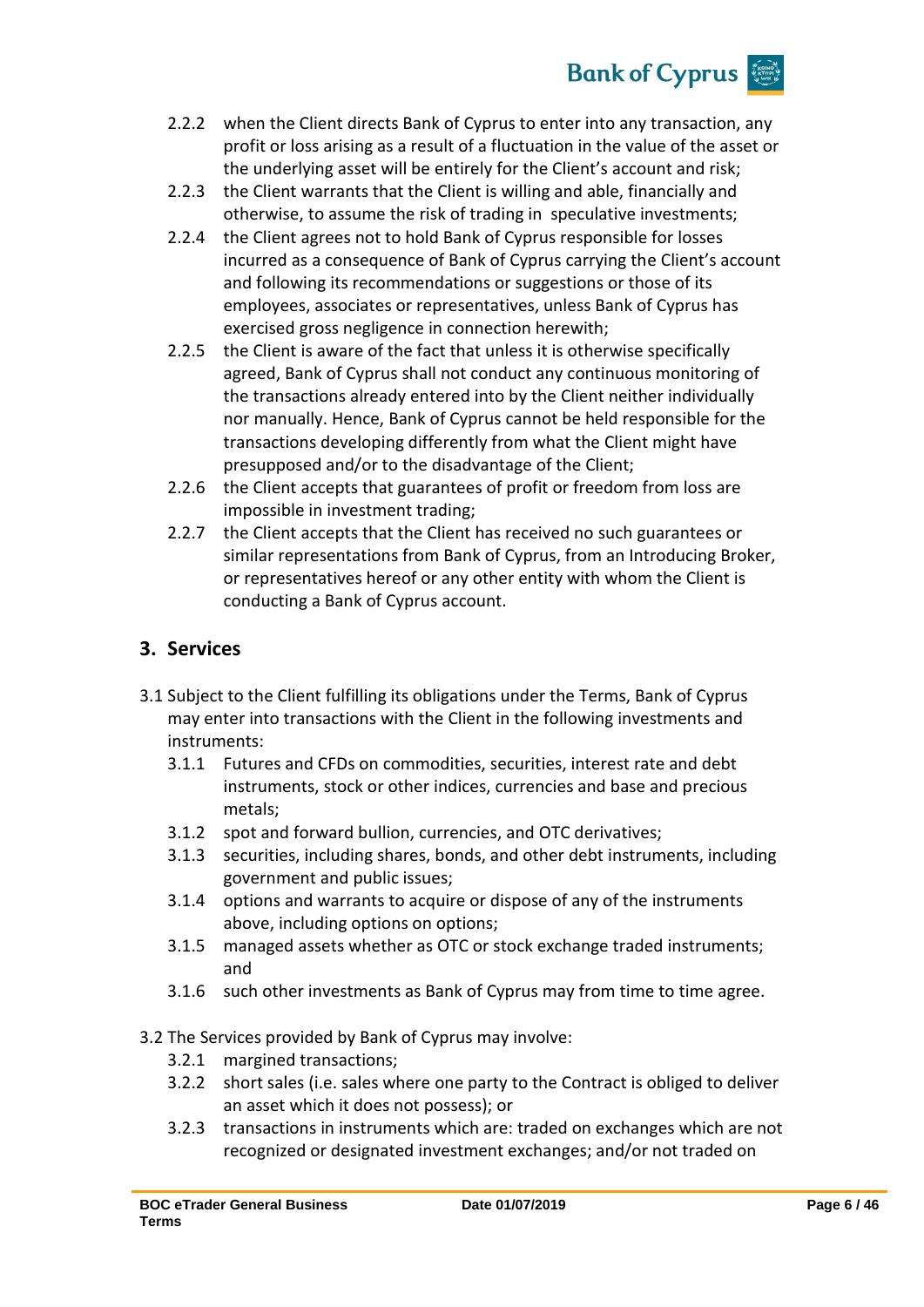

any stock or investment exchange; and/or not immediately and readily realizable.

- 3.3 Orders may be placed as market orders to buy or sell as soon as possible at the price obtainable in the market, or on selected products as limit and stop orders to trade when the price reaches a predefined level. Limit orders to buy and stop orders to sell must be placed below the current market price, and limit orders to sell and stop orders to buy must be placed above the current market price. If the bid price for sell orders or ask price for buy orders is reached, the order will be filled as soon as possible at the price obtainable in the market. Limit and stop orders are executed consistent with "Bank of Cyprus's Best Execution Policy" and are not guaranteed executable at the specified price or amount, unless explicitly stated by Bank of Cyprus for the specific order. For further information on order types please refer to Bank of Cyprus's website.
- 3.4 In relation to any transaction or Contract, Bank of Cyprus will effect such transaction or Contract as Principal unless it is specifically agreed that Bank of Cyprus shall act as Agent for the Client.
- 3.5 The Client shall, unless otherwise agreed in writing, enter into Contracts as Principal. If the Client acts as Agent, regardless of whether the Client identifies the Principal to Bank of Cyprus, Bank of Cyprus shall not be obliged to accept the said Principal as a client, and consequently Bank of Cyprus shall be entitled to consider the Client as Principal in relation to the Contract.
- 3.6 In the event Bank of Cyprus provides advice, information or recommendations to the Client Bank of Cyprus shall not be responsible for the profitability of such advice, information or recommendation as further stipulated in Clause 20, and the Client acknowledges, recognizes and understands that:
	- 3.6.1 all transactions in exchange-traded investments and many Contracts will be effected subject to, and in accordance with Market Rules;
	- 3.6.2 Market Rules usually contain far-reaching powers in an emergency or otherwise undesirable situation;
	- 3.6.3 if any exchange or clearing house takes any action which affects a transaction or Contract, directly or indirectly, then Bank of Cyprus is entitled to take any action relevant to the situation and reasonable to the parties in the interests of the Client and/or Bank of Cyprus;
	- 3.6.4 Bank of Cyprus shall not be liable for any loss as further stipulated in clause 20.3 and suffered by the Client as a result of the acts or omissions of any exchange or clearing house or any action reasonably taken by Bank of Cyprus as a result of such acts or omissions unless Bank of Cyprus has exercised gross negligence in connection hereby;
	- 3.6.5 where any transaction is effected by Bank of Cyprus as Agent for the Client, delivery or payment (as appropriate) by the other party to the transaction shall be at the Client's entire risk;
	- 3.6.6 Bank of Cyprus's obligation to deliver investments to the Client or to account to the Client or any other person on the Client's behalf for the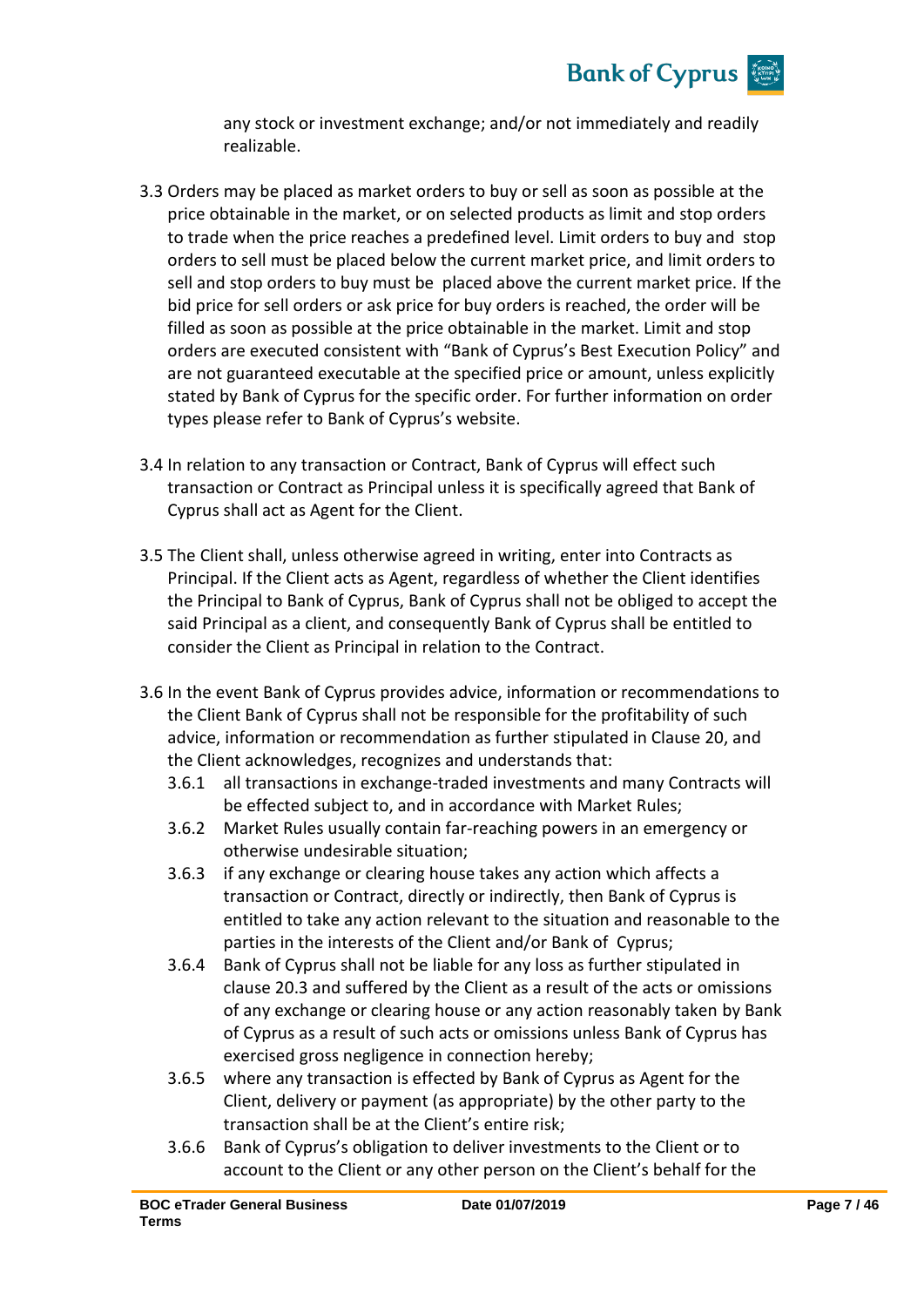

proceeds of sale of investments shall be conditional upon receipt by Bank of Cyprus of deliverable documents or sale proceeds (as appropriate) from the other party or parties to the transaction;

3.6.7 Bank of Cyprus may, without prior notice, in whole or in part, on a permanent or temporary basis withdraw any account facility provided by Bank of Cyprus to the Client. Situations where Bank of Cyprus may take such action include situations where:

(a)Bank of Cyprus considers that the Client may be in possession of Inside Information;

(b)Bank of Cyprus considers that there are abnormal trading conditions; or

(c)Bank of Cyprus is unable to calculate prices in the relevant Contract due to the unavailability of the relevant market information.

Bank of Cyprus informs the Client of the withdrawal and the reasons for it, where possible, before the withdrawal, and, if this is not possible, immediately thereafter, unless giving such information would compromise objectively justifiable security reasons.

- 3.7 Normally Bank of Cyprus shall not provide any advice to the Client on any tax issues related to any Services. The Client is advised to obtain individual independent counsel from its financial advisor, auditor or legal counsel with respect to tax implications of the respective Services.
- 3.8 Notwithstanding any other provision of the Terms, in providing its Services, Bank of Cyprus shall be entitled to take any action considered necessary and reasonable to ensure compliance with the Market Rules and all other applicable laws and regulatory decisions.

## **4. Dealings between Bank of Cyprus and the Client**

- 4.1 The Client may provide Bank of Cyprus with oral or written instructions (which shall include instructions provided via the internet or by e-mail as described below). Bank of Cyprus shall acknowledge the reception of the instructions orally or in writing, as appropriate.
- 4.2 The Client shall inform Bank of Cyprus in writing in a form acceptable to Bank of Cyprus of the person or persons to whom the Client has granted a Power of Attorney to instruct Bank of Cyprus on behalf of the Client. If the Client at any time wishes to revoke such a Power of Attorney, to change the extent of the Power of Attorney, or grant Power of Attorney to a different person this shall also be informed to Bank of Cyprus in writing in a form acceptable to Bank of Cyprus. Bank of Cyprus is in accordance with general rules regarding Powers of Attorney entitled to receive instructions from any person authorized by the Client as well as persons who appear authorized.
- 4.3 The Trading Platform provides a possibility for execution of certain Contracts. Furthermore, details regarding Accounts, Settlement/Trade Confirmations, client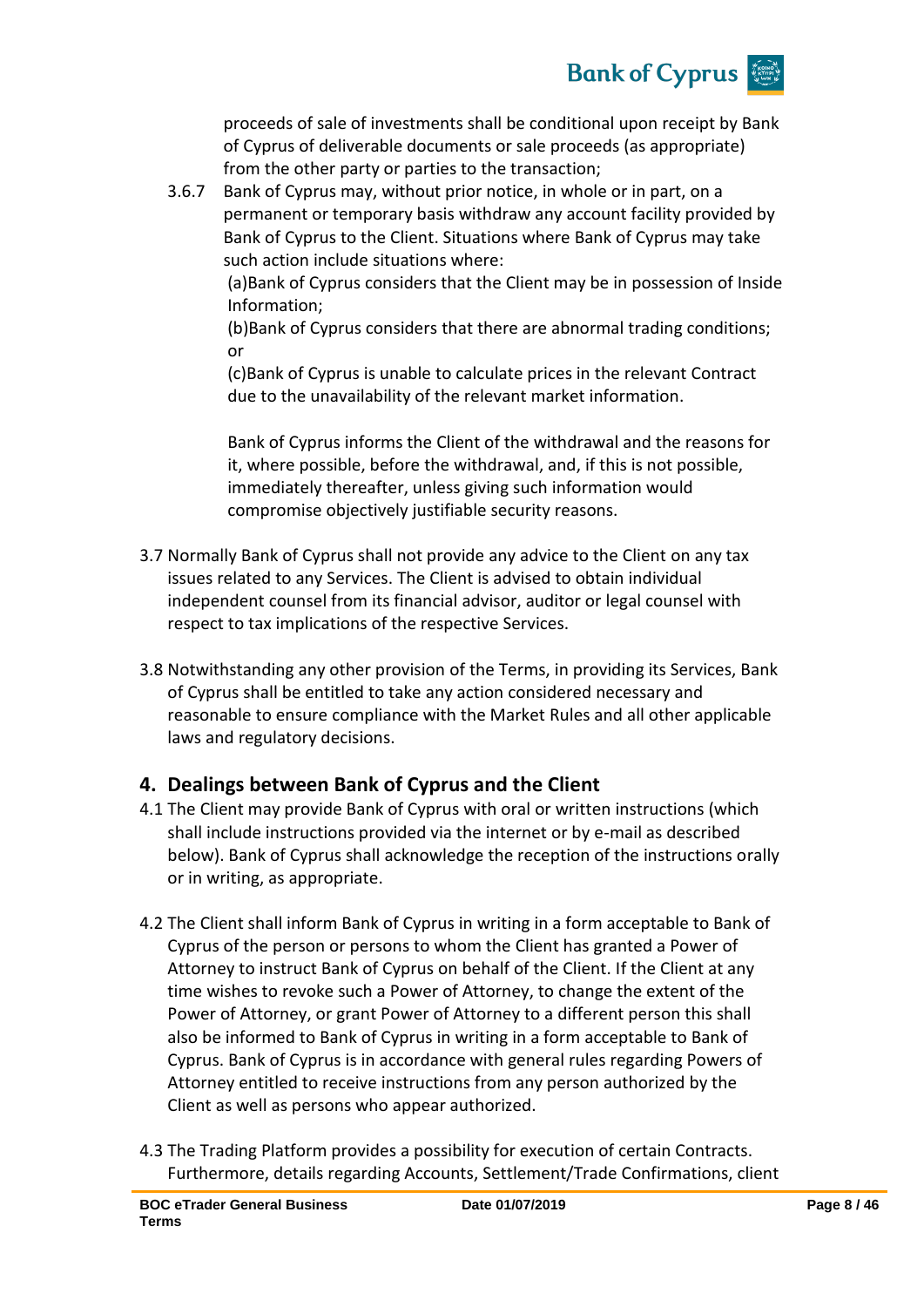# **Bank of Cyprus**

classification, and messages from Bank of Cyprus to the Client are available on the Trading Platform. In addition to the terms listed on Bank of Cyprus website, the following terms apply to Contracts executed on the internet:

- 4.3.1 Bank of Cyprus shall not undertake the risk towards Client for any loss, expense, cost or liability suffered or incurred by the Client due to failure of the system, transmission failure or delays or similar technical errors unless Bank of Cyprus has exercised gross negligence in connection herewith;
- 4.3.2 Bank of Cyprus may offer real-time tradable prices to the Client. Due to delayed transmission between the Client and Bank of Cyprus the price offered by Bank of Cyprus may have changed before an order from the Client is received by Bank of Cyprus. If automatic order execution is offered to the Client, Bank of Cyprus shall be entitled to change the price on which the Client's order is executed to the market value at the time at which the order from the Client was received;
- 4.3.3 The Trading Platform may be available in several versions, which may be differentiated in various aspects including, but not limited to the level of security applied, products and services available etc. Bank of Cyprus shall not be liable to the Client for any loss, expense, cost or liability suffered or incurred by the Client due to the Client using a version different from Bank of Cyprus's standard version with all available updates installed;
- 4.3.4 The Client shall be responsible for all orders, and for the accuracy of all information, sent via the internet using the Client's name, password or any other personal identification means implemented to identify the Client;
- 4.3.5 The Client is obliged to keep passwords secret and ensure that third parties do not obtain access to the Client's trading facilities;
- 4.3.6 The Client shall be liable to Bank of Cyprus for Contracts executed by means of the Client's password even if such use might be unauthorized or wrongful;
- 4.3.7 Regardless of the fact that the Trading Platform might confirm that a Contract is executed immediately when the client transmits instructions via the Trading Platform, it is the Settlement/Trade Confirmation forwarded by Bank of Cyprus or made available to the Client on the Trading Platform which alone constitute Bank of Cyprus's confirmation of execution.
- 4.3.8 Where the Client applies for an additional username and password to enable another person to access the Client's account, that person will have full authority to view the Client's accounts on the Trading Platform and to place transactions on those accounts on behalf of the Client. The Client will be bound by all trades placed using the additional username and password issued as if the Client had placed those trades himself, and will be responsible for ensuring that the additional username and password are kept confidential.
- 4.4 Any instruction sent via the Trading Platform or by e-mail by the Client shall only be deemed to have been received and shall only then constitute a valid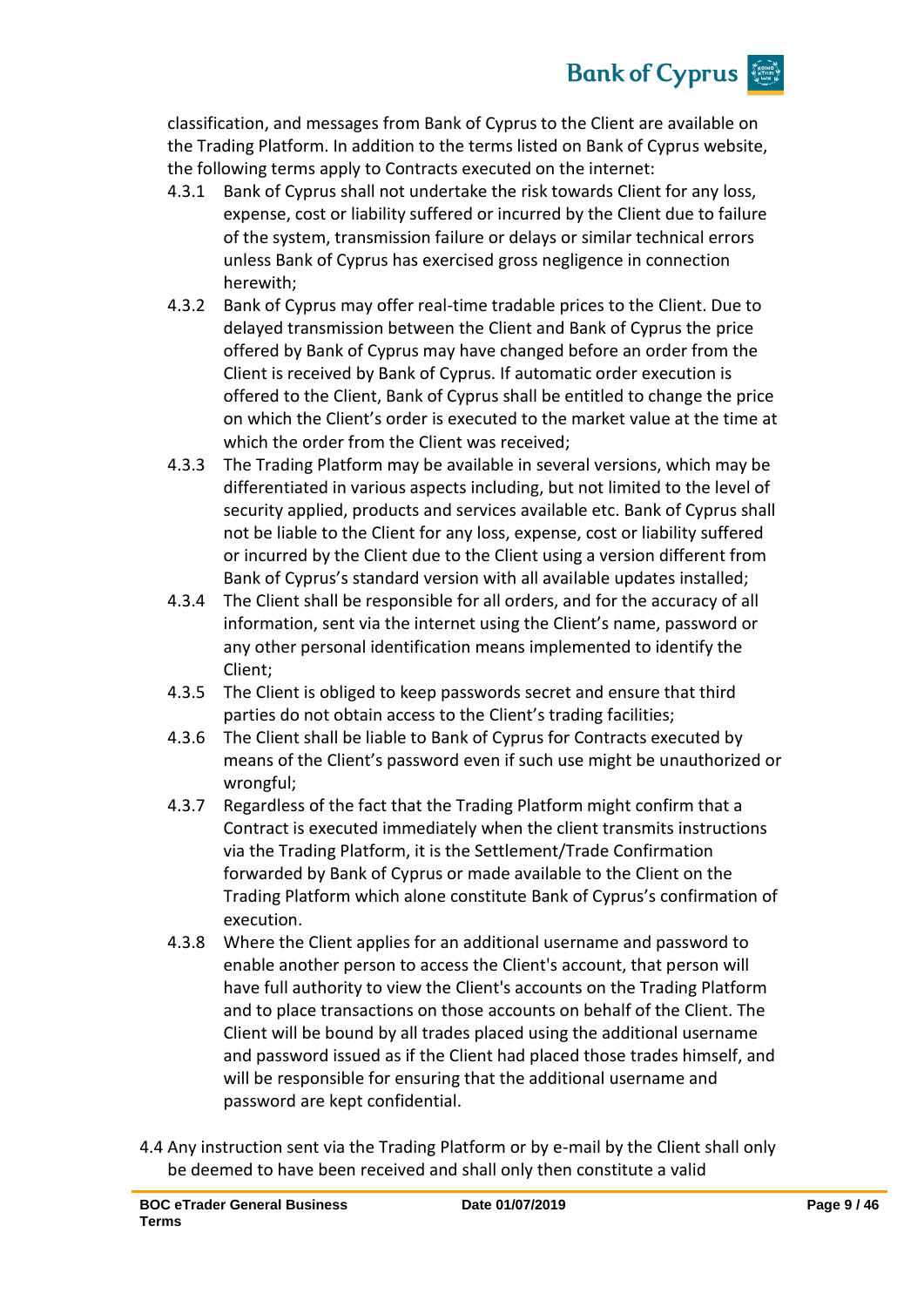

instruction and/or binding Contract between Bank of Cyprus and the Client when such instruction has been recorded as executed by Bank of Cyprus and confirmed by Bank of Cyprus to the Client through the Settlement/Trade Confirmation and/or Account Statement, and the mere transmission of an instruction by the Client shall not constitute a binding Contract between Bank of Cyprus and the Client.

- 4.5 The Client shall promptly give any instructions to Bank of Cyprus, which Bank of Cyprus may require. If the Client does not give such instructions promptly, Bank of Cyprus may, at its reasonable discretion, take such steps at the Client's cost, as Bank of Cyprus considers necessary or desirable for its own protection or the protection of the Client. This provision is similarly applicable in situations when Bank of Cyprus is unable to obtain contact with the Client.
- 4.6 If the Client does not provide Bank of Cyprus with notice of its intention to exercise an option or another Contract which requires an instruction from the Client at the time stipulated by Bank of Cyprus, Bank of Cyprus may treat the option or Contract as abandoned by the Client. If a Contract can be prolonged on expiry, Bank of Cyprus may at its reasonable discretion chose to prolong or to close such Contract.
- 4.7 Bank of Cyprus may (but shall not in any circumstances be obliged to) require confirmation in such form as Bank of Cyprus may reasonably request if an instruction is to close an Account or remit money due to the Client or if it appears to Bank of Cyprus that such confirmation is necessary or desirable.
- 4.8 Pursuant to general rules regarding power of attorney the Client is accountable to Bank of Cyprus for losses which Bank of Cyprus may suffer as a result of instructions from a person who has explicitly or tacit power of attorney to give Bank of Cyprus instructions on behalf of the Client.
- 4.9 Bank of Cyprus may refuse to act upon any instruction from any person authorized by the Client if Bank of Cyprus can render probable that the disposal pursuant to the instruction submitted would be in violation of the legislation relevant to the area, usual market practice, including but not limited to legislation on money laundering or insider trading, or if the disposal by Bank of Cyprus's reasonable discretion will put the Clients and/or the bank's economic solidity at risk.
- 4.10 In general, Bank of Cyprus shall act according to instructions as soon as practically possible and shall, as far as trading instructions are concerned, act consistent with the bank's Best Execution Policy. However if, after instructions are received, Bank of Cyprus believes that it is not reasonably practicable to act upon such instructions within a reasonable time, Bank of Cyprus may defer acting upon those instructions until it is, in Bank of Cyprus's reasonable opinion, practicable to do so or notify the Client that Bank of Cyprus is refusing to act upon such instructions.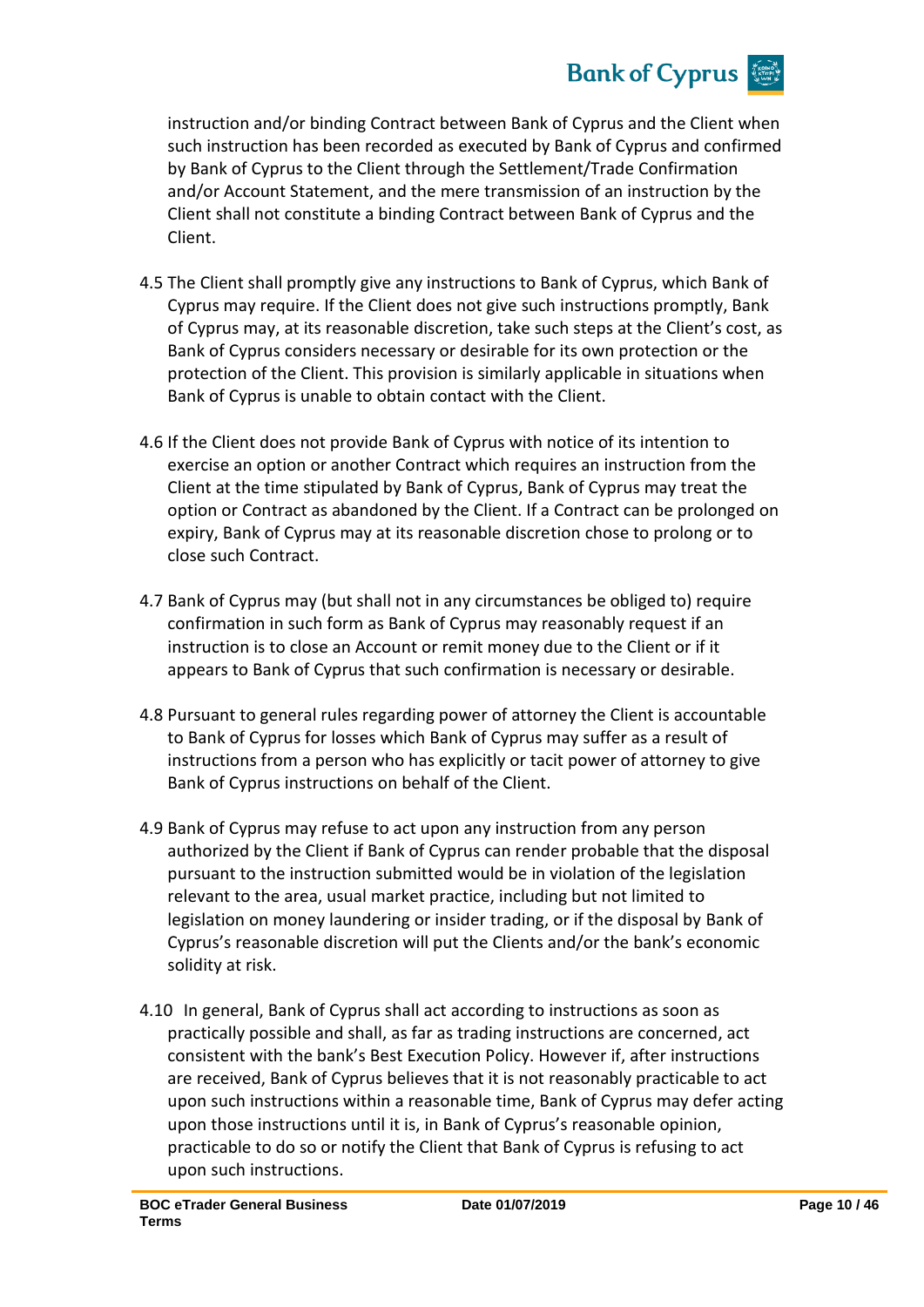

- 4.11 It is possible that errors may occur in the prices of transactions quoted by Bank of Cyprus. In such circumstances, without prejudice to any rights it may have under Cyprus law, Bank of Cyprus shall not be bound by any Contract which purports to have been made (whether or not confirmed by Bank of Cyprus) at a price which:
	- 4.11.1 Bank of Cyprus is able to substantiate to the Client was manifestly incorrect at the time of the transaction; or
	- 4.11.2 Was, or ought to have reasonably been known by the Client to be incorrect at the time of the transaction.
	- 4.11.3 In which case Bank of Cyprus reserves the right to either 1) cancel the trade altogether or 2) correct the erroneous price at which the trade was done to either the price at which Bank of Cyprus hedged the trade or alternatively to the historic correct market price.
- 4.12 Trading strategies aimed at exploiting errors in prices and/or concluding trades at off-market prices (commonly known as "sniping") are not accepted by Bank of Cyprus. Provided that Bank of Cyprus can document that there on the time of the conclusion of the trade were errors in prices, commissions, or in the Trading Platform, and provided Bank of Cyprus can render probable that the Client, based on its trading strategy or other provable behavior, deliberate and/or systematically has exploited or attempted to exploit such an error, Bank of Cyprus is entitled to take one or more of the following countermeasures:
	- 4.12.1 Adjust the price spreads available to the Client;
	- 4.12.2 Restrict the Client's access to streaming, instantly tradable quotes, including providing manual quotation only;
	- 4.12.3 Retrieve from the Client's account any historic trading profits gained through such abuse of liquidity at any time during the client relationship; and/or
	- 4.12.4 Terminate the client relationship immediately by giving written notice.
- 4.13 If the Client is more than one person (for example, joint accountholders):
	- 4.13.1 the liabilities of each such person shall be direct, joint and several;
	- 4.13.2 Bank of Cyprus may act upon instructions received from any one person who is, or appears to Bank of Cyprus to be, such a person, whether or not such person is an Authorized Person;
	- 4.13.3 any notice or other communication provided by Bank of Cyprus to one such person shall be deemed to have been provided to all such persons; and
	- 4.13.4 the rights of Bank of Cyprus under Clause 18 shall apply if an event described in Clause 18 shall be deemed to have occurred in respect of any one of such persons.
- 4.14 The Client agrees that Bank of Cyprus may record all telephone conversations, internet conversations (chat), and meetings between the Client and Bank of Cyprus and use such recordings, or transcripts from such recordings, as evidence towards any party (including, but not limited to, any regulatory authority and/or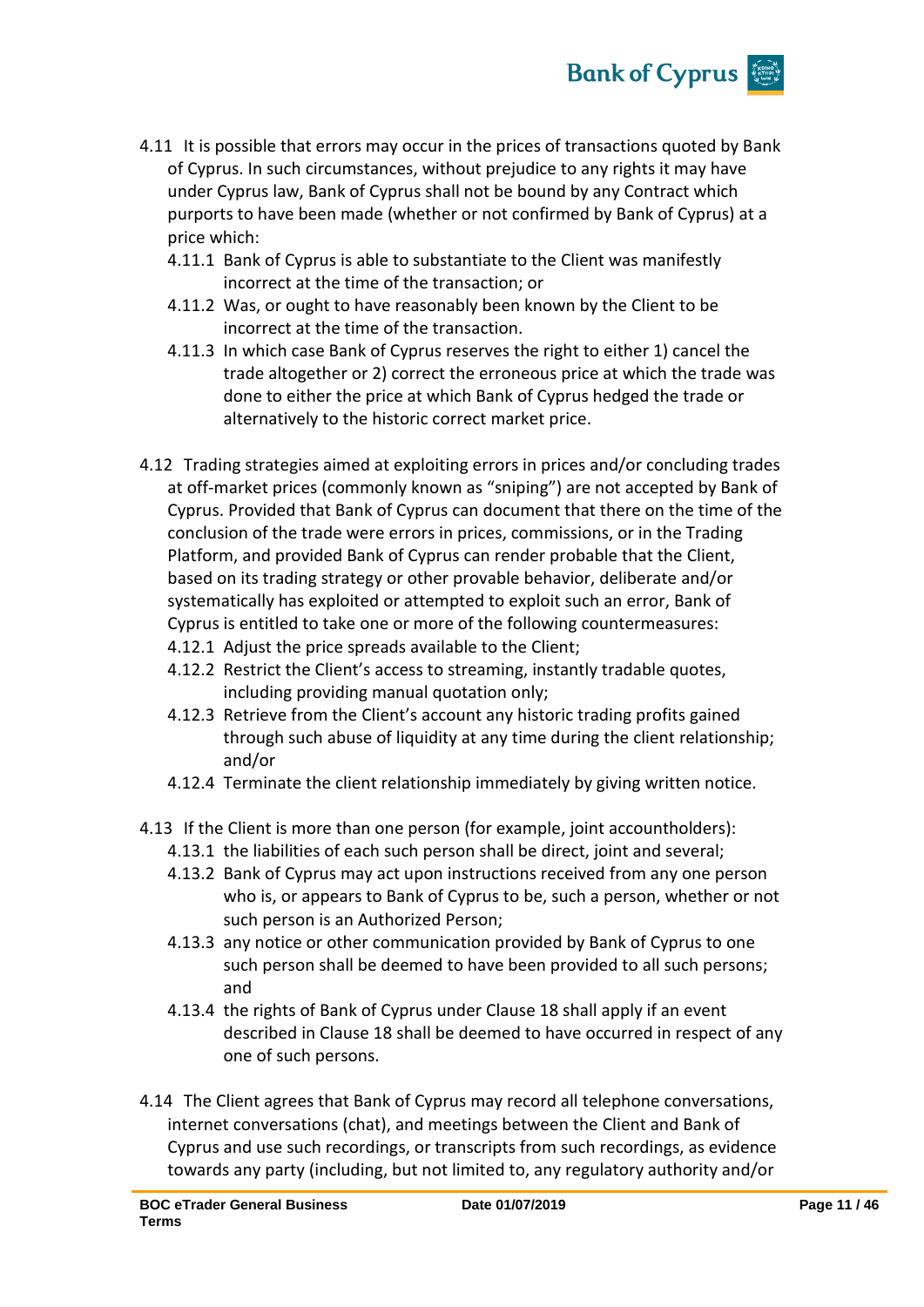

court of law) to whom Bank of Cyprus at its reasonable discretion sees it to be desirable or necessary to disclose such information in any dispute or anticipated dispute between Bank of Cyprus and the Client. However, technical reasons may prevent Bank of Cyprus from recording a conversation, and recordings or transcripts made by Bank of Cyprus will be destroyed in accordance with Bank of Cyprus's normal practice. Consequently, the Client should not rely on such recordings to be available.

- 4.15 When the Client instructs Bank of Cyprus to enter into a position opposite to one or more of the Client's open positions, Bank of Cyprus will close out the opposite position in accordance with the FIFO principles unless the position has related orders or otherwise agreed.
- 4.16 The Client acknowledges that Bank of Cyprus has the right to, but not the obligation to close directly opposite positions. This applies not only when the positions are held on the same account, but also when they are held on separate accounts.
- 4.17 If the Client operates several Accounts (or sub-accounts) and opposite positions are opened on different Accounts (or sub-accounts), Bank of Cyprus shall not close out such positions. The Client is specifically made aware that unless closed manually, all such positions may be rolled over on a continuous basis and thereby consequently all incur a cost for such rollover.
- 4.18 The right to use the Trading Platform is personal, and the Client shall not allow other persons to use his user ID and/or his password. If the Client wants to allow a third party to trade on the Client's account, the Client shall issue a separate power of attorney to the relevant third party. The power of attorney shall be written on one of Bank of Cyprus's power of attorney forms. The issue of the power of attorney shall be approved by Bank of Cyprus. A personal user ID and password shall be provided to the holder of the power of attorney by Bank of Cyprus.
- 4.19 Where the Client has placed an order which he subsequently regrets, the Client may request that the order be cancelled up until the time of execution. The Client is aware that Bank of Cyprus is under no obligation to cancel the order. A request for cancellation or an order can be made via the Trading Platform or by calling Bank of Cyprus. Requests concerning cancellation of orders generated when the margin is exceeded can only be made by telephone. An order shall not be considered to be cancelled until the Client has received a written confirmation from Bank of Cyprus.

## **5. Money Transfers To The Client's Account at Bank of Cyprus**

5.1 Transfers of funds into the client's trading account can only take place from the client's own accounts held with the Bank of Cyprus.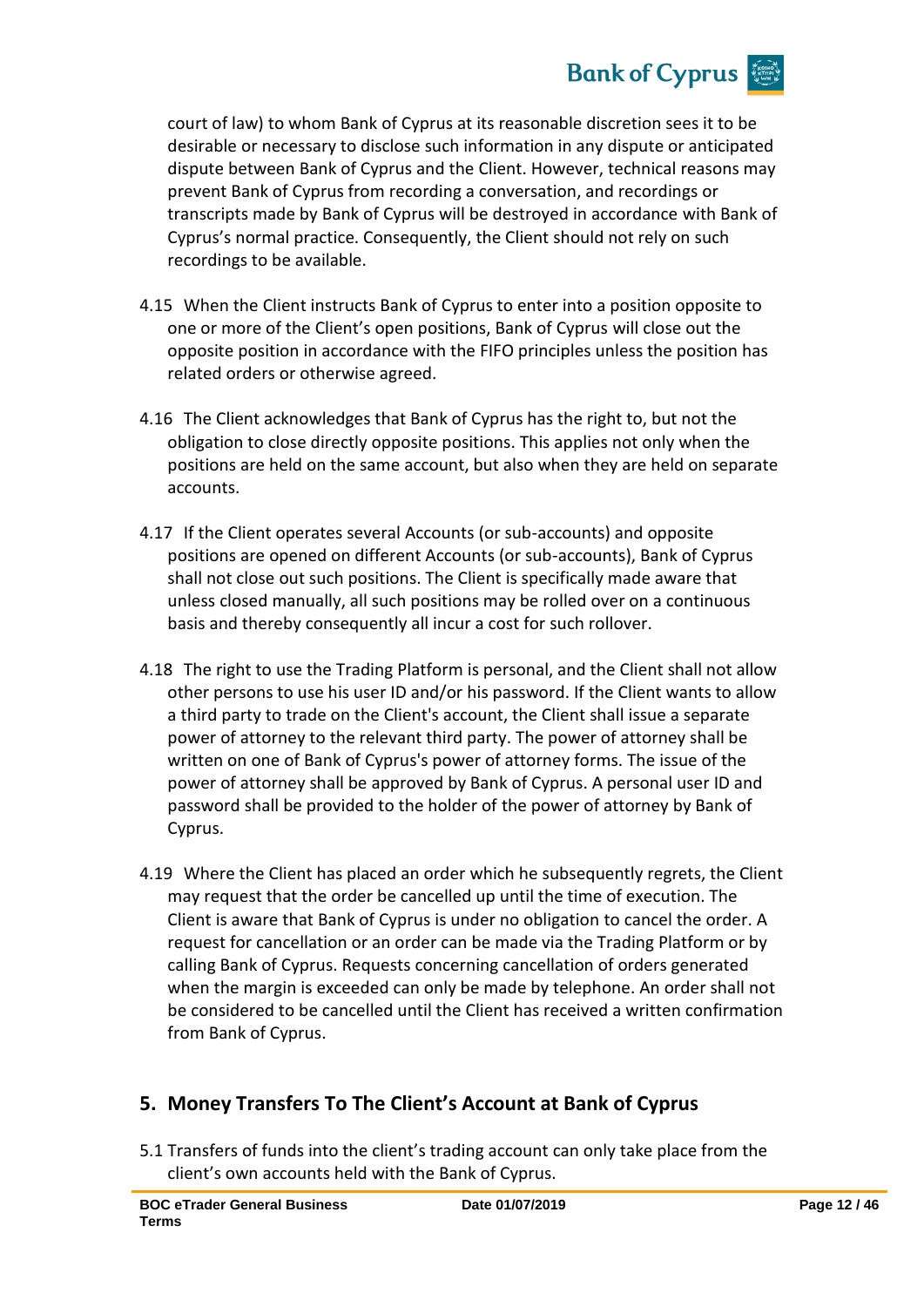

- 5.2 The Client is made aware, that special events as described in Clause 26.4 can cause the booking of the money to be delayed by up to three Business Days from the day that Bank of Cyprus receives it.
- 5.3 When the Client transfers money between two accounts held with Bank of Cyprus the money is booked on both accounts on the day of the transfer.
- 5.4 The Client may expect that the money is available on the account after twelve o'clock on the following day it is booked.

## **6. Margins, Security, Payments and Delivery**

- 6.1 The Client shall pay to Bank of Cyprus on demand:
	- 6.1.1 such sums of money by way of deposits, or as initial or variation margin as Bank of Cyprus may require. In the case of a Contract effected by Bank of Cyprus on an exchange, such margin shall be not less than the amount or percentage stipulated by the relevant exchange plus any additional margin that Bank of Cyprus at its reasonable discretion may require;
	- 6.1.2 such sums of money as may from time to time be due to Bank of Cyprus under a Contract and such sums as may be required in or towards clearance of any debit balance on any Account; and
	- 6.1.3 such sums of money as Bank of Cyprus may from time to time require as security for the Client's obligations to Bank of Cyprus.
	- 6.1.4 any amount to maintain a positive cash-balance on any and all Account(s).
- 6.2 If the Client makes any payment which is subject to any price fluctuations, withholding or deduction, the Client shall pay to Bank of Cyprus such additional amount to ensure that the amount actually received by Bank of Cyprus will equal the full amount Bank of Cyprus would have received had no price fluctuations, withholding or deduction been made.
- 6.3 Payments into the Client's account are deposited by Bank of Cyprus on the condition of Bank of Cyprus receiving the amount in question. This shall apply irrespective of whether it has been explicitly stated in receipts or other notices of or requests for payment.
- 6.4 With the prior written agreement of Bank of Cyprus on each occasion, the Client may deposit Security with Bank of Cyprus or provide Bank of Cyprus with a guarantee or indemnity from a person and in a form acceptable to Bank of Cyprus instead of cash for the purpose of complying with its obligations. The Client is made specifically aware that Bank of Cyprus at its reasonable discretion may determine the value by which Security shall be registered and consequently contribute to Bank of Cyprus's demand towards the Client and Bank of Cyprus may continuously change such value of the Security without prior notice to the Client.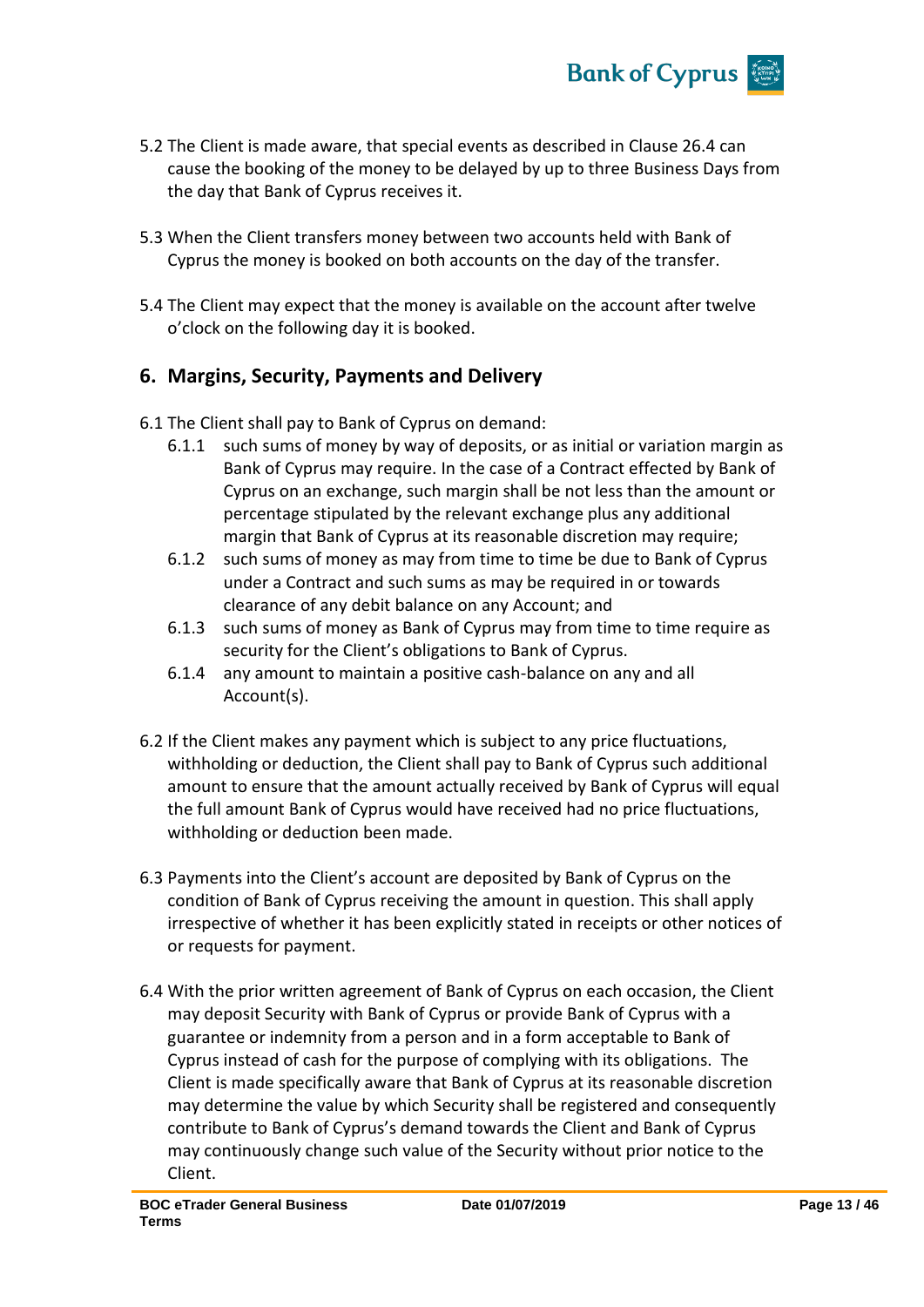

- 6.5 The Client is made aware that securities held or deposited on the Client's account with Bank of Cyprus the Client cannot put up as collateral or guarantee for any of the Client's obligations towards a third party other than entities in the Bank of Cyprus Group.
- 6.6 Any Security will be held by an intermediate broker or eligible custodian, appointed by Bank of Cyprus, and the intermediate broker or eligible custodian shall be responsible for claiming and receiving all interest payments, income and other rights accruing to the Client.
- 6.7 Bank of Cyprus is with the Client's specific consent entitled to:
	- 6.7.1 pass on any money or Security received from the Client in order to satisfy Bank of Cyprus obligations to any third party;
	- 6.7.2 charge, pledge or grant any security arrangement over Security in order to satisfy Bank of Cyprus obligations to any third party in which case the Security may or may not be registered in the Client's name;
	- 6.7.3 lend Security to any third party in which case the Security may or may not be registered in the Client's name; and
	- 6.7.4 return to the Client other Security than the original Security.
- 6.8 Bank of Cyprus shall not be obliged to account to the Client for any income received by Bank of Cyprus as a result of carrying out any of the activities described in this Clause.
- 6.9 The Client shall be obliged to promptly deliver any money or property deliverable by it under a Contract in accordance with the terms of that Contract and with any instructions given by Bank of Cyprus for the purpose of enabling Bank of Cyprus to perform its obligations under any corresponding Contract entered into between Bank of Cyprus and a third party.
- 6.10 If the Client fails to provide any margin, deposit or other sum due under the Terms in respect of any transaction Bank of Cyprus may close any open position without prior notice to the Client and apply any proceeds thereof to payment of any amounts due to Bank of Cyprus. This is further regulated in Clause 7.2 and Clause 18.
- 6.11 If the Client fails to make any payment when it falls due, the Client shall pay interest (from the due date and until payment takes place) on the outstanding amount at the rate stated in the Commission, Charges & Margin Schedule (cf. Clause 10.3)
- 6.12 The Client is advised that Bank of Cyprus shall have the right, in addition to any other rights it may have under the terms, or under the law in Cyprus in general, to limit the size of the Client's open positions (net or gross) and to refuse orders to establish new positions. Bank of Cyprus will inform the Client as soon as possible regarding such refused orders and the reason for the refusal. Situations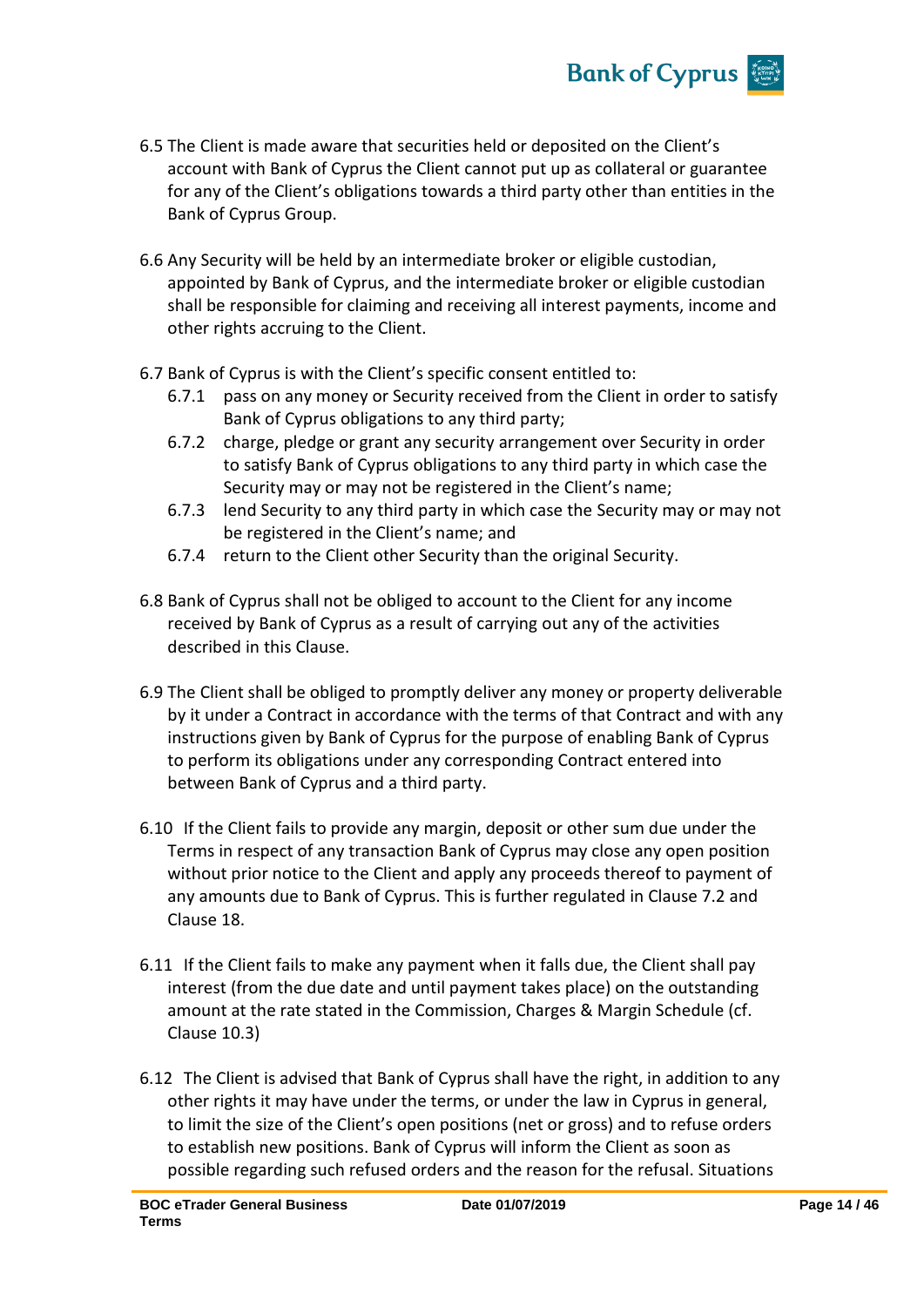

where Bank of Cyprus may exercise such right include, but are not limited to, where:

- 6.12.1 Bank of Cyprus has reason to believe that the Client may be in possession of Inside Information;
- 6.12.2 Bank of Cyprus considers that there are abnormal trading conditions; or
- 6.12.3 the value of the Client's Security (as determined by Bank of Cyprus in accordance with Clause 6.4) falls below the minimum margin requirement as defined in Bank of Cyprus's Commissions, Charges & Margin Schedule.
- 6.12.4 the Client has a negative cash-balance on any Account.

## **7. Margin Trades**

- 7.1 On the date of the opening of a Margin Trade between Bank of Cyprus and the Client, Bank of Cyprus may require the Client to have margin on the Account at least equivalent to Bank of Cyprus's initial margin requirement.
- 7.2 Bank of Cyprus's margin requirement shall apply throughout the term of the Margin Trade. It is the Client's responsibility continuously to ensure that sufficient margin is available on the Account at any time. If practically possible Bank of Cyprus shall notify the Client if the margin requirements are not met. If, at any time during the term of a Margin Trade, the margin available on the Account is not sufficient to cover Bank of Cyprus's margin requirement, the Client is obliged to reduce the amount of open Margin Trades or transfer adequate funds to Bank of Cyprus. Even if the Client takes steps to reduce the size of open Margin Trades or to transfer sufficient funds to Bank of Cyprus, Bank of Cyprus may close one, several or all of the Client's Margin Trades or part of a Margin Trade and/or liquidate or sell securities or other property at the Client's account at its sole discretion without assuming any responsibility towards the Client for such action when margin utilization exceeds 100%
- 7.3 If Bank of Cyprus due to insufficient margin cf. Clause 7.2 may close one, several or all of the Client's Margin Trades, the Client shall expect, unless otherwise agreed and confirmed by Bank of Cyprus that all of the Client's open Margin Trades will be closed.
- 7.4 If the Client has opened more than one Account, Bank of Cyprus is entitled to transfer money or Security from one Account to another, even if such transfer will necessitate the closing of Margin Trades or other trades on the Account from which the transfer takes place.
- 7.5 Bank of Cyprus's general margin requirements for different types of Margin Trades are displayed on Bank of Cyprus's trading platform under the trading conditions section. However, Bank of Cyprus reserves the right to determine specific margin requirements for individual Margin Trades.
- 7.6 The Client is specifically made aware that the margin requirements are subject to change without notice. When a Margin Trade has been opened, Bank of Cyprus is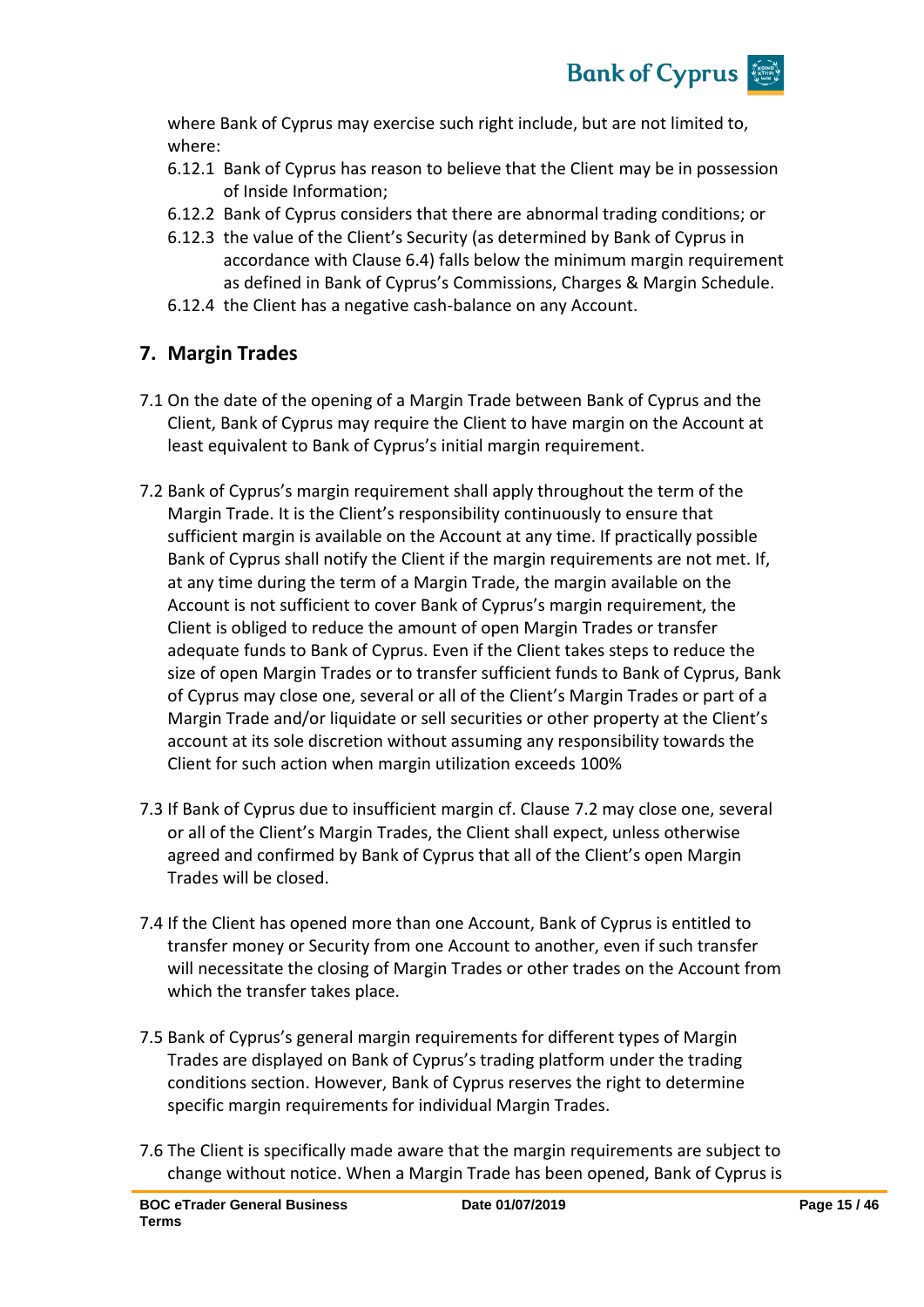not allowed to close the Margin Trade at its discretion but only at the Client's instruction or according to Bank of Cyprus's rights under the Terms. However, Bank of Cyprus will increase the margin requirements if Bank of Cyprus considers that its risk on a Margin Trade has increased as compared to the risk on the date of the opening.

**Bank of Cyprus** 

## **8. Accounts**

- 8.1 Bank of Cyprus will make available to the Client a Settlement/Trade Confirmation in respect of any transaction or Contract entered into by Bank of Cyprus with or for the Client and in respect of any open position closed by Bank of Cyprus for the Client. Settlement/Trade Confirmations will normally be available instantly following the execution of the transaction.
- 8.2 An Account Summary and Account Statement are available to the Client through the Trading Platform. The Account Summary will normally be updated periodically during Bank of Cyprus's opening hours. The Account Statement will normally be updated every Business Day with information for the previous Business Day. By accepting the Terms the Client agrees not to receive any Account Statements or Account Summaries in printed form from Bank of Cyprus other than upon specific request.
- 8.3 Any notice or other communication to be provided by Bank of Cyprus under the Terms, including Account Statements and Settlement/Trade Confirmations, may be sent by Bank of Cyprus at its option to the Client in electronic form by e-mail or by display on the Client's account summary on the Trading Platform. The Client is obliged to provide Bank of Cyprus with an e-mail address for this purpose. An email message is considered received by the Client when sent from Bank of Cyprus. Bank of Cyprus is not responsible for any delay, alteration, redirection or any other modification the message may undergo after transmission from Bank of Cyprus. A message on the Client's account on the Trading Platform is considered received by the Client when Bank of Cyprus has placed the message on the Trading Platform. It is the responsibility of the Client to ensure that the Client's software and hardware setup does not stand in the way of the Client receiving e-mails or get access to the Trading Platform from Bank of Cyprus.
- 8.4 The Client is obliged to verify the contents of each document, including documents sent in electronic form from Bank of Cyprus. Such documents shall, in the absence of manifest error, be deemed conclusive unless the Client notifies Bank of Cyprus in writing to the contrary immediately after having received such document. In the event that the Client believes to have entered into a transaction or Contract, which should have produced a Settlement/Trade Confirmation or otherwise a posting on the Client's account, but the Client has not received such confirmation, the Client must inform Bank of Cyprus immediately when the Client ought to have received such confirmation. In the absence of such information the transaction or Contract may at Bank of Cyprus's reasonable discretion be deemed non-existent.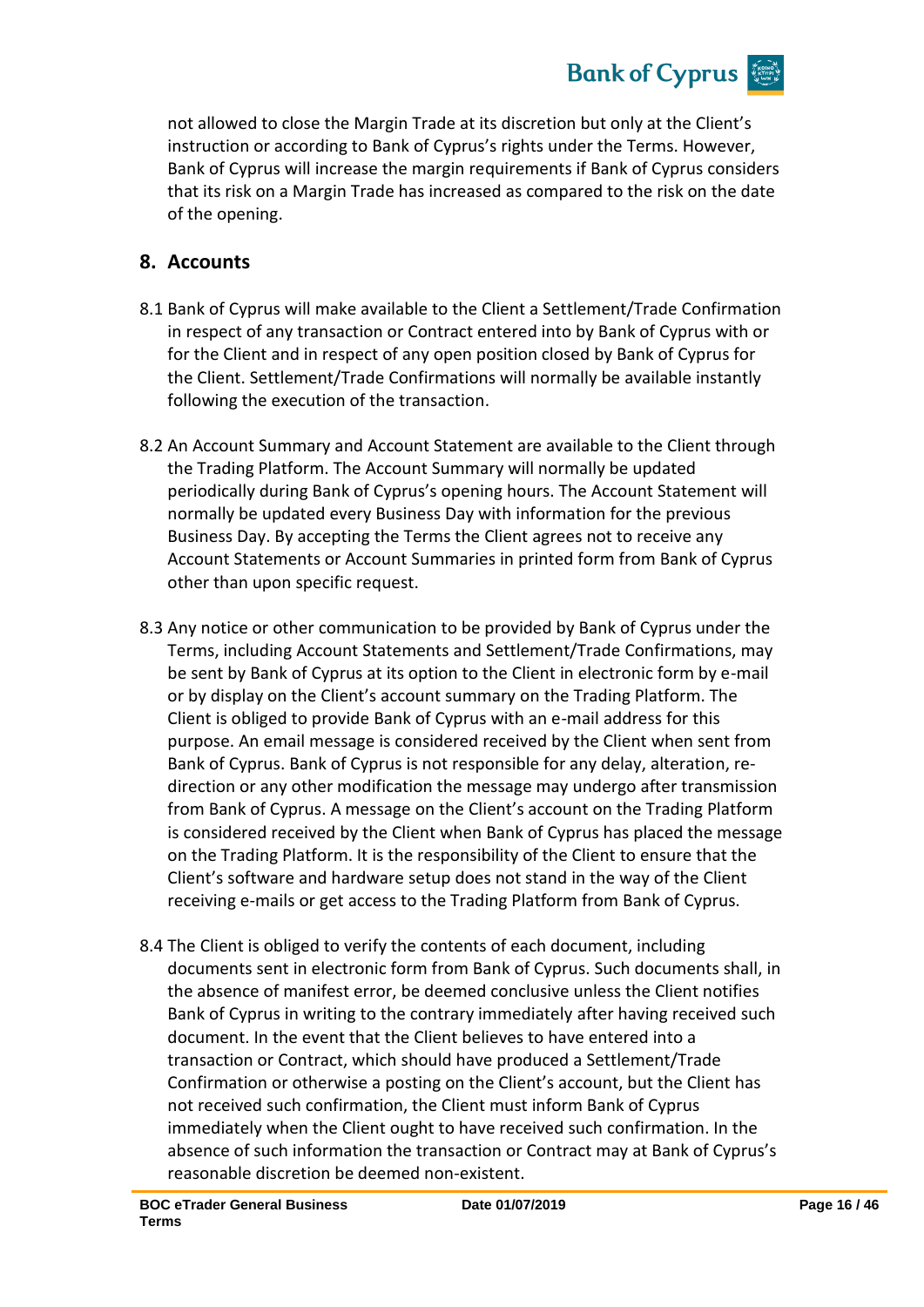

## **9. Commissions, Charges, and Other Costs**

- 9.1 The Client shall be obliged to pay to Bank of Cyprus the commissions and charges set out in the Cost & Charges Schedule
- 9.2 Bank of Cyprus may vary such commissions and charges without notice when the change is to the Client's advantage, or the grounds for changes are due to external circumstances beyond Bank of Cyprus's control. Such circumstances are:
	- 9.2.1 Changes in the relationship with Bank of Cyprus's counterparties, which affect Bank of Cyprus's cost structures; and/or
	- 9.2.2 Changes in commissions and charges from exchanges, clearing houses, information providers or other third party providers that are passed on to the Client by Bank of Cyprus.
- 9.3 Bank of Cyprus may vary such commissions and charges with one month's notice if:
	- 9.3.1 market conditions, including competitive behavior, call for changes to Bank of Cyprus conditions;
	- 9.3.2 Bank of Cyprus for commercial reasons wishes to change its general cost and pricing structure; and/or
	- 9.3.3 significant particulars of the Client, based on which individual conditions were provided, have changed.
- 9.4 In addition to such commissions and charges, the Client shall be obliged to pay all applicable VAT and other taxes, storage and delivery charges, exchange and clearing house fees and all other fees incurred by Bank of Cyprus in connection with any Contract and/or in connection with maintaining the Client relationship.
- 9.5 Furthermore, Bank of Cyprus shall be entitled to demand that the following expenses are paid separately by the Client:
	- 9.5.1 all extraordinary disbursements resulting from the client relationship e.g. telephone, telefax, courier, and postal expenses in case the Client requests hardcopy Settlement/Trade Confirmations, Account Statements etc. which Bank of Cyprus could have delivered in electronic form;
	- 9.5.2 any expenses of Bank of Cyprus, caused by non-performance by the Client, including a fee determined by Bank of Cyprus in relation to forwarding of reminders, legal assistance etc;
	- 9.5.3 any expenses of Bank of Cyprus in connection with replies to inquiries by public authorities, including a fee determined by Bank of Cyprus in relation to forwarding of transcripts and enclosures and for the preparation of copies;
	- 9.5.4 administration fees in connection with security deposits, and any expenses of Bank of Cyprus in relation to a pledge, if provided, including any insurance premium payments; and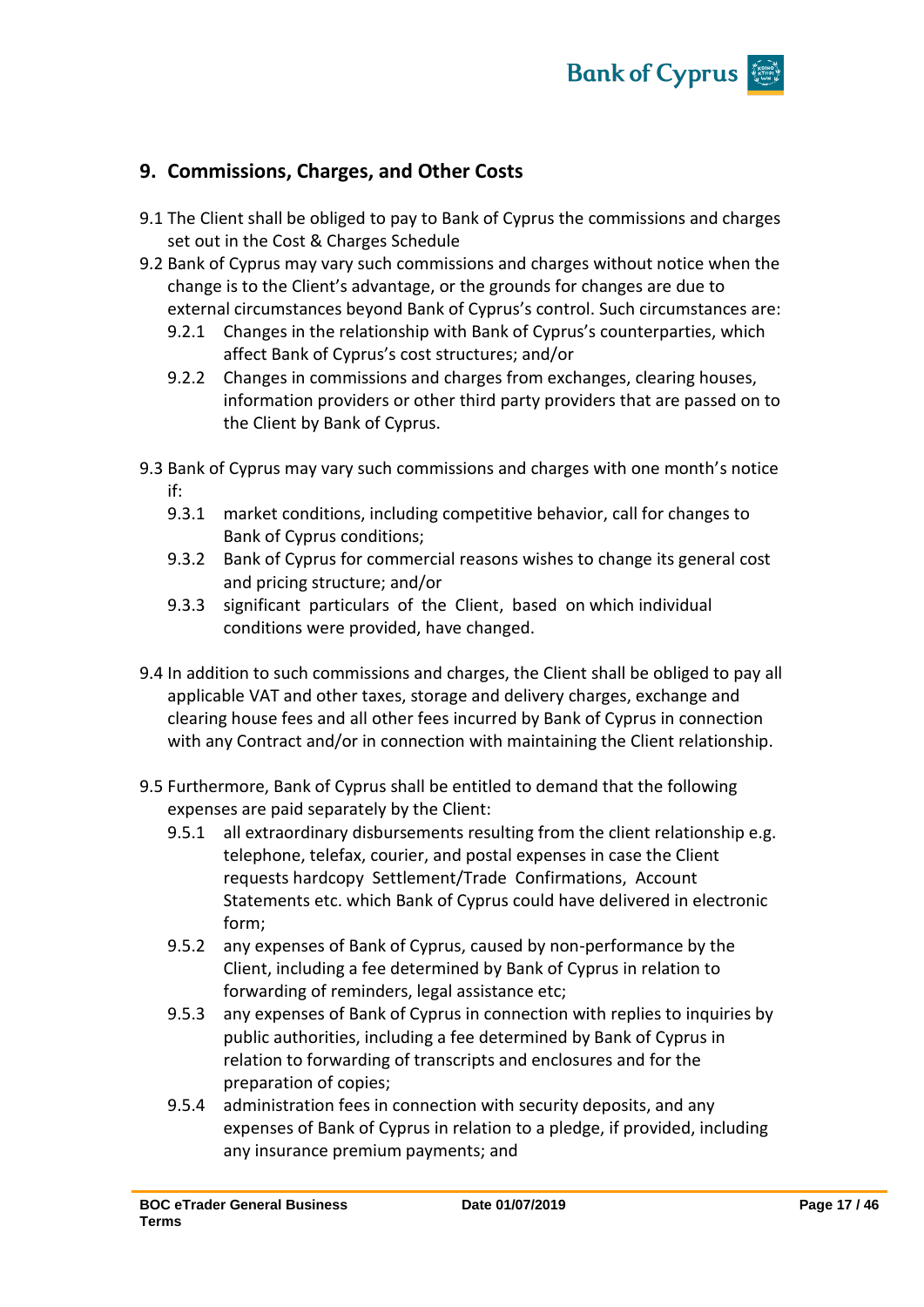

- 9.5.5 any expenses of Bank of Cyprus in connection with auditor's comments/reports if such is requested by the Client.
- 9.6 The fees will be charged either as a fixed amount corresponding to payments effected, or as a percentage or hourly rate corresponding to the service performed. The methods of calculation can be combined. Bank of Cyprus reserves the right to introduce new fees.
- 9.7 Bank of Cyprus may share commissions and charges with its associates representing a service fee for the provision of the platform technology, the accounts set up, the execution of trades and the cost to roll/carry open positions.
- 9.8 Bank of Cyprus will upon reasonable request and to the extent possible disclose to the Client the amount of commission, mark-up, mark-down paid by Bank of Cyprus to any associate
- 9.9 Unless specified otherwise in the Terms, all amounts due to Bank of Cyprus (or Agents used by Bank of Cyprus) under the Terms shall, at Bank of Cyprus's option:
	- 9.9.1 be deducted from any funds held by Bank of Cyprus for the Client; or
	- 9.9.2 be paid by the Client in accordance with the provisions of the relevant difference account, Settlement/Trade Confirmation or other advice.
- 9.10 In respect of any transactions to be effected OTC, Bank of Cyprus shall be entitled to quote prices at which it is prepared to trade with the Client. Save where Bank of Cyprus exercises any rights it may have under the Terms to close a Contract, it is the Client's responsibility to decide whether or not it wishes to enter into a Contract at such prices.
- 9.11 Furthermore, the Client acknowledges, recognizes and accepts that the procedures described in Clause 10 and Clause 12 may result in additional indirect costs for the Client

## **10.Interest and Currency Conversions**

- 10.1 Subject to the Clause below and save as otherwise agreed in writing, Bank of Cyprus shall not be liable to:
	- 10.1.1 pay interest to the Client on any credit balance in any Account or on any other sum held by Bank of Cyprus; or
	- 10.1.2 account to the Client for any interest received by Bank of Cyprus on such sums or in connection with any Contract.
- 10.2 The Client is entitled to interest on the basis of the Client's positive Net Free Equity in accordance with the terms in Bank of Cyprus's Product Disclosure Statement and the Cost & Charges document.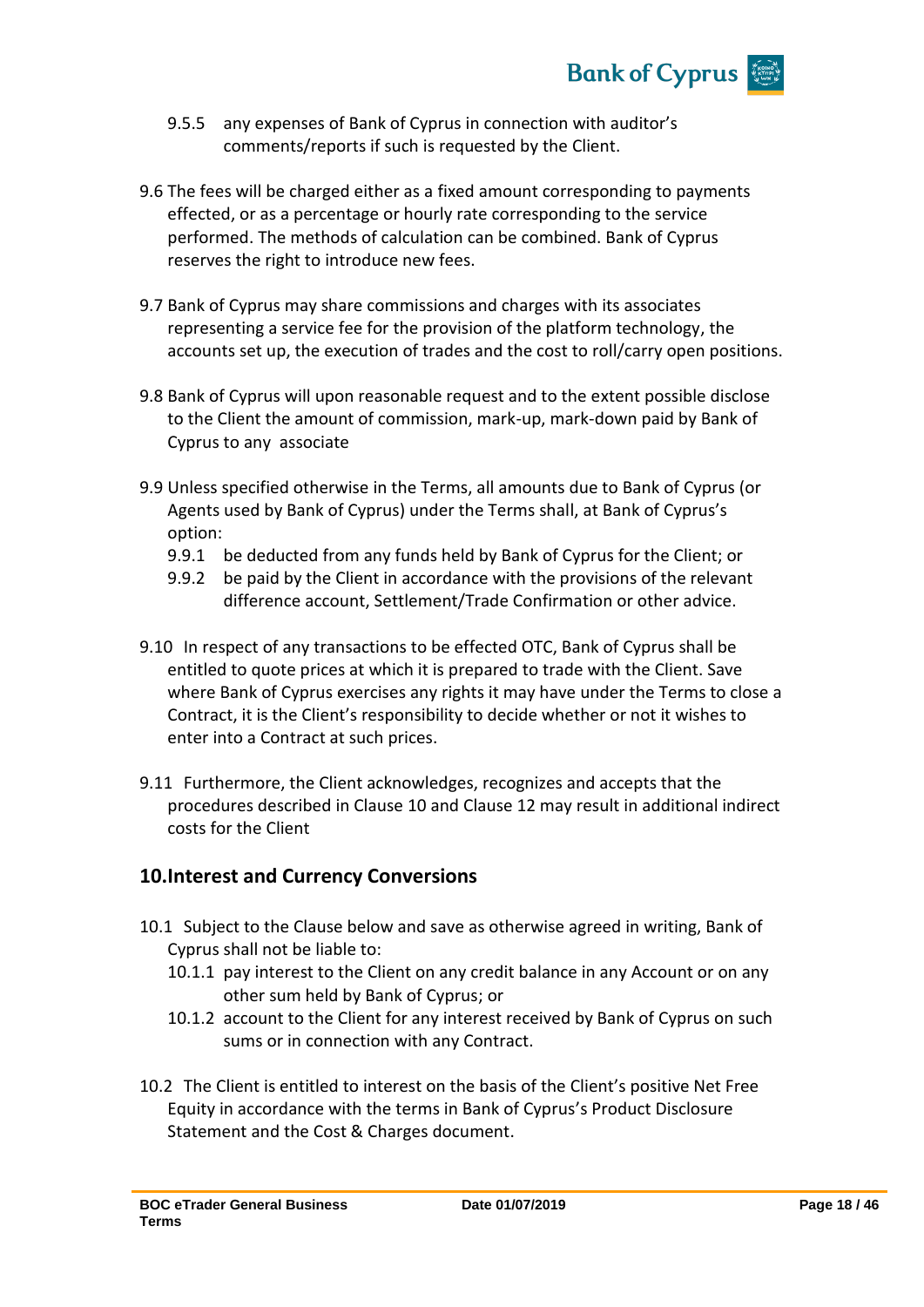

- 10.3 The Client is obliged to pay interest on the basis of the Client's negative Net Free Equity in accordance with the terms in Bank of Cyprus Product Disclosure Statement and the Cost & Charges document.
- 10.4 Bank of Cyprus may vary such interest rates and/or thresholds for interest calculation without notice when changes are to the Client's advantage, or the grounds for changes are due to external circumstances beyond Bank of Cyprus's control. Such circumstances are:
	- 10.4.1 Changes in the monetary or credit policies domestic or abroad that affect the general interest level in a way that is of importance to Bank of Cyprus;
	- 10.4.2 Other changes in the general interest level, including in the money and bond markets, that is of importance to Bank of Cyprus; and/or
	- 10.4.3 Changes in the relationship with Bank of Cyprus's Counterparties, which affect Bank of Cyprus's cost structures.
- 10.5 Bank of Cyprus may vary such interest rates with one month's notice if:
	- 10.5.1 market conditions, including competitive behavior, call for a change to Bank of Cyprus conditions;
	- 10.5.2 Bank of Cyprus wishes to change its general commission, fee and pricing structure for commercial reasons; and/or
	- 10.5.3 changes to significant particulars of the Client, based on which individual conditions were provided, occurs.
- 10.6 Bank of Cyprus is entitled, but shall not in any circumstances be obliged, to convert:
	- 10.6.1 any realized gains, losses, option premiums, commissions, interest charges and brokerage fees which arise in a currency other than the Client's base currency (i.e. the currency in which the Client's Account is denominated) to the Client's base currency;
	- 10.6.2 any cash currency deposit to another cash currency deposit for the purpose of purchasing an asset denominated in a currency other than the Client's base currency;
	- 10.6.3 any monies held by Bank of Cyprus for the Client into such other currency as Bank of Cyprus considers necessary or desirable to cover the Client's obligations and liabilities in that currency.
- 10.7 Whenever Bank of Cyprus conducts currency conversions, Bank of Cyprus will do so at such reasonable rate of exchange as Bank of Cyprus selects. Bank of Cyprus shall be entitled to add a mark-up to the exchange rates. The prevailing mark-up is defined in the Commission, Charges & Margin Schedule.

## **11.Pledge Agreement**

11.1 Any and all Security transferred to Bank of Cyprus by the Client or held by Bank of Cyprus or by Bank of Cyprus's Counterparties on behalf of the Client is pledged as a security for any liability that the Client may have or get towards Bank of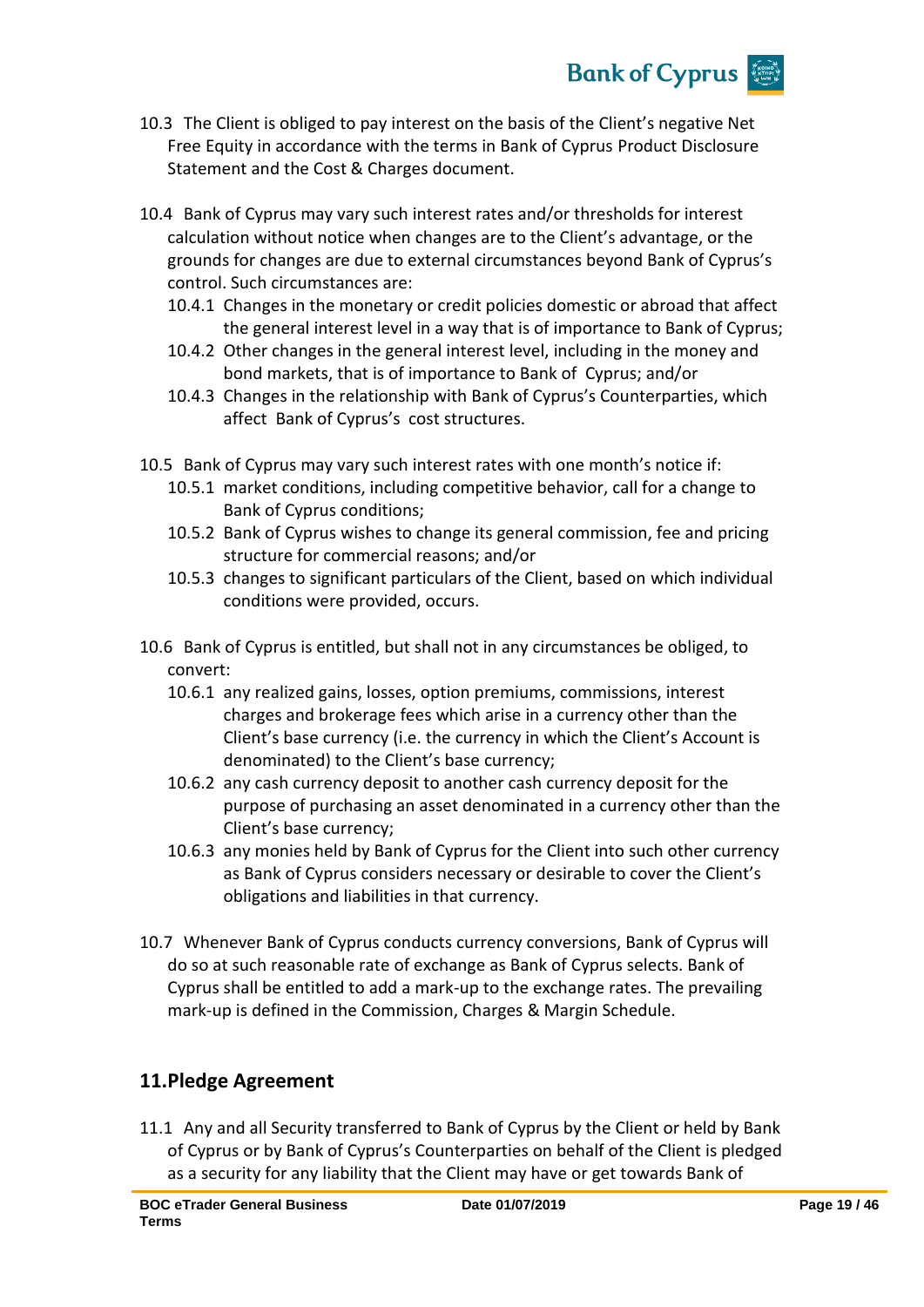

Cyprus. Without limitation such Security shall comprise the credit balances on Accounts, the securities registered as belonging to the Client on Bank of Cyprus's books, and the value of the Client's open positions with Bank of Cyprus.

11.2 If the Client fails to fulfil any obligation under the Terms, Bank of Cyprus is entitled to sell any pledged Security immediately without any notice or court action. Such sale shall take place by the means that Bank of Cyprus in its reasonable discretion determines and at the price that Bank of Cyprus in its reasonable discretion determines to be the best obtainable.

## **12.Netting Agreement**

- 12.1 If on any date the same amounts are payable under the Terms by each party to the other in the same currency, then, each party's obligations to make payment of any such amount will be automatically satisfied by netting. If the amounts are not in the same currency, the amounts are converted by Bank of Cyprus in accordance with the principles referred to in Clause 10.
- 12.2 If the aggregate amount that is payable by one party exceeds the aggregate amount that is payable by the other party, then the party by whom the larger aggregate amount is payable shall pay the excess to the other party and the obligations to make payment of each party will be satisfied and discharged.
- 12.3 If the Client, at any time during the Client relationship, has a negative cashbalance in any Account, Bank of Cyprus is entitled but not obligated to net between the Client's Accounts. The Client shall bear all the charges and any other costs associated with such netting.
- 12.4 If the Client relationship is terminated according to Clause 18, the claims that the parties have against each other shall be finally discharged by means of netting (closed). The value of open Contracts shall be determined according to the principles set forth below and the final amount to be paid by one of the parties shall be the difference between the payment obligations of the parties.
- 12.5 Rates based on which the Contracts shall be closed shall be market rates applicable on the day on which Bank of Cyprus decides to close the Contracts.
- 12.6 Bank of Cyprus may at its reasonable discretion determine the rates by obtaining an offer from a market maker in the asset in question or by applying rates from electronic financial information systems.
- 12.7 When determining the value of the Contracts to be netted, Bank of Cyprus shall apply its usual spreads and include all costs and other charges.
- 12.8 This netting agreement shall be binding towards the estate and creditors of the parties to the client relationship.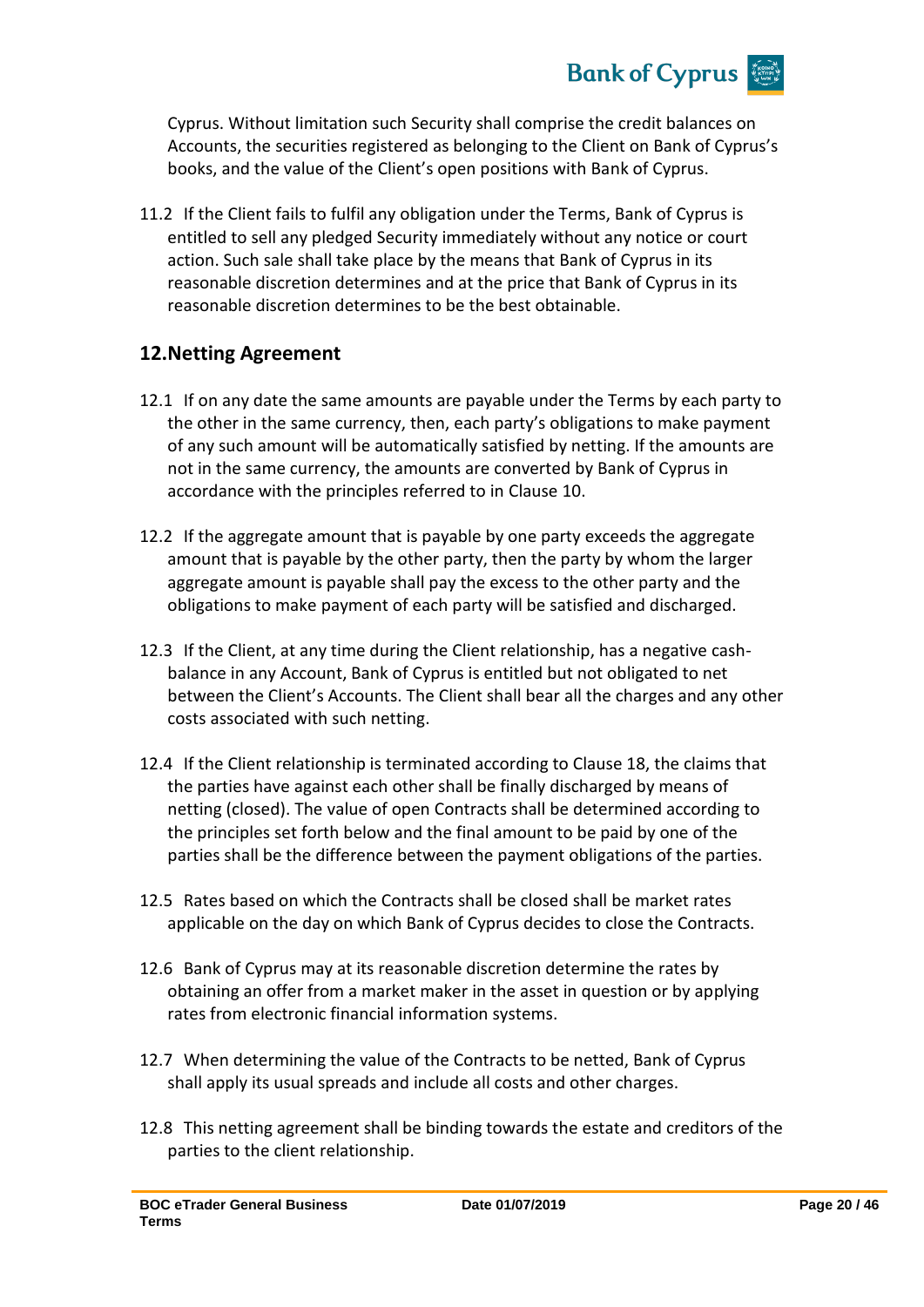

## **13.Market Making**

- 13.1 When Bank of Cyprus executes orders as Agent for the Client on a recognized stock or futures exchange, Bank of Cyprus will not be a party to such a trade as such orders will be executed in the trading system of the relevant exchange at the best price and the most favourable conditions available at the time of the order or according to the Client's specific instructions, e.g. in a situation where the Client has chosen to limit the order. Bank of Cyprus will not include any additional spread in the price of the execution achieved for the Client but will be remunerated according to the Commission, Charges & Margin Schedule.
- 13.2 The Client is specifically made aware that in certain markets, including the foreign exchange markets, OTC foreign exchange options and CFD Contracts, Bank of Cyprus may act as a Market Maker.
- 13.3 Bank of Cyprus will, upon the Client's written request, in general disclose to the Client whether Bank of Cyprus may act as a Market Maker in a certain instrument.
- 13.4 When acting as a Market Maker, Bank of Cyprus will under normal market circumstances quote the Client bid and ask prices.
- 13.5 In order for Bank of Cyprus to quote prices with the swiftness normally associated with speculative trading, Bank of Cyprus may have to rely on available price or availability information that may later prove to be faulty due to specific market circumstances, for instance, but not limited to, lack of liquidity in or suspension of an asset or errors in feeds from information providers or quotes from Counterparties. If so and if Bank of Cyprus has acted in good faith when providing the price to the Client, Bank of Cyprus may cancel the trade with the Client but shall do so within reasonable time and shall provide the Client with a full explanation for the reason for such cancellation.
- 13.6 The Client accepts that Bank of Cyprus in such markets where Bank of Cyprus acts as Market Maker, may hold positions that are contrary to positions of the Client, resulting in potential conflicts of interest between Bank of Cyprus and the Client, cf. Clause 15.
- 13.7 In markets, where Bank of Cyprus acts as a Market Maker, the Client accepts that Bank of Cyprus has no obligation to quote prices to clients at all times in any given market, nor to quote such prices to clients with a specific maximum spread.
- 13.8 In markets, where Bank of Cyprus acts as a Market Maker, Bank of Cyprus may or may not charge commissions. However, irrespective of whether or not Bank of Cyprus charges any commissions, the Client accepts that Bank of Cyprus will seek to make additional profits out of its performance as a Market Maker and the size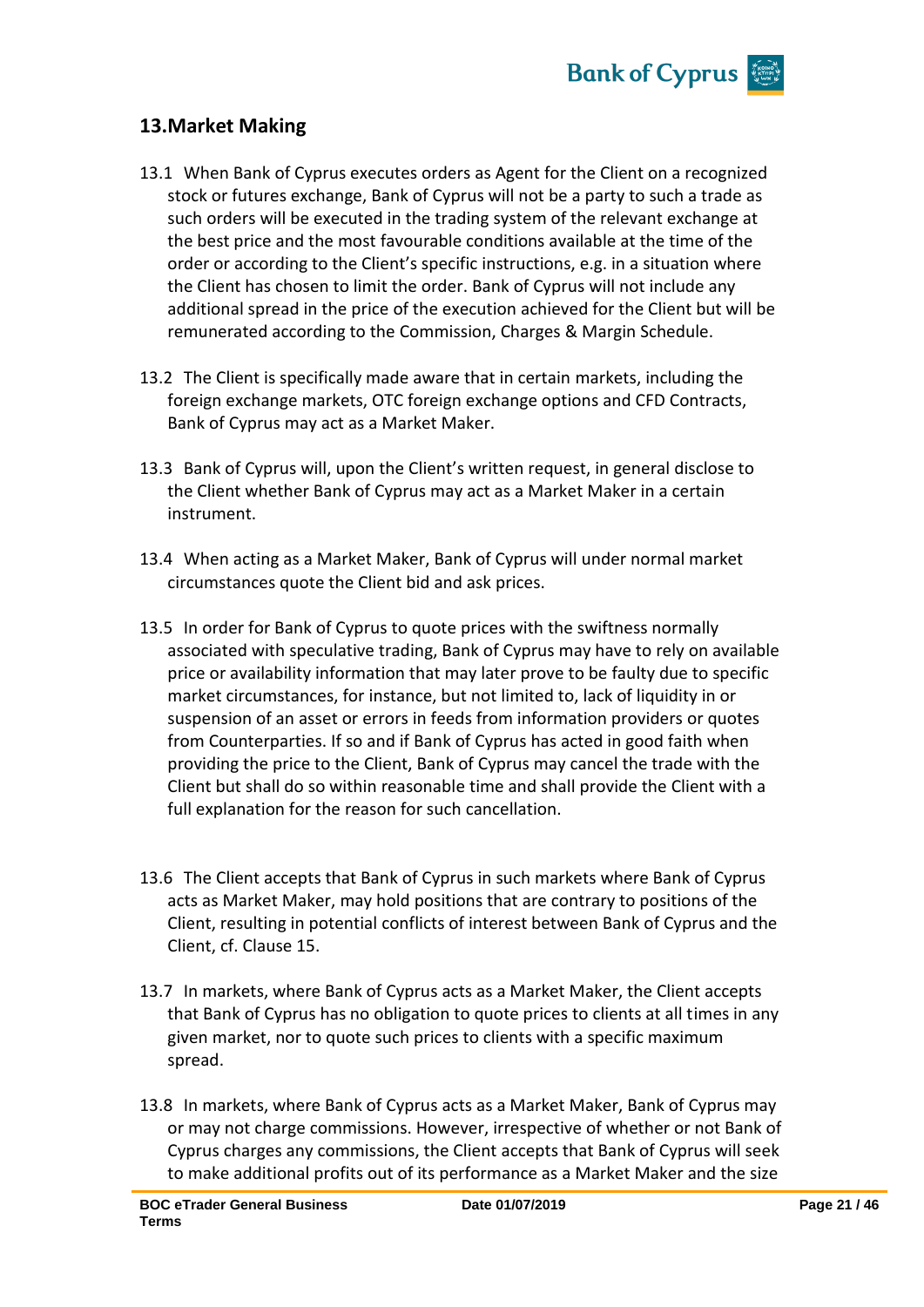

of any such profits may be considerable if and when compared with the Client's margin deposit.

- 13.9 The Client acknowledges, recognizes and accepts that the price quoted to the Client includes a spread when compared with the price to which Bank of Cyprus may have covered or expected to be able to cover the Contract in a trade with another client or a Counterparty. Furthermore, the Client acknowledges, recognizes and accepts that said spread constitutes remuneration to Bank of Cyprus and that such spread not necessarily can be calculated for all Contracts and that such spread will not be specified at the Settlement/Trade Confirmation or otherwise revealed to the Client.
- 13.10 The Client acknowledges, recognizes and accepts that Bank of Cyprus quotes variable spreads on options. The Client is specifically made aware that variable option spreads are affected by actual market conditions, which are beyond Bank of Cyprus's control. Bank of Cyprus does not guarantee any maximum or minimum quotable option spreads.
- 13.11 Any commission costs, interest charges, costs associated to and included in the spreads quoted by Bank of Cyprus as a Market Maker in certain markets and other fees and charges will consequently influence the Client's trading result and will have a negative effect on the Client's trading performance compared to a situation if such commission costs, interest charges, costs associated to and included in the spreads did not apply.
- 13.12 Whilst dealing spreads and commissions are normally considered moderate seen in relation to the value of the assets traded, such costs may be considerable when compared with the Client's margin deposit. As a consequence thereof the Client's margin deposit may be depleted by trading losses that the Client may incur and by the directly visible dealing costs such as commissions, interest charges and brokerage fees as well as the said not visible costs for the Client, caused by Bank of Cyprus's performance as a Market Maker.
- 13.13 If the Client is an active trader and is undertaking numerous transactions, the total impact of visible as well as not visible costs may be significant. Consequently the Client may have to obtain significant profits in the markets in order to cover the costs associated with trading activities with Bank of Cyprus. For very active Clients, such costs may over time exceed the value of the margin deposited. Normally, when trading margined derivatives, the lower the percentage of the applicable margin rate, the higher the proportion of the costs associated with executing a transaction.
- 13.14 The Client is specifically made aware that in the area of market making in foreign exchange, OTC foreign exchange options, CFD Contracts and other OTC products, significant implied costs can arise as a consequence of the profits made by Bank of Cyprus performing in its capacity as a Market Maker.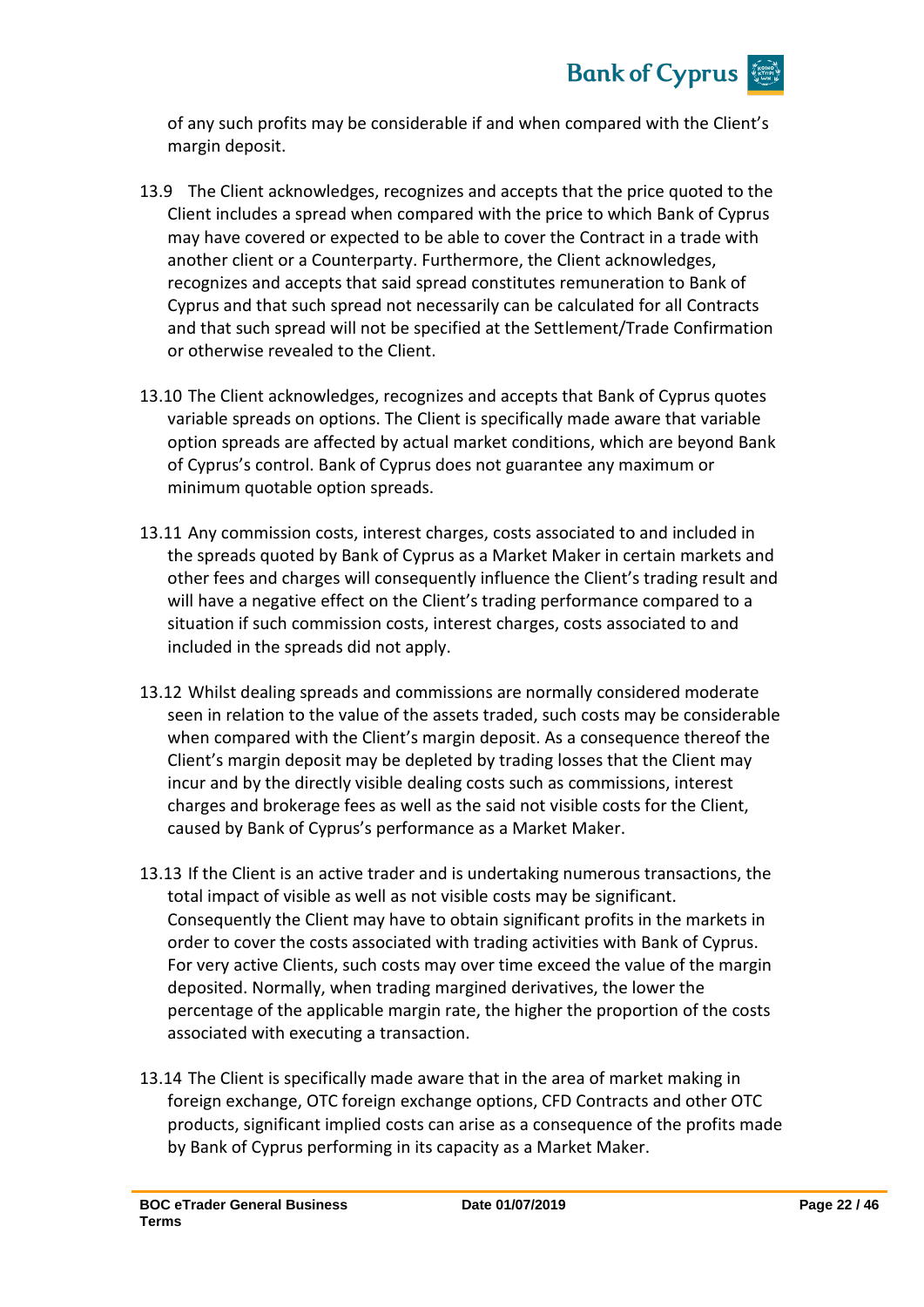

- 13.15 Bank of Cyprus's performance as a Market Maker may negatively affect the Client's Account with Bank of Cyprus and the said implied costs are neither directly visible nor directly quantifiable for the Client at any time.
- 13.16 Bank of Cyprus is at no time obliged to disclose any details of its performance or income produced as a Market Maker or otherwise related to other commissions, charges and fees.
- 13.17 The Client is specifically made aware that CFD Contracts may be OTC products quoted by Bank of Cyprus whilst operating as a Market Maker and not traded on a recognized stock exchange. As a result, the description of the implied, not visible costs related to Bank of Cyprus' performance as a Market Maker may also apply to any CFD Contract.

## **14.Aggregation and Split**

14.1 Bank of Cyprus may execute a client's order in aggregation with another client's order and/or with a transaction for own account, provided the aggregation of orders and transactions will not work overall to the disadvantage of any client whose order is to be aggregated, without excluding the possibility that the effect of aggregation might work to a client's disadvantage in relation to a particular order.

## **15. Conflicts Of Interest**

15.1 Bank of Cyprus, its associates or other persons or companies connected with Bank of Cyprus may have an interest, relationship or arrangement that is material in relation to any transaction or Contract effected, or advice provided by Bank of Cyprus, under the Terms. By accepting the Terms and Bank of Cyprus's Conflict of Interest Policy (which distinctly describes the general character and/or background of any conflict of interest) the Client agrees that Bank of Cyprus may transact such business without prior reference to any potential specific conflict of interest.

## **16. Bank of Cyprus's Counterparties**

- 16.1 In order to give effect to the Client's instructions, Bank of Cyprus may instruct a Counterparty selected at Bank of Cyprus' discretion and Bank of Cyprus shall do so where the transaction is to be subject to the rules of an exchange or market of which Bank of Cyprus is not a member.
- 16.2 Bank of Cyprus shall not be responsible for errors committed by such Counterparties unless it is proven that Bank of Cyprus has not acted with sufficient care when selecting the Counterparty.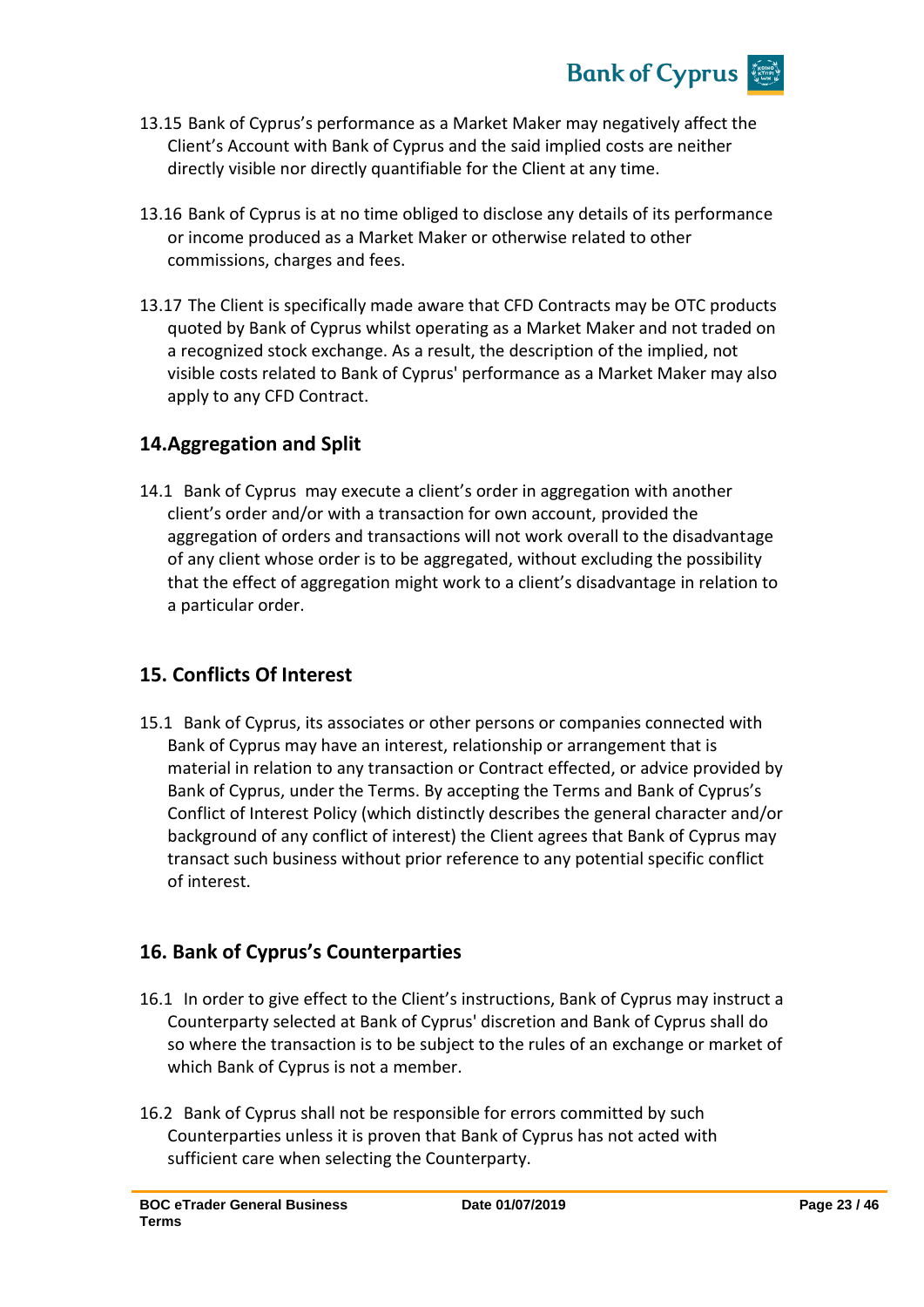

## **17. Introducing Brokers**

- 17.1 The Client may have been referred to Bank of Cyprus by an Introducing Broker. If so, Bank of Cyprus shall not be responsible for any agreement made between the Client and the Client's Introducing Broker. The Client acknowledges that any such Introducing Broker will either be acting as an independent intermediary or an Agent for the Client and that no such Introducing Broker shall be authorized to make any representations concerning Bank of Cyprus or the bank's Services.
- 17.2 The Client is specifically made aware that the Client's agreement with its Introducing Broker may result in additional costs as Bank of Cyprus may pay fees or commission to such person.
- 17.3 The Client is also specifically made aware that the Client's agreement with its Introducing Broker may result in additional costs for the client because the Introducing Broker can deduct commissions and fees as well as price or interest/financing rate adjustments for any trade conducted on or allocated to the Client's account either by the Introducing Broker or the Client.
- 17.4 If the Introducing Broker undertakes any deductions from the Client's Trading Account according to any agreement between the Client and the Introducing Broker, Bank of Cyprus has no responsibility as to the existence or validity of such an agreement.
- 17.5 Bank of Cyprus shall have no responsibility or liability to the Client in following the instructions given by the Introducing Broker. Bank of Cyprus is under no obligation to supervise or otherwise know or review the payment instructions or any other acts, including but not limited to the trading, of the Introducing Broker.
- 17.6 The client acknowledges and accepts that frequent transactions may result in a sum total of commissions, fees, price or interest/financing rate adjustments for trades conducted that may be substantial and not necessarily be offset by the net profits, if any, achieved from the relevant trades. The responsibility for correctly assessing whether the size of the total commissions, fees, price or interest/ financing rate adjustments for trades conducted paid from the Client's account makes trading commercially viable, is the combined responsibility of the Client and the Introducing Broker. Bank of Cyprus only acts as the custodian and principal broker, and therefore is not responsible for the size of the commissions and fees as well as price or interest rate paid by the Client.
- 17.7 Any commissions, fees, price or interest/financing rate adjustments for trades conducted may be shared between the Introducing Broker, Bank of Cyprus and third parties according to the Introducing Broker's written instructions and/or at Bank of Cyprus' discretion.

## **18. Default and Default Remedies**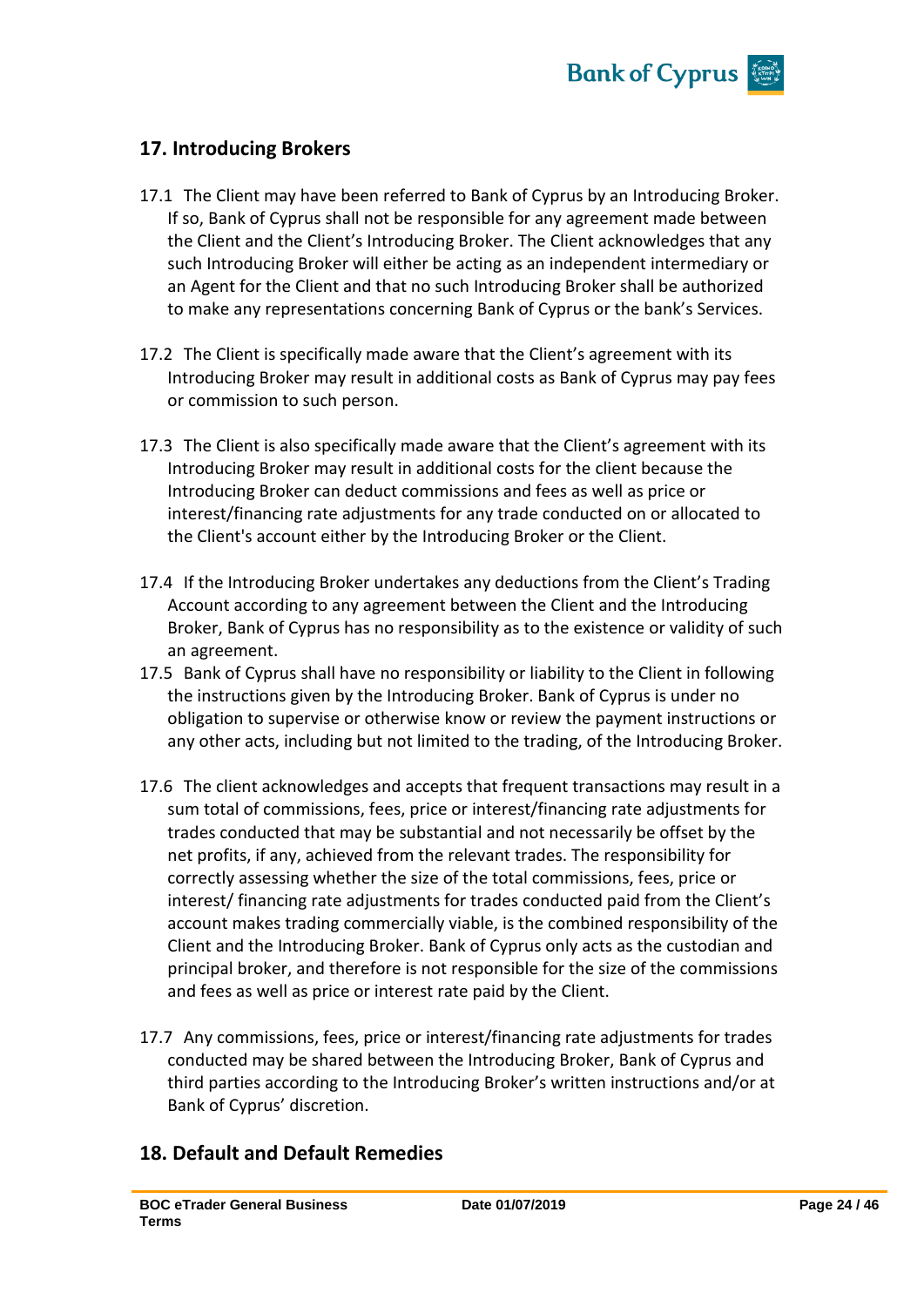

- 18.1 The provisions contained in this Clause supplement any other rights that Bank of Cyprus or any of its associates have according to the Terms, including but not limited to the Pledge Agreement referred to in Clause 11, and furthermore any other rights Bank of Cyprus has according to Cypriot law.
- 18.2 Bank of Cyprus reserves the right to retain, or make deductions from, any amounts which Bank of Cyprus owes to or is holding for the Client if any amounts are due from the Client to Bank of Cyprus or the bank's associates.
- 18.3 The Client authorizes Bank of Cyprus, at Bank of Cyprus's discretion, at any time and without notice, to sell, apply, set-off and/or charge in any manner any or all of the Client's property and/or the proceeds of any of the same of which Bank of Cyprus or any of its associates or Agents has custody or control, in order to discharge any or all of the Client's obligations to Bank of Cyprus or to Bank of Cyprus's associates.
- 18.4 Each and any of the following events shall constitute an Event of Default in relation to all of a Client's Contracts and Margin Trades with Bank of Cyprus (regardless of whether the Event of Default only relates to part of the business with Bank of Cyprus):
	- 18.4.1 if the Client fails to make any payment or fails to do any other act required under the Terms or by Bank of Cyprus at its reasonable discretion;
	- 18.4.2 if the Client fails to remit funds necessary to enable Bank of Cyprus to take delivery under any Contract on the first due date;
	- 18.4.3 if the Client fails to provide assets for delivery, or take delivery of assets, under any Contract on the first due date;
	- 18.4.4 if the Client dies or becomes of unsound mind;
	- 18.4.5 if an application is made in respect of the Client for any action pursuant to the Cyprus Bankruptcy Law or any equivalent law applicable to the Client or, if a partnership, in respect of one or more of the partners, or if a company, that a receiver, trustee, administrative receiver or similar officer is appointed;
	- 18.4.6 if a petition is presented for the winding-up or administration of the Client;
	- 18.4.7 if an order is made or a resolution is passed for the winding-up or administration of the Client (other than for the purposes of amalgamation or reconstruction with the prior written approval of Bank of Cyprus);
	- 18.4.8 if any distress, execution or other process is levied against any property of the Client and is not removed, discharged or paid within seven days;
	- 18.4.9 if any security created by any mortgage or charge becomes enforceable against the Client and the mortgagee or chargee takes steps to enforce the security or charge;
	- 18.4.10 if any indebtedness of the Client or any of its subsidiaries becomes immediately due and payable, or capable of being declared so due and payable, prior to its stated maturity by reason of default of the Client (or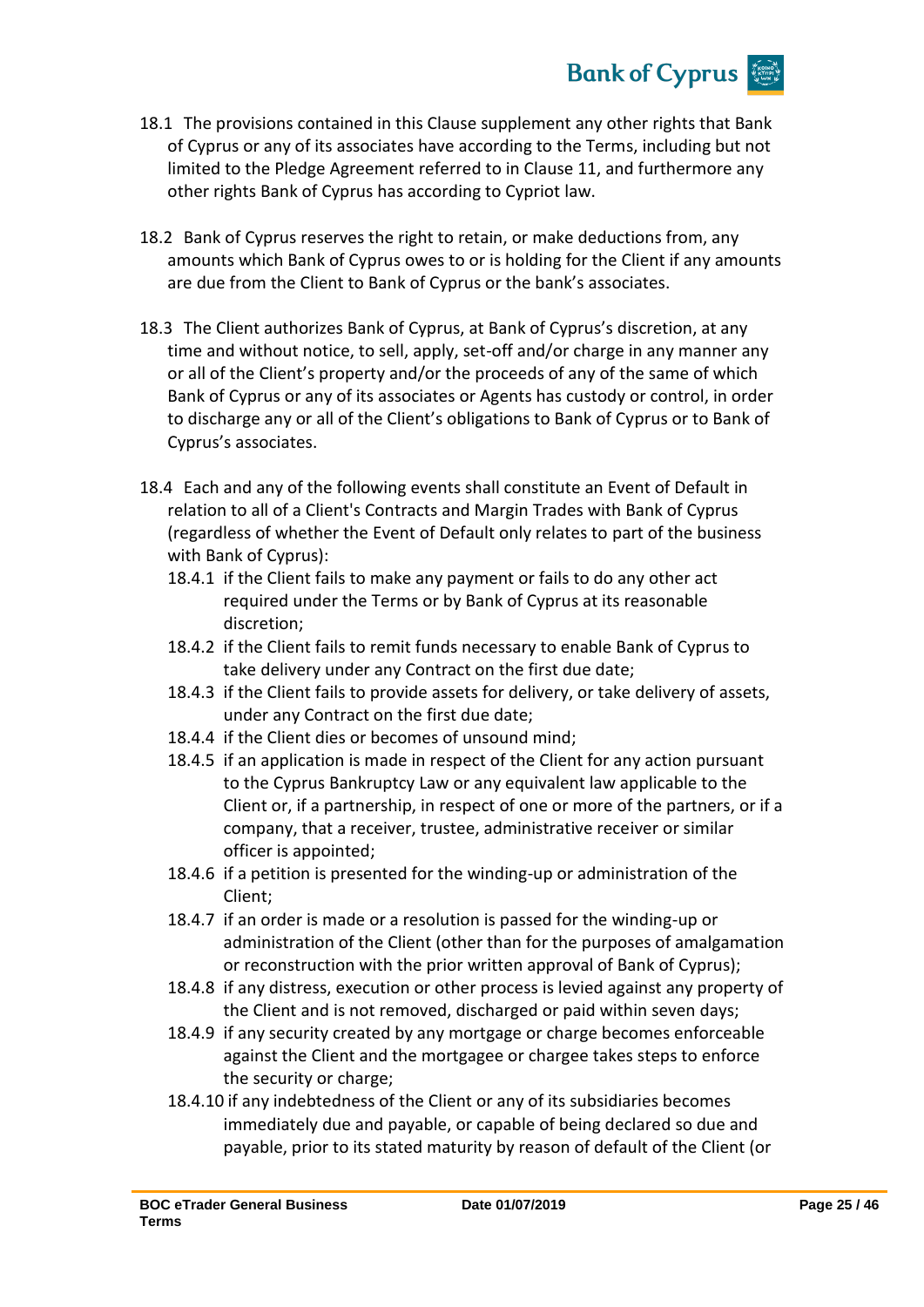

any of its subsidiaries) or the Client (or any of its subsidiaries) fails to discharge any indebtedness on its due date;

- 18.4.11 if the Client fails to fully comply with obligations under the Terms or any Contract, including refrains from complying with Margin requirements;
- 18.4.12 if any of the representations or warranties given by the Client are, or become, untrue;
- 18.4.13 if Bank of Cyprus or the Client is requested to close a Contract (or any part of a Contract) by any regulatory agency or authority; or
- 18.4.14 if Bank of Cyprus reasonably considers it necessary for its own protection or the protection of its associates.
- 18.5 Upon the existence of an Event of Default, Bank of Cyprus shall at its discretion be entitled to:
	- 18.5.1 to sell or charge in any way any or all of the Client's Security, assets and property which may from time to time be in the possession or control of Bank of Cyprus or any of its associates or Agents or call on any guarantee;
	- 18.5.2 to buy any Security, investment or other property where this is, or is in the reasonable opinion of Bank of Cyprus likely to be, necessary in order for Bank of Cyprus to fulfil its obligations under any Contract and the Client shall reimburse Bank of Cyprus for the full amount of the purchase price plus any associated costs and expenses;
	- 18.5.3 to deliver any Security, investment or property to any third party, or otherwise take any action Bank of Cyprus considers to be desirable in order to close any Contract;
	- 18.5.4 to require the Client immediately to close and settle a Contract in such manner as Bank of Cyprus may in its reasonable discretion request;
	- 18.5.5 to enter into any foreign exchange transaction, at such market rates and times as Bank of Cyprus may determine, in order to meet obligations incurred under a Contract;
	- 18.5.6 to re-invoice all or part of any assets standing to the debit or credit of any Account (including commuting Bank of Cyprus's or the Client's obligation to deliver an asset into an obligation to pay an amount equal to the market value of the asset (determined by Bank of Cyprus at its reasonable discretion) on the date re-invoicing takes place); and
	- 18.5.7 to close out all Contracts and net all the Client's and Bank of Cyprus' obligations towards each other as of the date fixed by Bank of Cyprus with effect to third parties.
- 18.6 The Client authorizes Bank of Cyprus to take any or all of the steps described in this Clause without notice to the Client and acknowledges that Bank of Cyprus shall not be responsible for any consequences of it taking any such steps, unless Bank of Cyprus has exercised gross negligence in connection herewith. The Client shall execute the documents and take the action as Bank of Cyprus may request in order to protect the rights of Bank of Cyprus and its associates under the Terms or under any agreement the Client may have entered into with Bank of Cyprus's associates.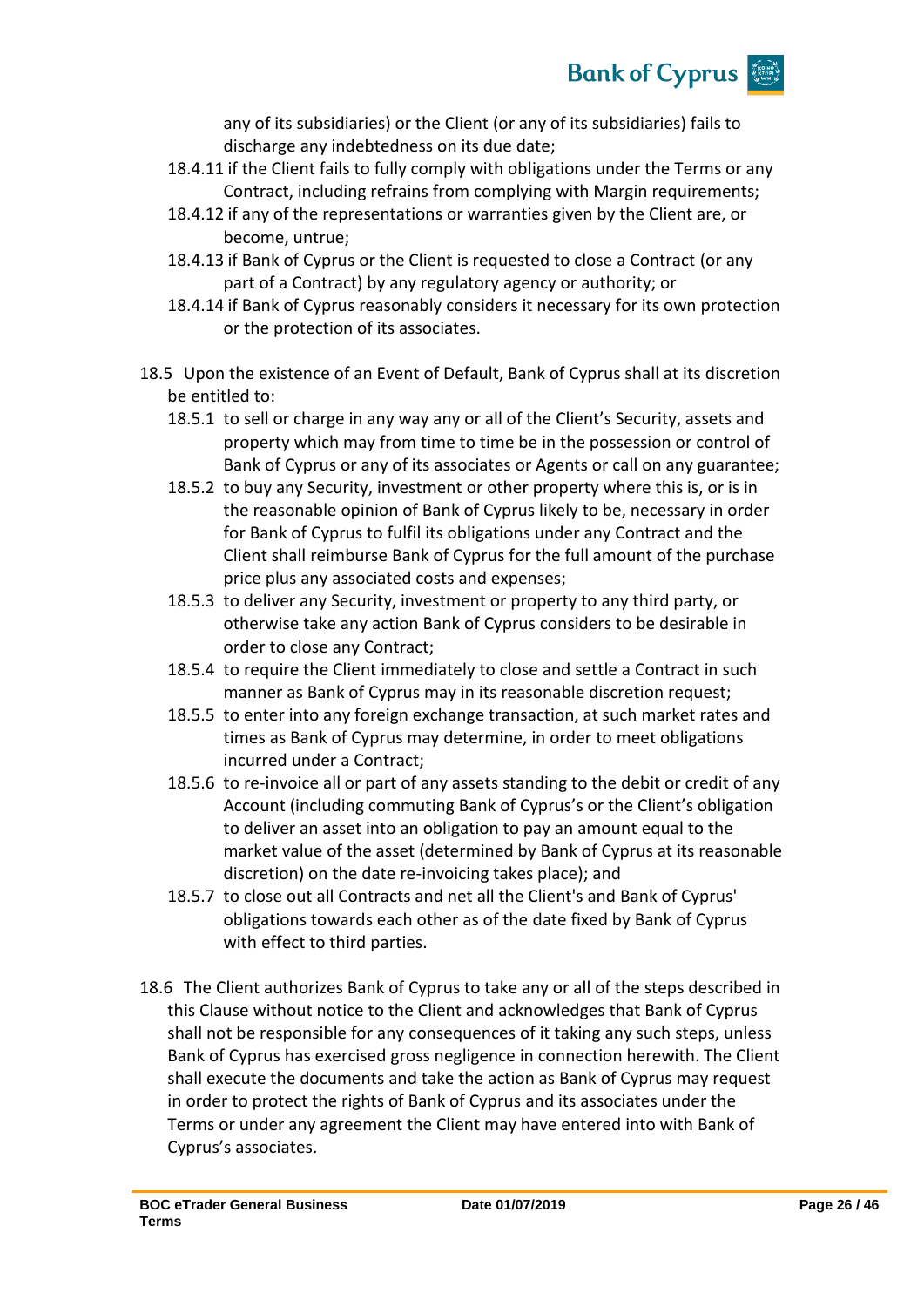

- 18.7 If Bank of Cyprus exercises its rights to sell any Security or property of the Client under this Clause, it will effect such sale, without notice or liability to the Client, on behalf of the Client and apply the proceeds of sale in or towards discharge of any of the Client's obligations to Bank of Cyprus or to Bank of Cyprus's associates.
- 18.8 Without prejudice to Bank of Cyprus's other rights under the Terms or under prevailing law, Bank of Cyprus may, at any time and without notice, combine or consolidate any of the accounts maintained by the Client with Bank of Cyprus or any of its associates and off-set any and all amounts owed to, or by, Bank of Cyprus or any of its associates in such manner as Bank of Cyprus at its reasonable discretion may determine.

## **19.Client Warranties & Representations**

- 19.1 The Client warrants and represents that:
	- 19.1.1 i it is not under any legal disability with respect to, and is not subject to any law or regulation which prevents its performance according to the Terms or any Contract or transaction contemplated by the Terms;
	- 19.1.2 it has obtained all necessary consents and has the authority to operate according to the Terms (and if the Client is not an individual person, that it is properly empowered and has obtained necessary corporate or other authority pursuant to its constitutional and organizational documents);
	- 19.1.3 investments or other assets supplied by the Client for any purpose shall, subject to the Terms, at all times be free from any charge, lien, pledge or encumbrance and shall be beneficially owned by the Client;
	- 19.1.4 it is in compliance with all laws to which it is subject including, without limitation, all tax laws and regulations, exchange control requirements and registration requirements; and
	- 19.1.5 the information provided by the Client to Bank of Cyprus, is accurate and not misleading in any material respect.
- 19.2 The above warranties and representations shall be deemed to be repeated each time the Client in the future for the duration of the client relationship provides instructions to Bank of Cyprus.

## **20.Indemnity and Limitations of Liability**

- 20.1 The Client is obliged to compensate Bank of Cyprus for all losses, taxes, expenses, costs and liabilities whatsoever (present, future, contingent or otherwise and including reasonable legal fees) which may be suffered or incurred by Bank of Cyprus as a result of or in connection with:
	- 20.1.1 the Client's breach of the Terms;
	- 20.1.2 Bank of Cyprus entering into any transaction or Contract; or
	- 20.1.3 Bank of Cyprus taking any of the steps which Bank of Cyprus is entitled to take in an Event of Default;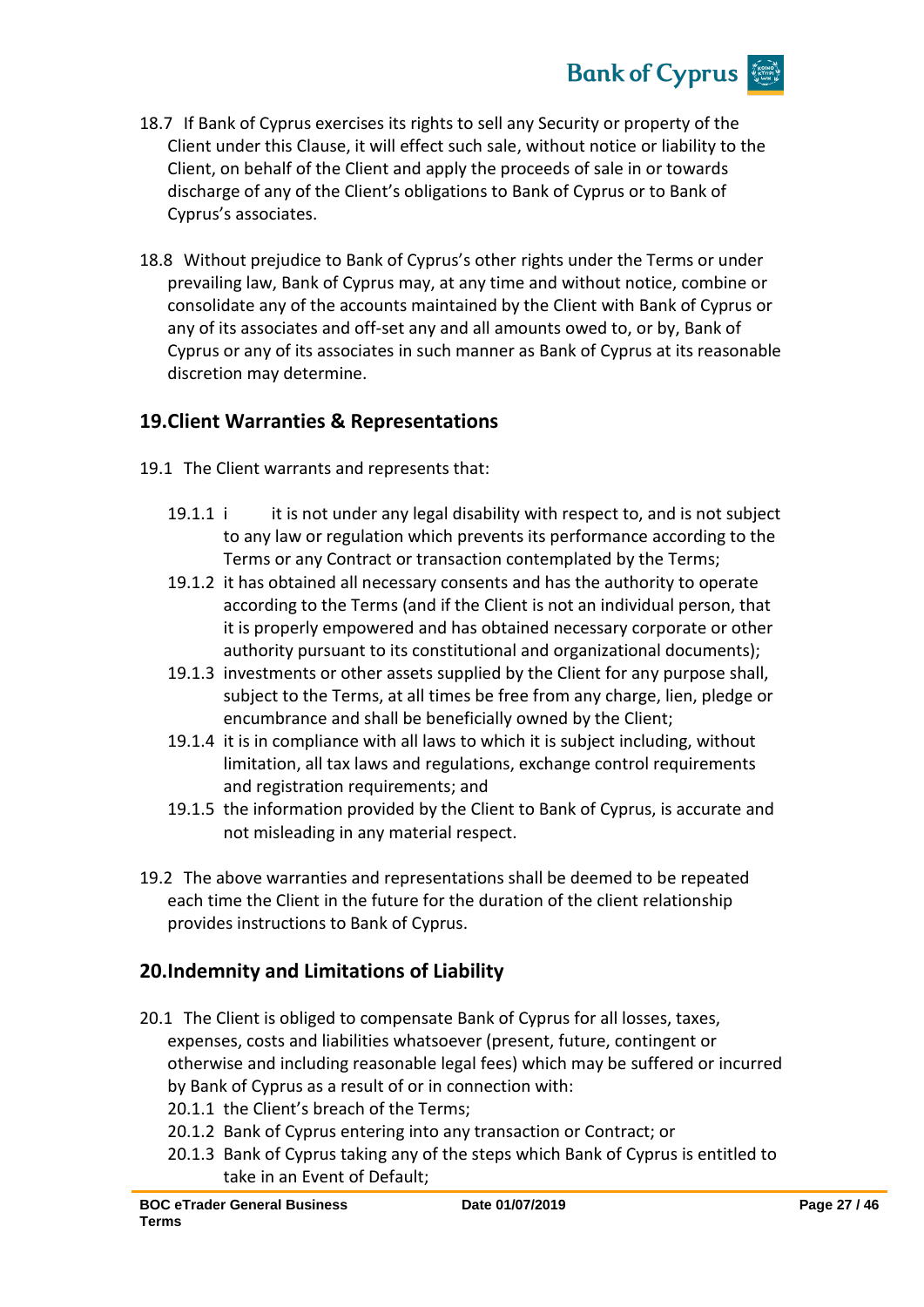

unless and to the extent only that such losses, taxes, expenses, costs and liabilities are suffered or incurred as a result of Bank of Cyprus's gross negligence or wilful default.

- 20.2 This right to compensation shall survive any termination of the Client relationship.
- 20.3 Bank of Cyprus shall not be liable for:
	- 20.3.1 any loss (including consequential and other indirect losses), expense, cost or liability (together referred to as "Loss") suffered or incurred by the Client as a result of or in connection with the provision of the Services unless and to the extent that such Loss is suffered or incurred as a result of Bank of Cyprus's gross negligence or willful default;
	- 20.3.2 any Loss due to actions taken by Bank of Cyprus according to its rights under the Terms, or;
	- 20.3.3 any consequential or other indirect loss suffered or incurred by the Client whether arising from Bank of Cyprus's negligence or otherwise.
- 20.4 Especially, the Client acknowledges, recognizes and accepts that any market recommendation and any information communicated by Bank of Cyprus does not constitute an offer to buy or sell or the solicitation of an offer to buy or sell a Contract and that such recommendation and information, although based upon information from sources believed by Bank of Cyprus to be reliable, may be based solely on a broker's opinion and that such information may be incomplete and may be unverified and unverifiable. Bank of Cyprus makes no representation, warranty or guarantee as to, and shall not be responsible for, the accuracy or completeness of any information or trading recommendation furnished to the Client.

## **21.Confidentiality And Bank of Cyprus's Disclosure of Information**

- 21.1 Neither party shall disclose any information relating to the business, investments, finances or other matters of a confidential nature of the other party of which it may in the course of its duties or obtain possession of, and each party shall use all reasonable endeavors to prevent any such disclosure. However, this shall not apply if a party is obliged hereto due to prevailing legislation, or to a legislative or supervising authority, or to another person who according to the law is entitled to demand disclosure, or in order to enable the party sufficiently to fulfill its obligations pursuant to these Terms.
- 21.2 By accepting the Terms the Client authorizes Bank of Cyprus to disclose such information relating to the Client as may be required by any law, rule or regulatory authority, including any applicable Market Rules, without prior notice to the Client. Furthermore Bank of Cyprus may disclose requested and relevant information relating to the Client to third parties in or outside Cyprus in order to facilitate the transfer of funds by credit card initiated by Client.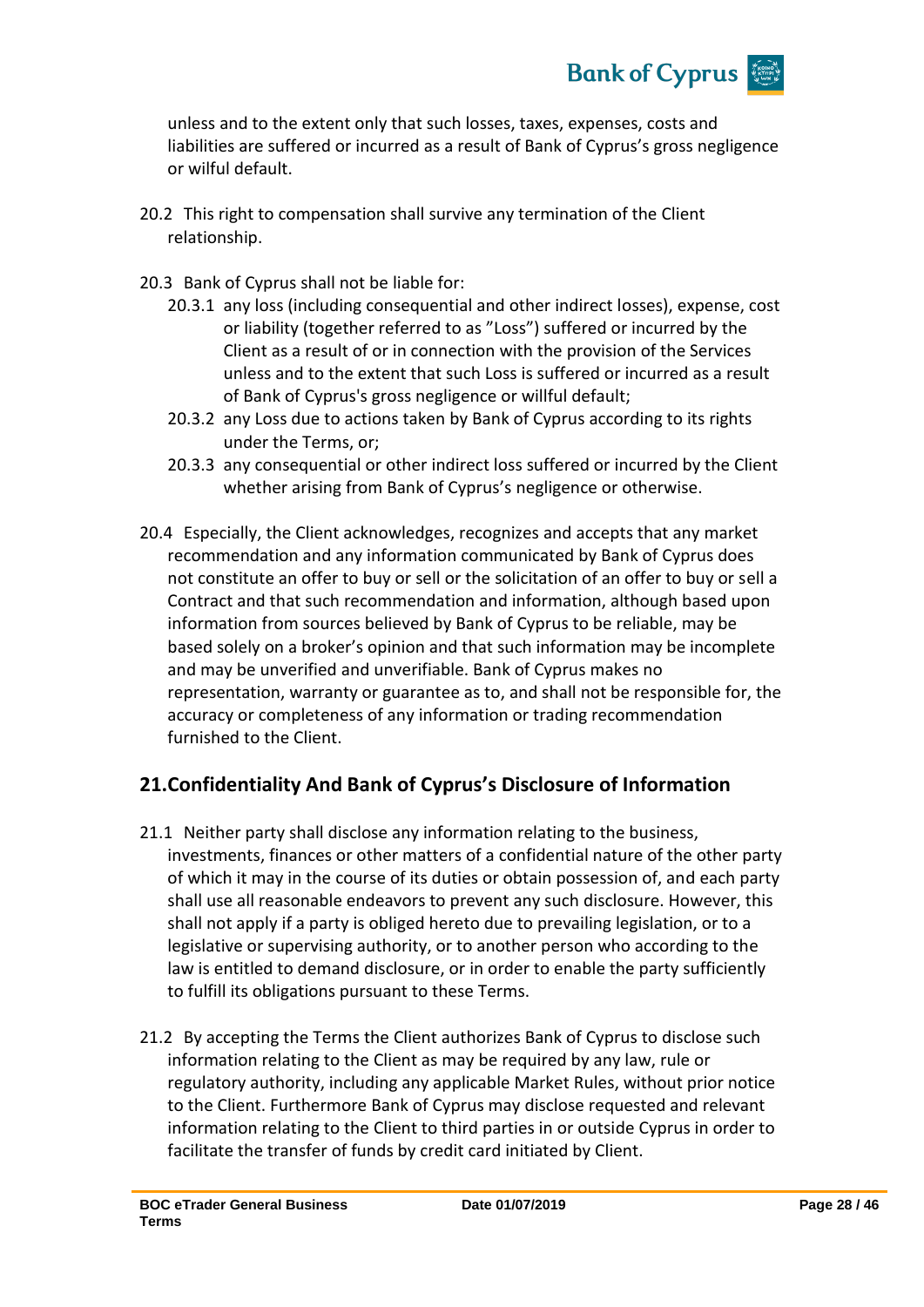

## **22. Amendments**

22.1 Bank of Cyprus is entitled to amend the Terms at any time by giving a notice of minimum 30 days, including but not limited to notice given by e-mail, to the Client. Such changes shall become effective on the date specified in the notice.

## **23. Termination**

- 23.1 The Client relationship shall remain in force until terminated.
- 23.2 Either party is entitled to terminate the Client relationship by giving 15 days written notice to the other party. Termination shall not affect any accrued rights and obligations.
- 23.3 On termination, Bank of Cyprus and the Client undertake to complete all Contracts that are already entered into or under execution and the Terms shall continue to bind both parties in relation to such transactions. Bank of Cyprus is entitled to deduct all amounts due to it before transferring any credit balances on any Account to the Client and it is entitled to postpone such transferring until any and all Contracts between Bank of Cyprus and the Client are closed. Furthermore, Bank of Cyprus is entitled to require the Client to pay any charges incurred in transferring the Client's investments.

## **24. Complaints and Disputes**

- 24.1 In case the Client has raised a question or a problem with the account executive or another employee of Bank of Cyprus without receiving a satisfactory answer, the Client is entitled to file a written complaint with the Compliance officer of the Bank's Group treasury. The Compliance officer is hereafter obliged to investigate the complaint promptly and fully.
- 24.2 Without prejudice to any of Bank of Cyprus's other rights under the Terms, in case of a dispute between the Client and Bank of Cyprus over a Margin Trade or alleged Margin Trade or any instruction relating to a Margin Trade, Bank of Cyprus is entitled at its reasonable discretion and without notice to close any such Margin Trade or alleged Margin Trade if Bank of Cyprus reasonably believes such action to be desirable for the purpose of limiting the maximum amount involved in the dispute. Bank of Cyprus shall not be responsible to the Client in connection with any subsequent fluctuations in the level of the relevant Margin Trade. If Bank of Cyprus closes a Margin Trade under this Clause such action shall be without prejudice to Bank of Cyprus's right to contend that such Margin Trade had already been closed by Bank of Cyprus or was never opened by the Client. Bank of Cyprus shall take reasonable steps to inform the Client that Bank of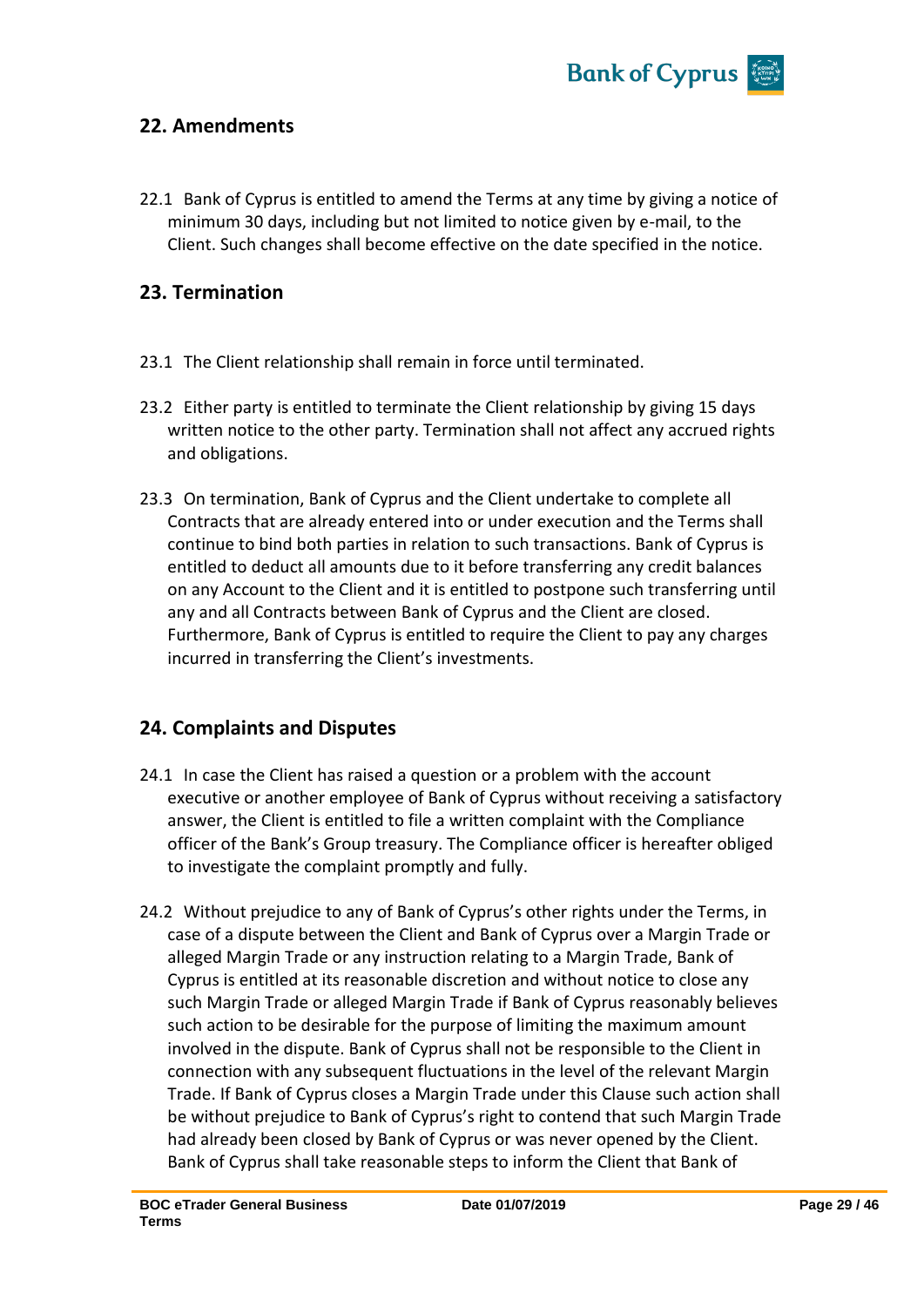

Cyprus has taken such action as soon as practicable after doing so. Where Bank of Cyprus closes a Margin Trade or alleged Margin Trade in accordance with this Clause, the closing shall be without prejudice to the Client's rights to open a new Margin Trade, provided that such Margin Trade is opened in accordance with the Terms. When calculating margin or other funds required for such Margin Trade, Bank of Cyprus is entitled to do so on the basis that Bank of Cyprus's view of the disputed events or instructions is correct.

## **25. Governing Law and Choice of Jurisdiction**

- 25.1 These Terms are governed by, and shall be construed in accordance with the Laws of the Republic of Cyprus, and the courts of the Republic of Cyprus shall have exclusive jurisdiction to settle any disputes that may arise out of or in connection with these General Business Terms.
- 25.2 This Clause shall survive any termination of the Client relationship.

## **26. Miscellaneous**

- 26.1 If at any time any provision of the Terms is or becomes illegal, invalid or unenforceable in any respect under the law of any jurisdiction, neither the legality, validity or enforceability of the remaining provisions of the Terms under the law of that jurisdiction nor the legality, validity or enforceability of such provision under the law of any other jurisdiction shall be in any way affected.
- 26.2 Bank of Cyprus shall not be liable to the Client for any failure hindrance or delay in performing its obligations under the Terms where such failure, hindrance or delay arises directly or indirectly from circumstances beyond its reasonable control. Such force majeure events shall include without limitation any technical difficulties such as telecommunications failures or disruptions, nonavailability of Bank of Cyprus's website e.g. due to maintenance downtime, declared or imminent war, revolt, civil unrest, catastrophes of nature, statutory provisions, measures taken by authorities, strikes, lock-outs, boycotts, or blockades, notwithstanding that Bank of Cyprus is a party to the conflict and including cases where only part of Bank of Cyprus's functions are affected by such events.
- 26.3 If the Client's combined exposure in one or more margin trades reaches a level which - in case of an adverse market development - may lead to a significant deficit not covered by the Client's deposits and/or margin with Bank of Cyprus, the Bank may in its reasonable discretion
	- (i) Increase the margin requirements and/or
	- (ii) Reduce the Client's exposure by closing one or more or all of the client's open positions.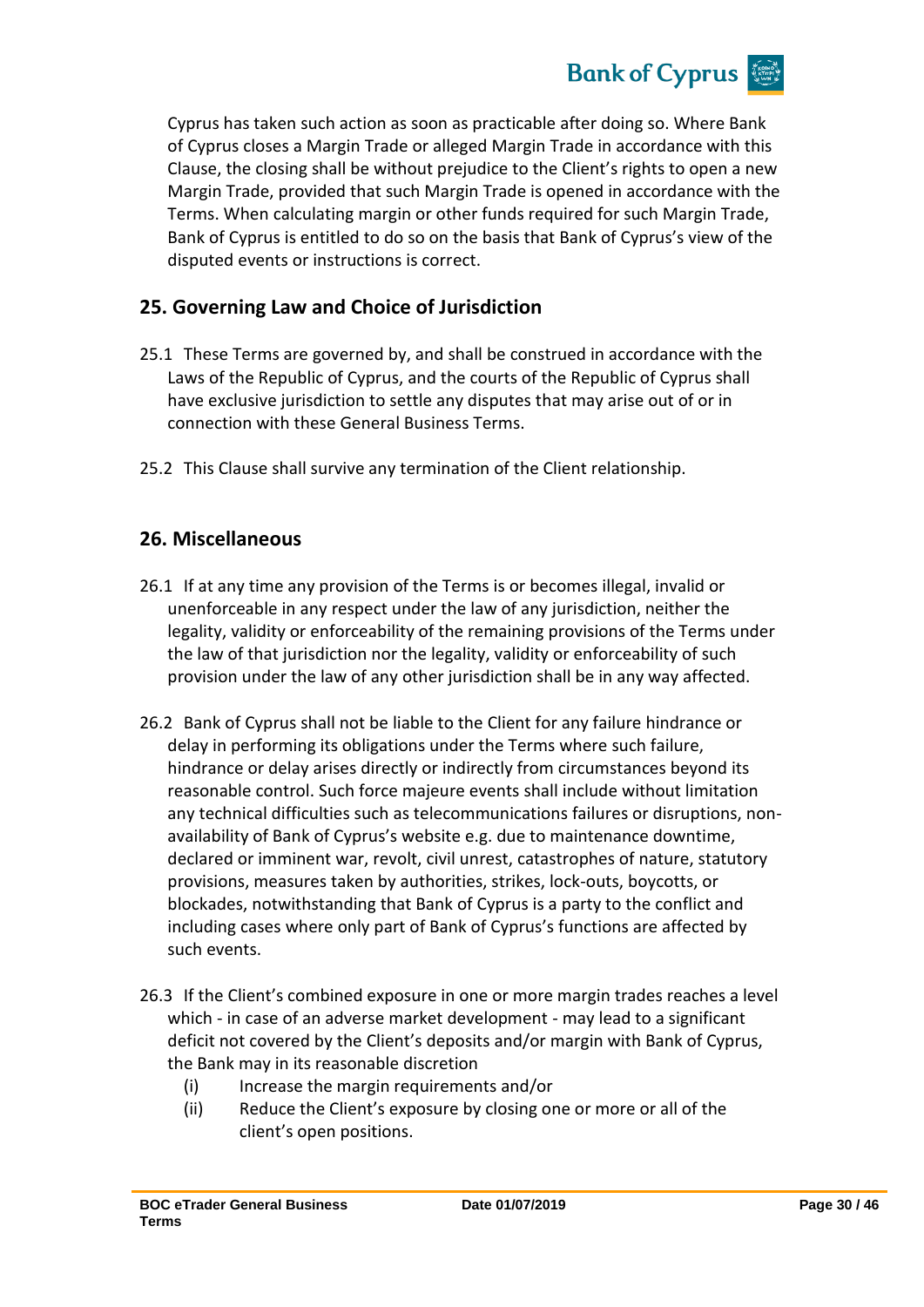

- 26.4 Furthermore, Bank of Cyprus is entitled, in its reasonable opinion, to determine that an emergency or an exceptional market condition exists. Such conditions shall include, but are not limited to, the suspension or closure of any market or the abandonment or failure of any event to which Bank of Cyprus relates its quote or the occurrence of an excessive movement in the level of any Margin Trade and/or underlying market or Bank of Cyprus's reasonable anticipation of the occurrence of such a movement. In such cases Bank of Cyprus may increase its margin requirements, close any or all of the Client's open Margin Trades and/or suspend or modify the application of all or any of the Terms, including but not limited to, altering the last time for trading a particular Margin Trade, to the extent that the condition makes it impossible or impracticable for Bank of Cyprus to comply with the term in question.
- 26.5 The Client may not assign its rights or delegate any of the Client's obligations under the Terms or according to any Contract to others whereas Bank of Cyprus may assign its rights or delegate its obligations to any regulated financial institution.
- 26.6 For various investments, instruments and groups of Clients, Bank of Cyprus may provide additional business terms.

The Client acknowledges, understands and accepts that:

- 26.6.1 such business terms made available to Clients shall constitute an addition to the Terms; and
- 26.6.2 the Client should not undertake any transaction unless the business terms applicable for such investment, instrument or group of Clients have been understood and accepted. Transactions undertaken by the Client notwithstanding the above, shall be deemed as had this sub-clause indeed been complied with.
- 26.7 The rights and remedies contained in the Terms are cumulative and not exclusive of any rights or remedies provided by law.
- 26.8 No delay or omission on the part of Bank of Cyprus in exercising any right, power or remedy provided by law or under the Terms, or partial or defective exercise thereof, shall:
	- 26.8.1 impair or prevent further or other exercise of such right, power or remedy; or
	- 26.8.2 operate as a waiver of such right, power or remedy.
- 26.9 No waiver of pleading a default of a clause in the Terms shall (unless expressly agreed in writing by the waiving party) be construed as a waiver of a future breach of the same clause or as authorizing a continuation of the particular breach.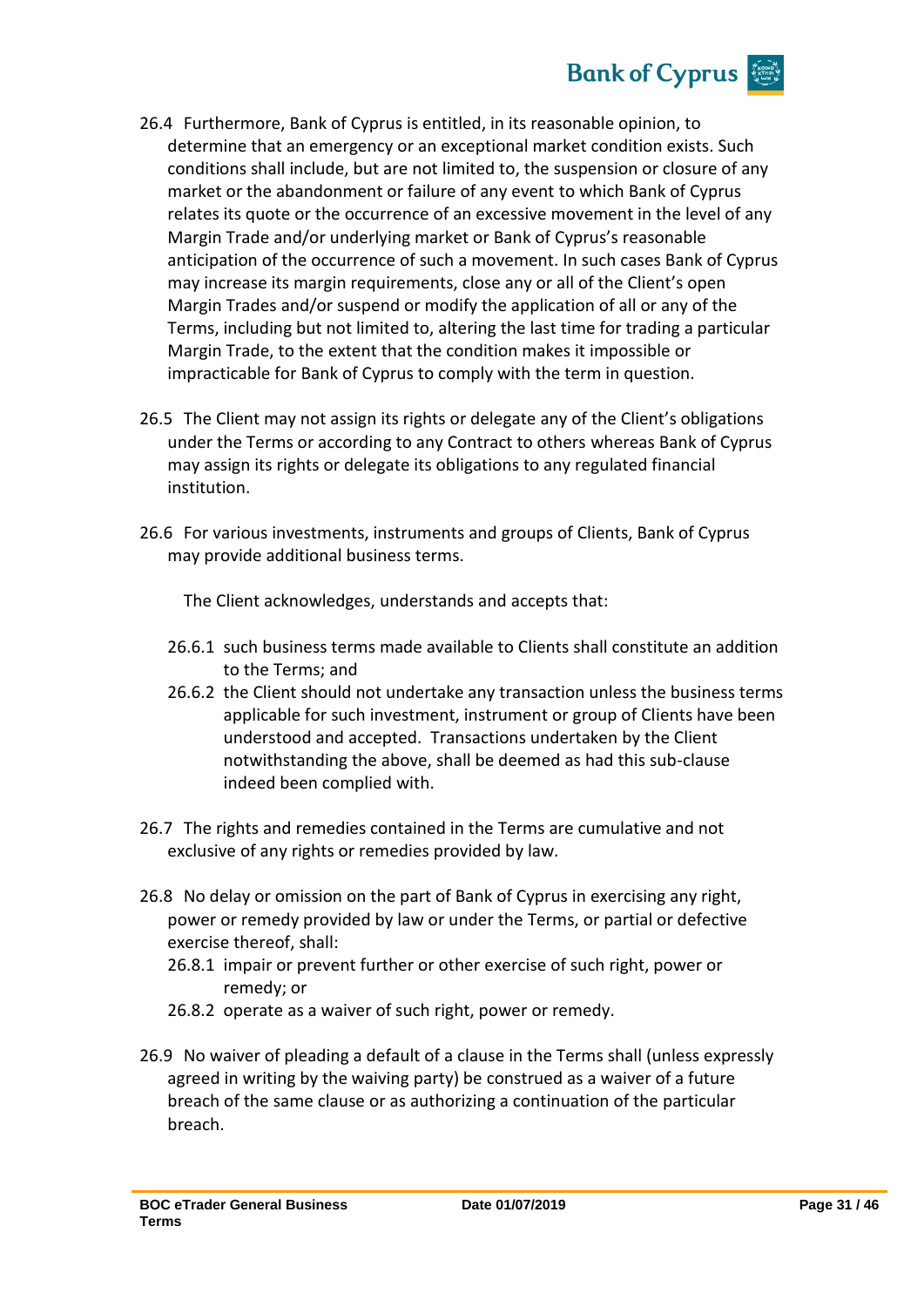

- 26.10The Client hereby ratifies all transactions with Bank of Cyprus effected prior to the Client's acceptance of the Terms and agrees that the rights and obligations of the Client in respect thereto shall be governed by the Terms.
- 26.11By accepting the Terms on behalf of a corporation or other legal entity, the person signing represents and warrants that he/she is authorized to act on behalf of such corporation or legal entity and to bind the same to the Terms and all obligations arising hereunder. If at a later stage it becomes apparent that the signatory was not duly authorized to bind the corporation or legal entity, Bank of Cyprus will have the right to seek restitution from this person. Furthermore, the signatory shall indemnify Bank of Cyprus against all liabilities, losses, damages, costs and expenses in relation to any claims or actions brought against Bank of Cyprus as a result of the signatory holding out to be authorized to act and bind any such corporation or legal entity.
- 26.12Client shall be able to communicate with Bank of Cyprus in Greek, English or any other language as Bank of Cyprus may offer from time to time.
- 26.13The Client accepts that Bank of Cyprus may be closed on official bank holidays in Cyprus.

## **27.Client Classification And Investor Protection**

- 27.1 In compliance with MiFID II, Bank of Cyprus classifies its Clients in three main categories: Eligible Counterparties, Professional Clients and Retail Clients.
- 27.2 Clients have the right to request to be reclassified online and thus to increase or decrease the level of regulatory protection afforded, as described in the MiFID Pre-Contractual Information document that is available in Bank of Cyprus website. In order for a Client to be treated as an Eligible Counterparty or a Professional Client (either on an overall level or on a product level), the Client must meet certain specified criteria as provided in MiFID II and – in case of reclassification to Eligible Counterparty – expressly consent to be treated as an Eligible Counterparty.
- 27.3 Bank of Cyprus may on its own initiative (i) treat an Eligible Counterparty as Professional Client or Retail Client, or (ii) treat a Professional Client as Retail Client, and thereby increase the regulatory protection afforded to the respective Client.
- 27.4 The Client's Client Classification is not permanent and the Client shall keep Bank of Cyprus immediately informed of any change in its status or situation which could affect the Client Classification.
- 27.5 The Client acknowledges that the Services that Bank of Cyprus offers to Clients may depend on the client classification, and that all Services may therefore not be available to all types of Clients.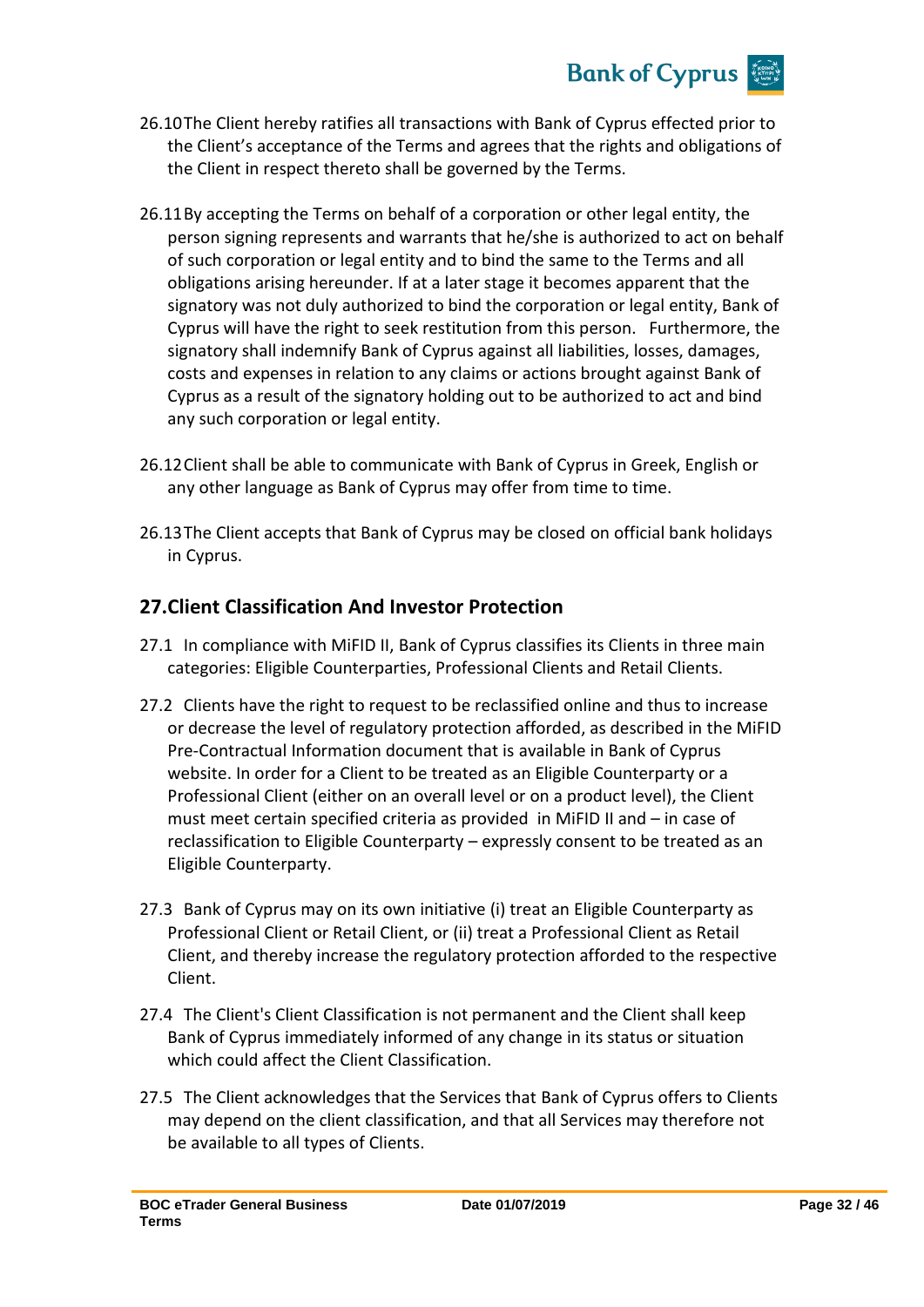

27.6 The accounts of Clients classified as Retail bear a Negative Balance Protection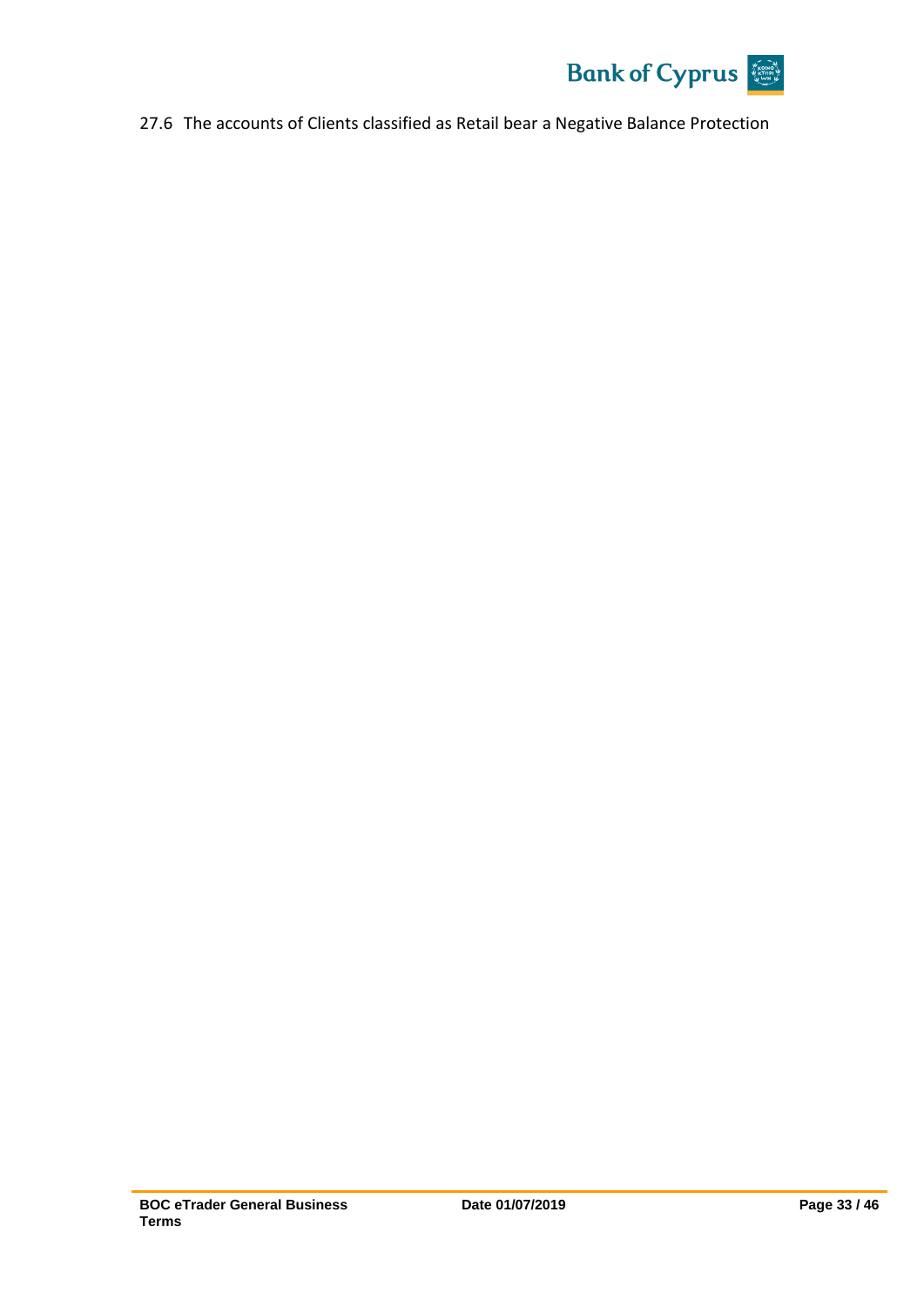

## **Risk Disclosure Statement for Trades in Foreign Exchange and Derivatives (Including Futures and Options)**

This brief statement, which constitutes an addition to the Terms, does not disclose all of the risks and other significant aspects of trading foreign exchange and derivatives. In consideration of the risks, you should enter into transactions with mentioned products only if you understand the nature of the contracts and the contractual legal relationship into which you are entering and the extent of your exposure to risk. Transactions in foreign exchange and derivatives are not suitable for many members of the public. You should carefully consider whether transacting is appropriate for you in light of your experience, objectives, financial resources and other relevant circumstances.

## **Foreign Exchange and Derivatives**

### **1. Effect of "Leverage" or "Gearing"**

Transactions in foreign exchange and derivatives carry a high degree of risk. The amount of initial margin may be small relative to the value of the foreign exchange or derivatives contract so that transactions are "leveraged" or "geared". A relatively small market movement will have a proportionately larger impact on the funds you have deposited or will have to deposit; this may work against you as well as for you. You may sustain a total loss of initial margin funds and any additional funds deposited with Bank of Cyprus to maintain your position. If the market moves against your position and/or margin requirements are increased, you may be called upon to deposit additional funds on short notice to maintain your position. Failing to comply with a request for a deposit of additional funds, may result in closure of your position(s) by Bank of Cyprus on your behalf and you will be liable for any resulting loss or deficit.

### **2. Risk-reducing Orders or Strategies**

The placing of certain orders (e.g. "stop-loss" orders or "stop-limit" orders), which are intended to limit losses to certain amounts, may not be adequate given that markets conditions may make it impossible to execute such orders, e.g. due to illiquidity in the market. Strategies using combinations of positions, such as "spread" and "straddle"' positions may be as risky as taking simple "long" or "short" positions.

#### **Options**

### **3. Variable Degree of Risk**

Transactions in options carry a high degree of risk. Purchasers and sellers of options should familiarize themselves with the type of option (i.e., put or call) which they contemplate trading and the associated risks. You should calculate the extent to which the value of the options must increase for your position to become profitable, taking into account the premium and all transaction costs.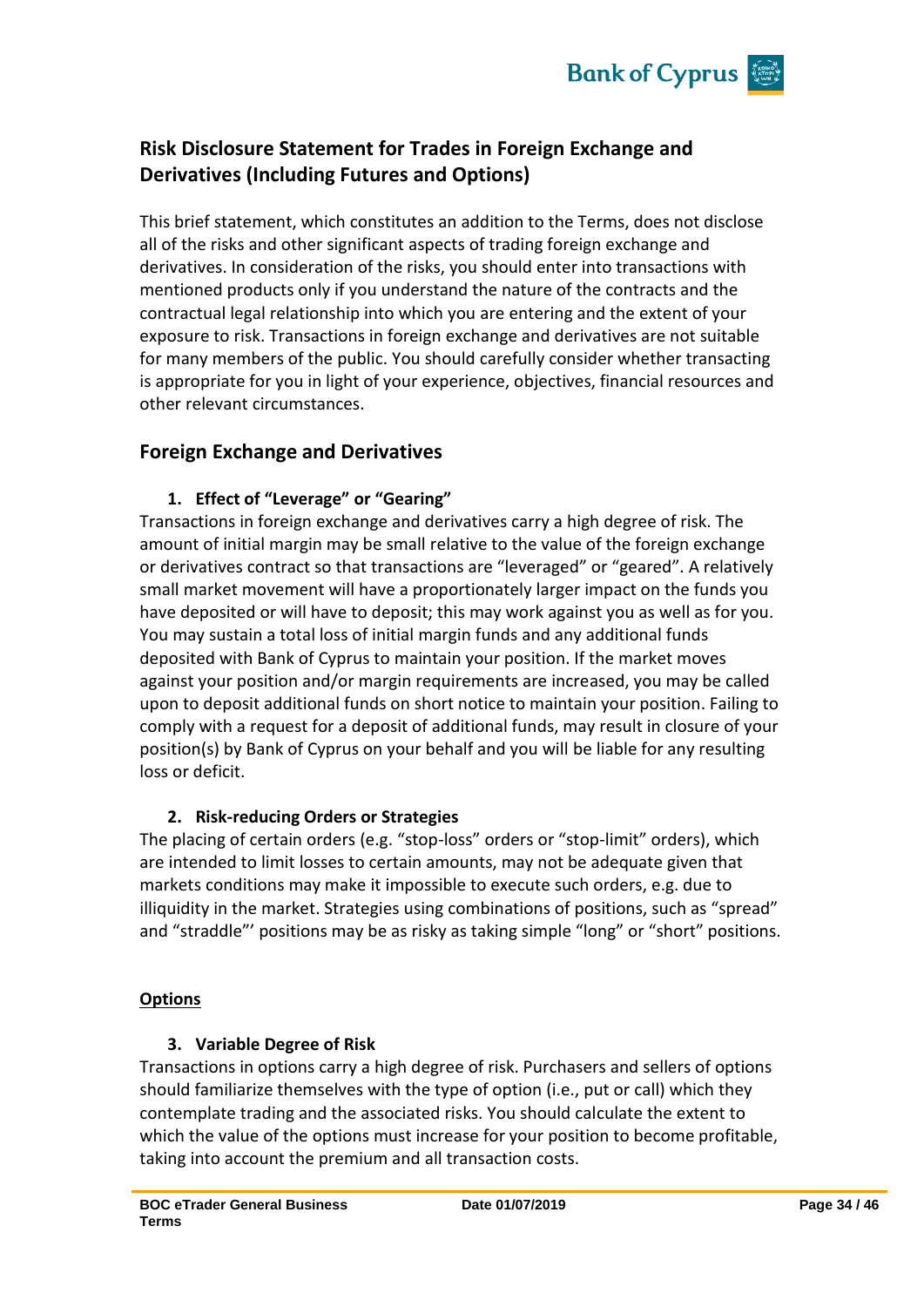

The purchaser of options may offset or exercise the options or allow the option to expire. The exercise of an option results either in a cash settlement or in the purchase acquiring or delivering the underlying interest. If the option is on a future, the purchaser will acquire a futures position with associated liabilities for margin (see the section on Futures above). If the purchased option is out-of-the-money when it expires, you will suffer a total loss of your investment, which will consist of the option premium plus Transaction costs. If you are contemplating purchasing outof-the-money options, you should be aware that the chance of such options becoming profitable ordinarily is remote.

Selling ("writing" or "granting") an option generally entails considerably greater risk than purchasing options. Although the premium received by the seller is fixed, the seller may sustain a loss well in excess of that amount. The seller will be liable for additional margin to maintain the position if the market moves unfavorably. The seller will also be exposed to the risk of the purchaser exercising the option and the seller will be obligated to either settle the option in cash or to acquire or deliver the underlying interest. If the option is on a future, the seller will acquire a position in a future with associated liabilities for margin (see the section on Futures above). If the option is "covered" by the seller holding a corresponding position in the underlying asset, in a future or in another option, the risk may be reduced. In case the option is not covered, the risk of loss can be unlimited.

Certain exchanges in some jurisdictions permit deferred payment of the option premium, exposing the purchaser to liability for margin payments not exceeding the amount of the premium. The purchaser is still subject to the risk of losing the premium and transaction costs. When the option is exercised or expires, the purchaser is responsible for any unpaid premium outstanding at that time.

### **Additional Risks Common To Foreign Exchange And Derivative Transactions**

### **4. Terms and Conditions of Contracts**

You should ask the firm with which you deal about the terms and conditions of the Contracts entered into and information on associated obligations (e.g. the circumstances under which you may become obligated to make or take delivery of the underlying interest of a futures contract and, in respect of options, expiration dates and restrictions on the time for exercise). Under certain circumstances the specifications of outstanding contracts (including the exercise price of an option) may be modified by the exchange or clearing house to reflect changes in the underlying interest.

### **5. Suspension or Restriction of Trading and Pricing Relationships**

Market condition (e.g., illiquidity) and/or the operation of the rules of certain markets (e.g., the suspension of trading in any contract or contract month because of price limits or "circuit breakers") may increase the risk of loss by making it difficult or impossible to effect transactions or close/offset positions. If you have sold options, this may increase the risk of loss.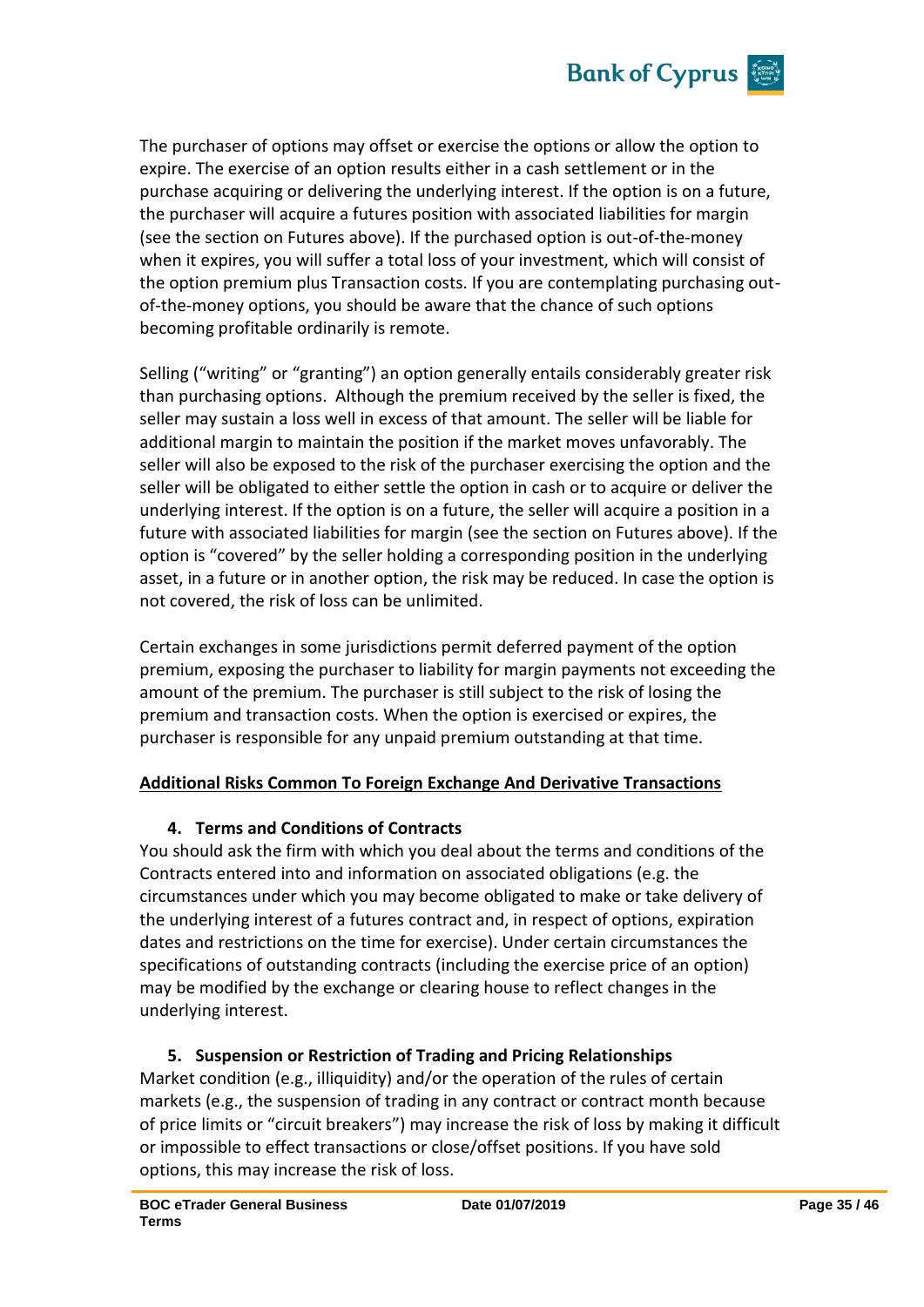

Normal pricing relationships between the underlying asset and a derivative do not always exist. The absence of an underlying reference price may make it difficult to judge "fair" value.

### **6. Deposited cash and property**

You should familiarize yourself with the protections accorded the Security you deposit by way of money or other assets in domestic and foreign transactions, particularly in the event of a firm insolvency or bankruptcy. The extent to which you may recover your money or other assets is governed by the legislation and local rules in the country at which location the counterparty acts.

#### **7. Commission and other charges**

Before you begin to trade, you should obtain a clear explanation of all commission, fees and other charges for which you will be liable. These charges will affect your net profit or loss.

#### **8. Transactions in other Jurisdictions**

Transactions on markets in other jurisdictions, including markets formally linked to a domestic market, may expose you to additional risk. Such markets may be subject to regulation, which may offer different or diminished investor protection. Your local regulatory authority will be unable to compel the enforcement of the rules of regulatory authorities or markets in other jurisdictions where your transactions have been effected.

#### **9. Currency Risks**

The profit or loss in transactions in foreign currency-denominated contracts in another currency than your account currency will be affected by fluctuations in currency rates where there is a need to convert from the currency denomination of the contract to the account currency.

#### **10. Trading facilities**

Most open-outcry and electronic trading facilities are supported by computer-based component systems for the order-routing, execution, matching, registration or clearing of trades. As with all facilities and systems, they are vulnerable to temporary disruption or failure. Your ability to recover certain losses may be subject to limits on liability imposed by the system provider, the market, the clearing house and/or member firms. Such limits may vary: you should ask the firm with which you deal for details in this respect.

#### **11. Electronic Trading**

Trading on an electronic trading system may differ not only from trading in an openoutcry market but also from trading on other electronic trading systems. If you undertake transactions on an electronic trading system, you will be exposed to risks associated with the system including the failure of hardware and software. The result of any system failure may be that your order is either not executed according to your instructions, is not executed at all and a lack of capability to keep you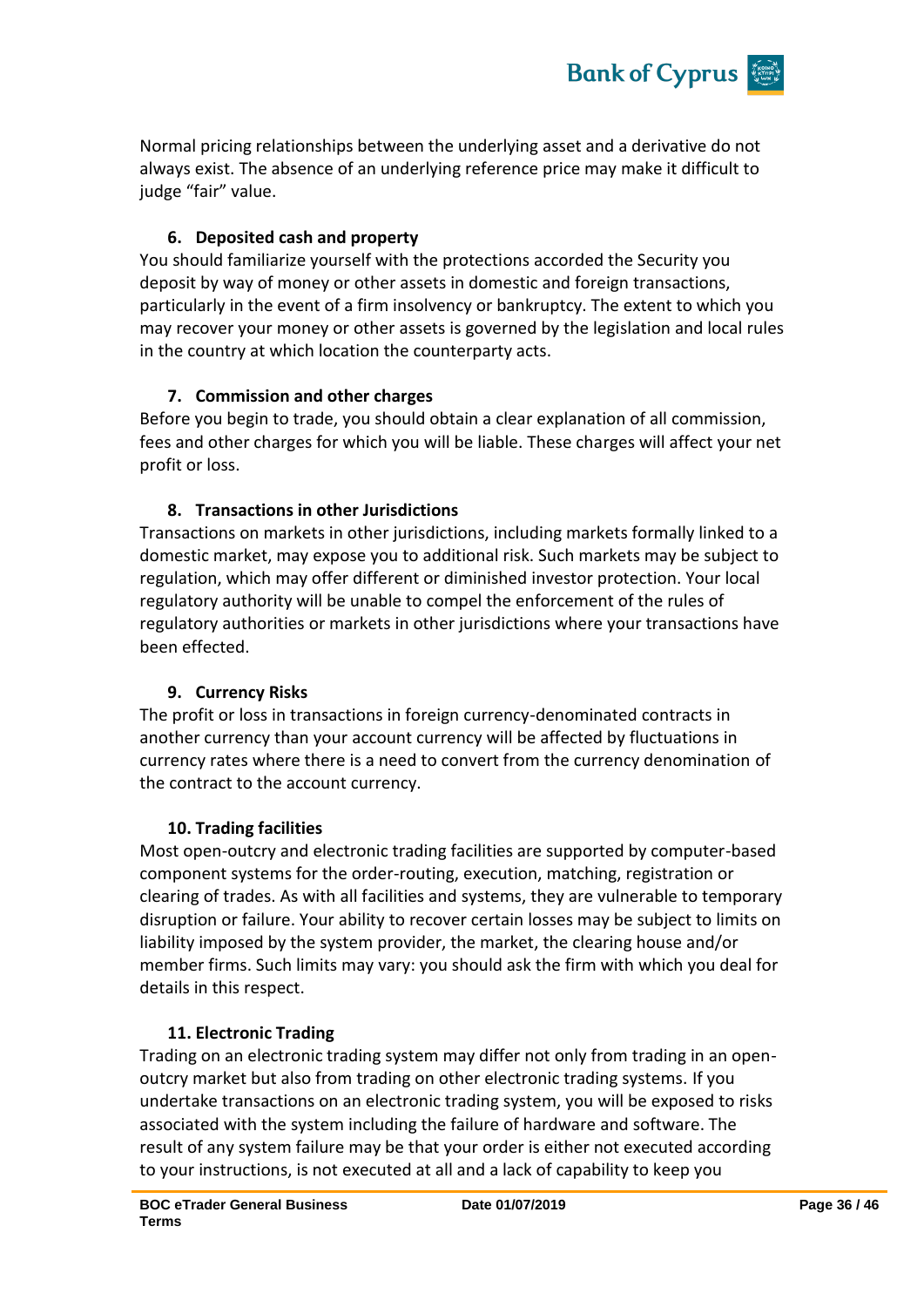

informed continuously about your positions and fulfilment of the margin requirements.

#### **12. Off-Exchange Transactions**

In some jurisdictions firms are permitted to effect off-exchange transactions. The firm with which you deal may be acting as your counterpart to the transaction. It may be difficult or impossible to liquidate an existing position, to assess the value, to determine a fair price or to assess the exposure to risk. For these reasons, these transactions may involve increased risks. Off-exchange transactions may be less regulated or subject to a separate regulatory regime. Before you undertake such transactions, you should familiarize yourself with applicable rules and attendant risks.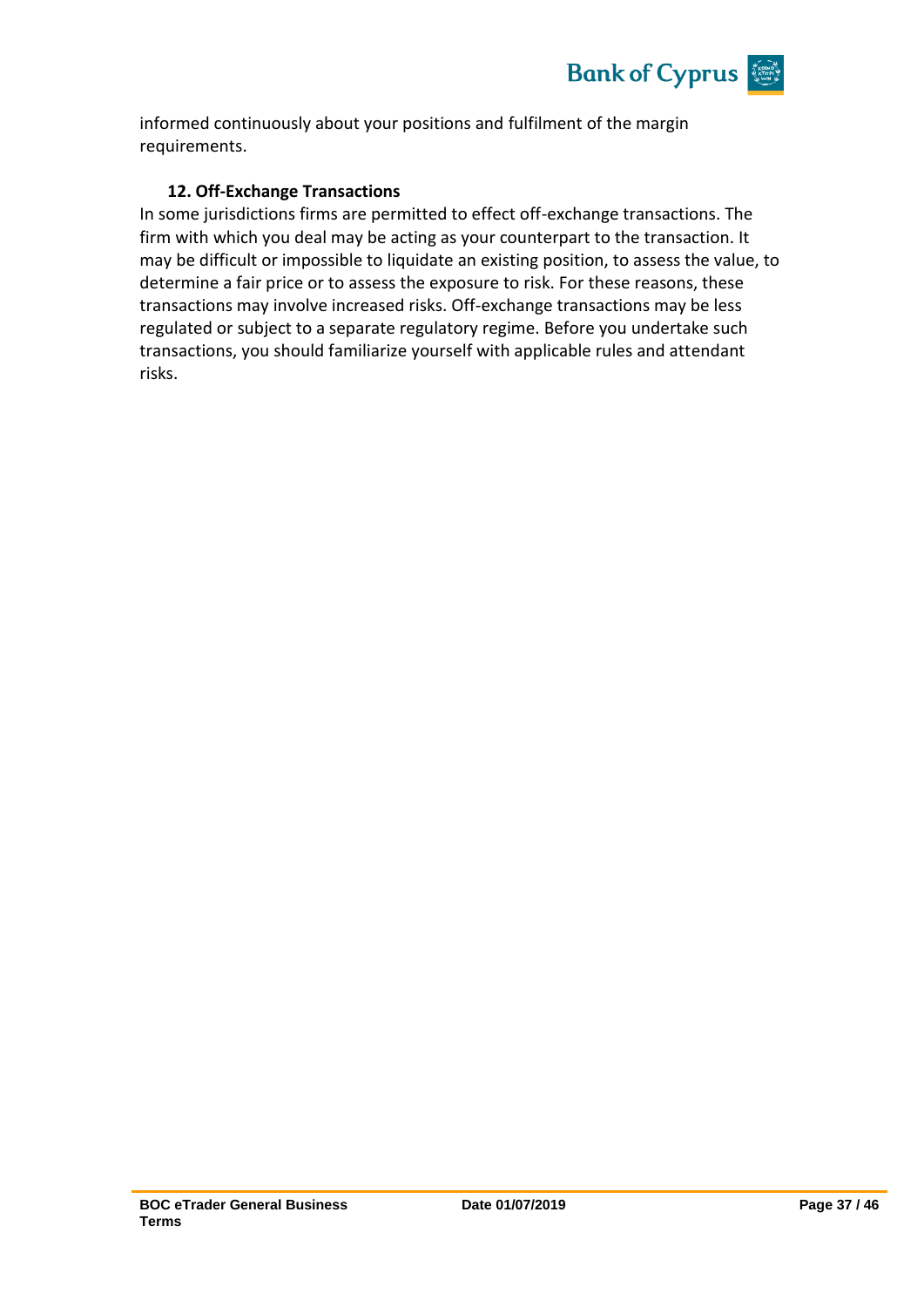

## **Annex A**

## **Additional Business Terms for Securities Trading**

The terms of business set out in this Annex A are supplemental to the General Business Terms, and apply where a Client uses the Trading Platform for securities trading. Additionally, stock exchange trading is generally subjected to the general terms and conditions in force on the relevant stock exchange.

#### 1. Definitions

This Annex uses the same defined terms as the Terms. Additionally the following terms shall, unless the context otherwise requires, have the following meanings and may be used in the singular or plural as appropriate:

"Automatic Order Routing" shall mean the automatic routing of Client-submitted orders to the stock exchange's trading system;

"Corporate Actions" shall mean a corporate event that may impact the share price of the relevant company. Corporate Actions include share issues, mergers, conversions, share splits, sell-offs and dividends;

"Dividend Reinvestment Rate" shall mean the rate defined by the issuer of Corporate Action at which dividends will be converted into shares.

"Ex-Date" shall mean the effective date of the Corporate Action, the date on which or the date after a security trades without its previously declared dividend or distribution.

"Instruction Deadline" shall mean the deadline given by Bank of Cyprus to the Client for the Client to give its instructions regarding a Corporate Action. Instruction deadline can vary to a larger or less degree from deadlines stipulated in the prospectus or other material referring to market deadlines.

"Pay Date" shall mean the value date of the Corporate Action or the date on which a dividend or bond interest payment is made or scheduled to be made.

"Prevailing Stocks" shall mean the form of stocks prevailing after a merger between two entities.

"The Stock Exchange's Trading System" shall mean the proprietary trading system of any participating stock exchange that supports Automatic Order Routing; and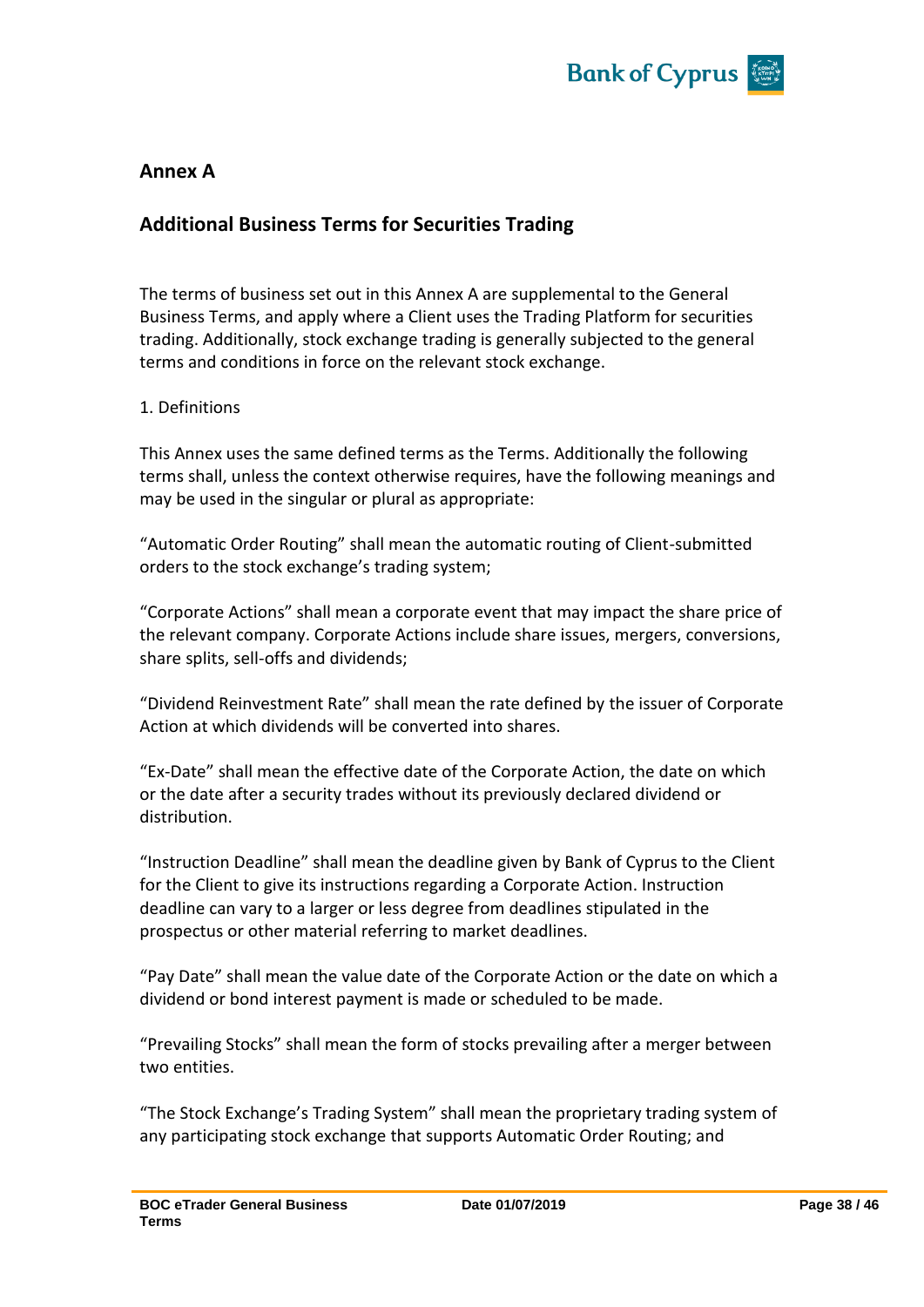

"Securities" shall mean shares, bonds, financial futures or other comparable units.

2. Risk

The Client is personally liable for the market risk inherent with Securities trading. Moreover, the Client is liable for any investment that Bank of Cyprus is requested to perform on behalf of the Client and any subsequent loss resulting thereof. The Client should not base expectations of future returns on any past returns on the relevant Securities.

#### 3. Execution of Orders

When executing a Client order, Bank of Cyprus shall secure the best execution reasonably available given the circumstances, including price, costs, speed, likelihood of execution and settlement, volume, nature and other factors relevant for the execution of the relevant order.

Bank of Cyprus executes the Client's order as soon as possible on the day of receipt, unless otherwise agreed.

Under exceptional market conditions Bank of Cyprus reserves the right not to execute a Client order. The Client will be notified if an order cannot be executed.

If Bank of Cyprus is unable to obtain and deliver the requested Securities, Bank of Cyprus may be unable to complete the Client's purchase order. Consequentially the trade will be cancelled, unless Bank of Cyprus holds the Securities itself or is able to obtain these at usual terms no later than two banking days after the value date in question.

Bank of Cyprus may cancel any order for a Security if the specific Security is suspended or transferred to the observation list on the relevant stock exchange.

Further information about order execution is provided in the Best Execution Policy,

The Client may not submit orders which are devoid of commercial purpose, which individually or combined aims to affect pricing in the trading system or which aims to delay or prevent access to the trading system for other members of the relevant stock exchange.

A Client cannot enter an order into the trading system on conditions fully or partially identical to another unexecuted trade entered into the trading system by the same client.

The Client may not disclose public market information made available through the trading system of the relevant stock exchange.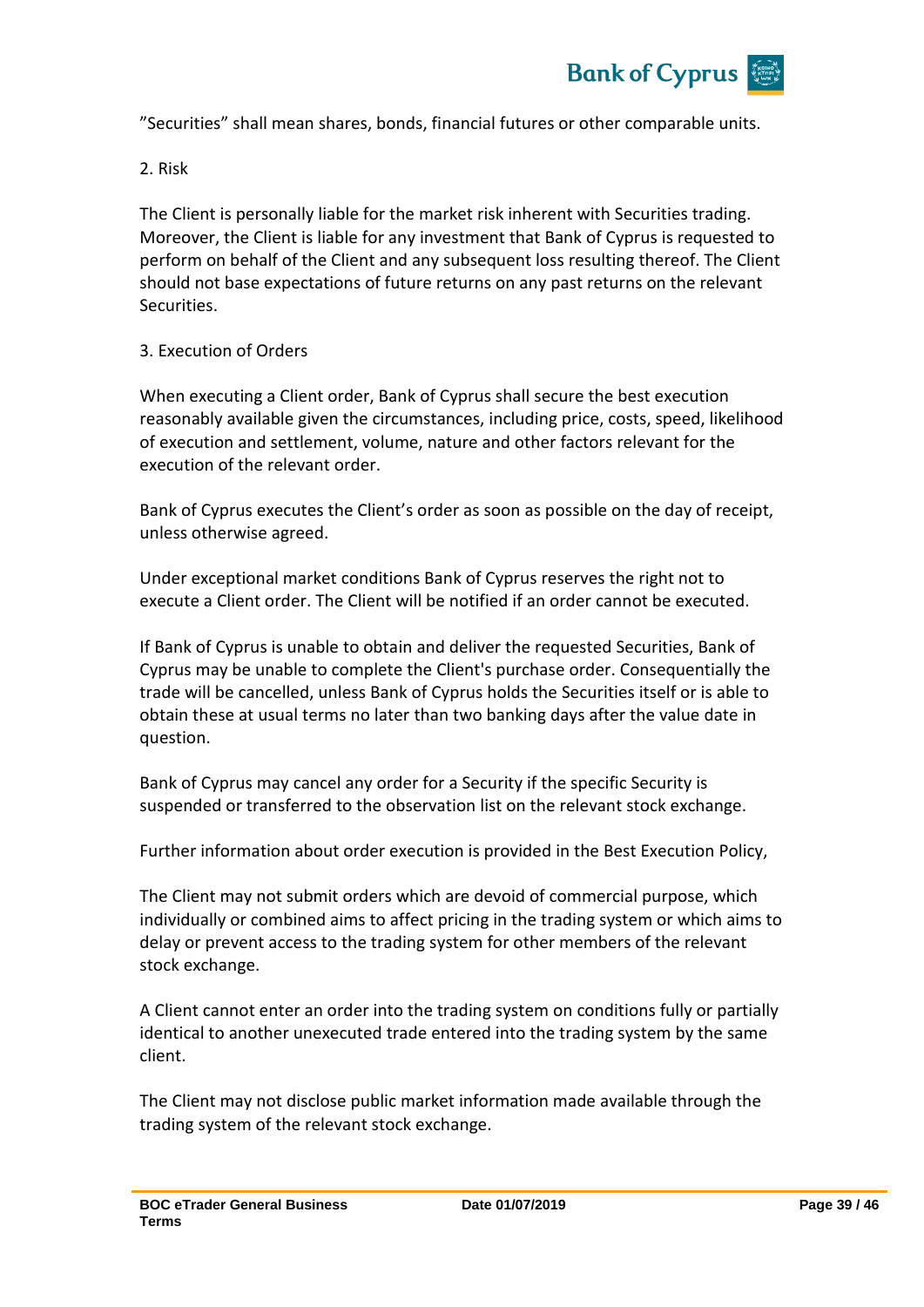## **Bank of Cyprus**

Bank of Cyprus cannot be held liable for any loss suffered by the Client in conjunction with Automatic Order Routing owing to system error, power outage or any other event beyond the control of Bank of Cyprus. Bank of Cyprus is entitled to immediately cancel Automatic Order Routing on behalf of Clients in case of extraordinary circumstances.

When trading directly on a relevant stock exchange, the aggregate market value of unsettled trades and orders may be subject to a certain limit. Trades or orders remain unsettled until the value date. The Client may enter orders up to an amount equivalent to the value of the funds available on the Client's account.

Orders, which are entered into the order book, and trades, which has been merged automatically in or entered into the Trading Platform, must reflect the relevant instrument's current market value and represent actual orders and trades.

The "current market value" of a trade is the price which based on an overall assessment reflects the current pricing of the relevant instrument. An assessment of the current market value shall among other things include the pricing on the relevant exchange day, any change in pricing of the instrument on past exchange days, the volatility of the instrument and any general change in the pricing of comparable instruments and, if appropriate, any other specific conditions of the trade in question.

An order does not reflect the current market value if it has been entered into the order book at a price that, provided the trade is performed automatically, obviously will result in a trade that does not reflect the current market value. The validity of an order must be considered when assessing the market value.

Bank of Cyprus is entitled to cancel orders and trades that do not reflect the current market value of the relevant instrument. Bank of Cyprus cannot be held liable for any cancellation of an order or trade.

A relevant stock exchange may determine that an order, which does not fulfill the above criteria or that may be considered as attempted price manipulation, is considered invalid and to be deleted from the order book. Moreover, any trade, which does not fulfill the above or that may be considered as attempted price manipulation, may be considered as constituting a trade that cannot update the most recently price paid.

To ensure market integrity or in exceptional circumstances the relevant stock exchange may cancel any trade if required.

Bank of Cyprus trades all Securities through its Securities brokers unless otherwise agreed. The Securities brokers decide whether the trade in question is executed on an exchange or otherwise. The trade is performed on a commission basis and consequently in the name of Bank of Cyprus.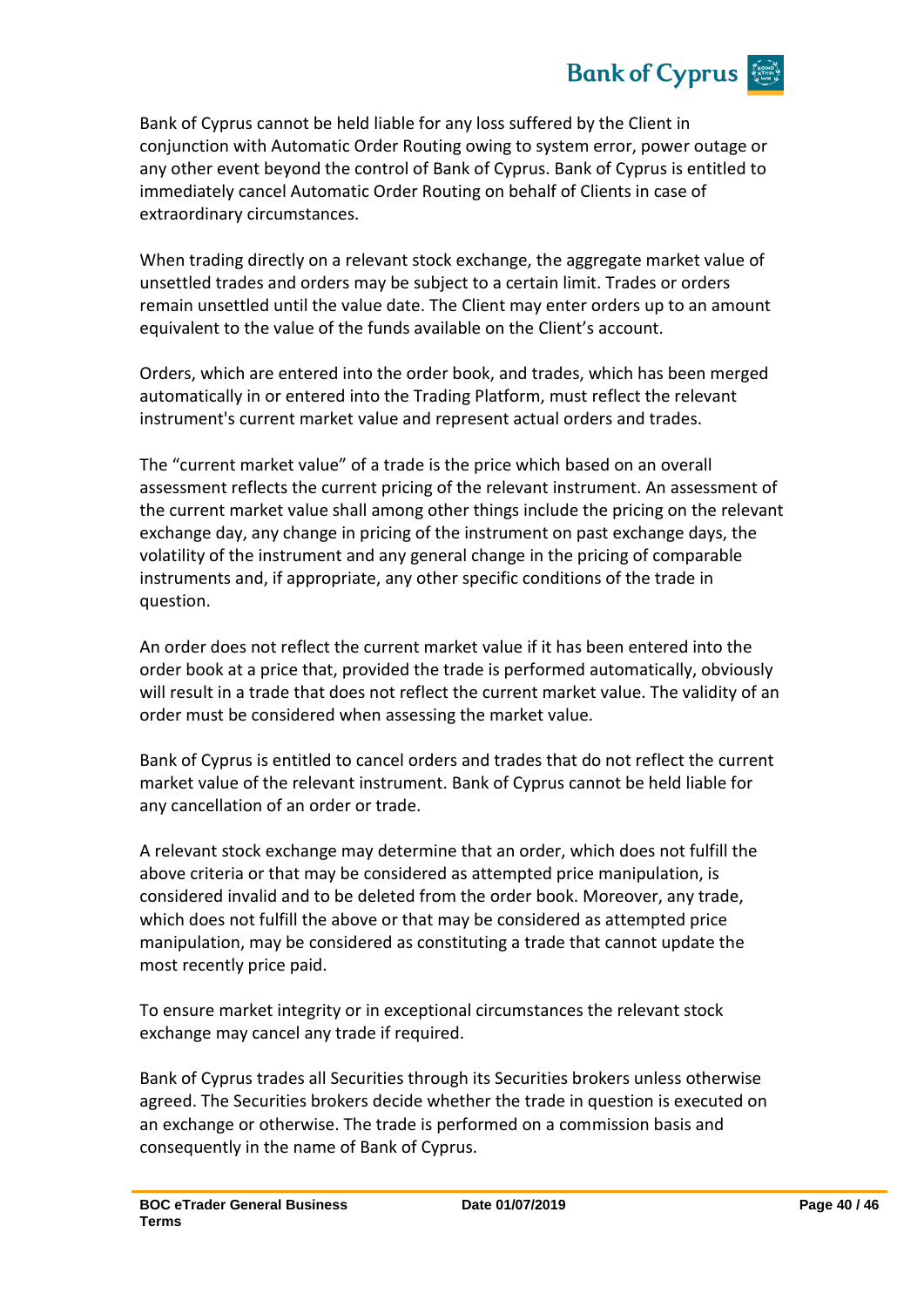

The Client order is only executed provided it is tradable on the relevant exchange or through the relevant Securities broker. If the trade cannot be executed at the terms outlined above, the relevant Securities broker may however choose to execute the Client's order by means of its own portfolio. The Client's order may be split or merged, and thus be executed at different prices during the day of trading or the following days. In case an order is split, and filled partially over a period of more than one day, the total trading costs may increase. The reason for such increase is that the minimum fee may be charged more than one time based on the number of days necessary for the total execution of the order. Unless otherwise agreed, Bank of Cyprus or the relevant Securities broker selects the currency in which the trade is executed and the market and intermediary for executing the trade.

The Client's order is executed during the official business hours of the relevant Securities market. If the order is submitted outside market hours, it will be processed when the market reopens. If the order is partially executed at the closing of the market, the remainder of the trade will be executed when the market reopens.

Bank of Cyprus settles the trade at the market prices available to Bank of Cyprus at its Securities brokers or on the relevant exchange. Payment and delivery takes place via local or foreign clearing centers and business partners.

#### 4. Limit Orders

The Client is able to place limit orders connected to market orders, average price transactions and commission trades in Securities. The Client may limit an order in a defined period, should the Client wants to buy or sell at a specific price. If the price within the period equals or breaches the price indicated, the trade will be executed.

When entering a market order via the Trading Platform, the Client must limit the relevant order. However, when executing a market order outside the Trading Platform, the Client may add a limit order. If the Client does not limit a market order, Bank of Cyprus or its Securities broker will assess at which price the Client's order should be executed.

If the Client has agreed on limiting a trade, Bank of Cyprus or its Securities Broker will execute the trade only if it can trade at the limit price. If the order is partially executable, only the non-executed part will be cancelled.

#### 5. Settlement of Securities Trades

By settlement is meant payment and delivery related to a Securities trade. Unless otherwise agreed the settlement date is the third exchange day after the trading day. The settlement day is also the value/interest-rate date. Specific settlement rules and deadlines apply to foreign Securities. The Client may obtain information about these rules and deadlines by contacting Bank of Cyprus.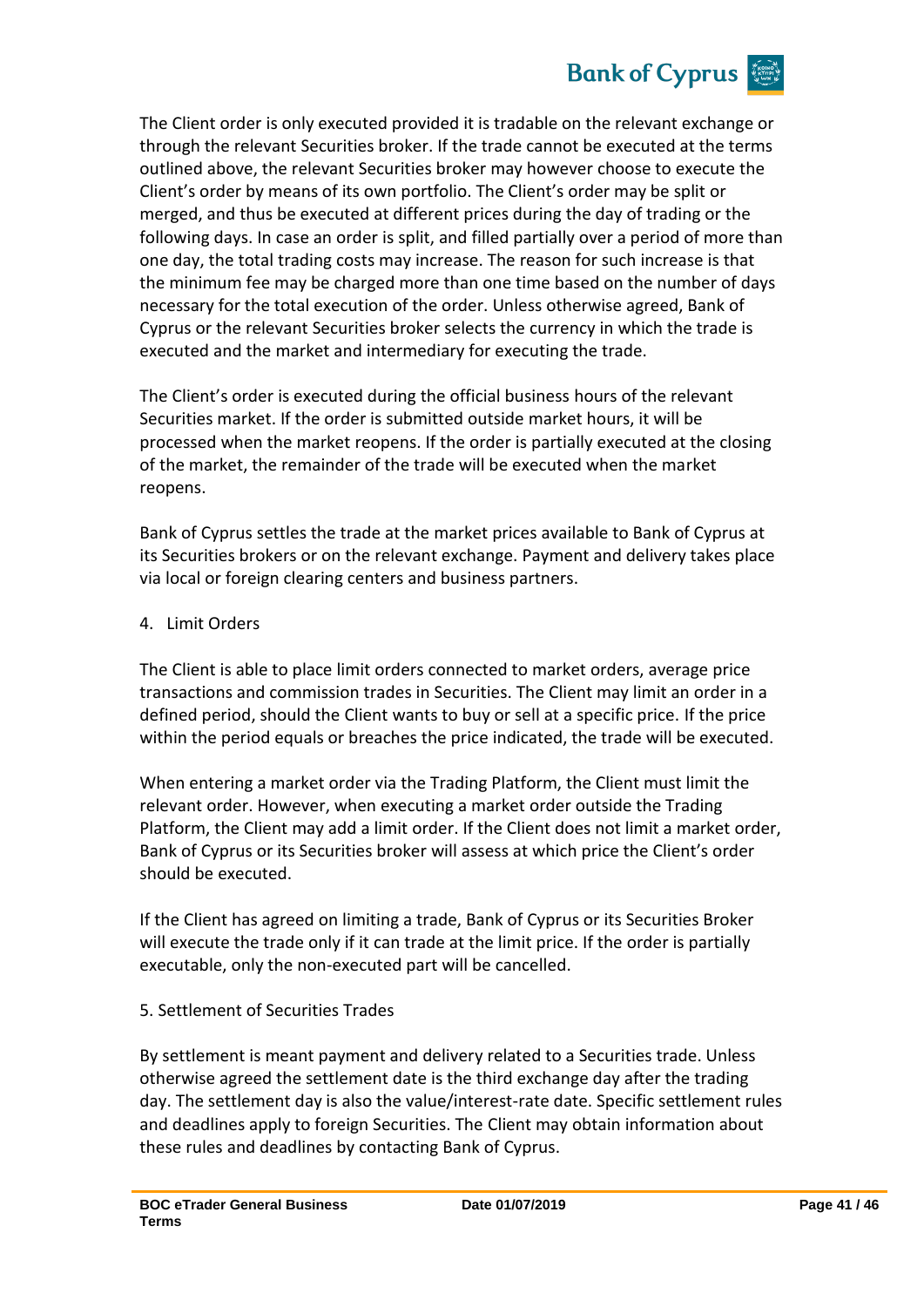

When a Client purchases Securities, the Client only obtains unconditional title of right to the Securities provided the final payment to Bank of Cyprus is made on the settlement date. Until final payment is made, Bank of Cyprus reserves the right to the Securities being purchased by the Client. When a Client sells Securities to Bank of Cyprus, Bank of Cyprus's payment of the settlement amount is subject to Bank of Cyprus acquiring unconditional title to the Securities on the day of settlement.

When trading foreign Securities, Bank of Cyprus bases the exchange rate on the current "Currency Conversions" rate as defined in the Commission, Charges and Margin Schedule.

Information about the costs of registration and deposit of foreign Securities is available in the Commission, Charges and Margin Schedule.

6. Trading Costs and Calculation Methods

Bank of Cyprus may charge commission for any Securities transaction.

For immediate trades in shares Bank of Cyprus does not charge trading costs by way of a mark-up/down. For immediate trades in bonds, however, the spot price and the price quoted by the relevant stock exchange may differ since Bank of Cyprus reserves the right to adjust the price to reflect the time of trading, order volume and trading volume of the Security.

Bank of Cyprus charges trading costs for average price transactions in shares and bonds by way of a mark-up/down.

Trades in OTC Securities are subject to trading costs as a percentage mark-up/down on the basis of the bid/offer price, relatively.

Order submitted in any other manner than via Trading Platform may result in increased trading costs.

The prevailing trading costs are set out in the Commission, Charges, and Margin Schedule.

The above costs may be changed in accordance with the Terms.

#### 7. Trade Confirmations

Bank of Cyprus will make available a Trade Confirmation to the Client no later than on the exchange day following the execution of the trade or the day after Bank of Cyprus's receipt of a third-party confirmation of the trade. The Trade Confirmation is made available on the Trading Platform.

8. Exceptional Market Conditions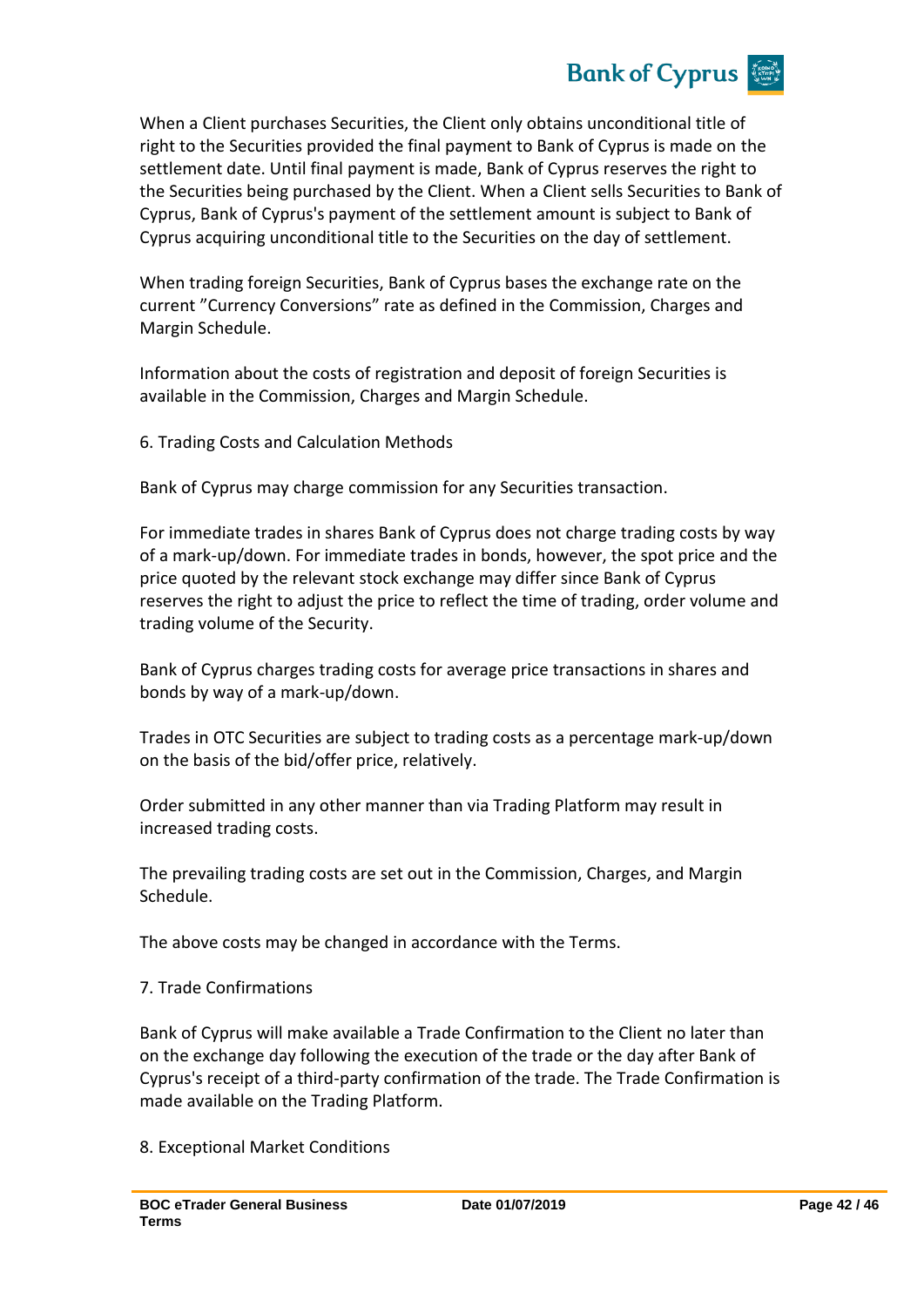

In exceptional market conditions Bank of Cyprus reserves the right not to execute an order. Exceptional market conditions may occur in case of a significant deviation between bid and offer prices, where market prices are unavailable for the relevant Security, or in case of sudden uncertainties in the global market.

#### 9. Corporate Actions

#### 9.1 Rights Issues

A Rights Issue is when a existing stockholder is offered a number of new shares proportional to their holding at a specified price for subscription by a specified date. These new shares may be renounceable (tradable) or non-renounceable.

If the Client is holding a stock where there is a Right Issue the Client will receive the rights and have the opportunity to subscribe for new stocks, ignore the rights or sell the rights, if possible.

In order to prevent renounceable rights from becoming worthless when they expire Bank of Cyprus will, if the Client by the Instruction Deadline has not instructed Bank of Cyprus, sell the rights (if possible) on behalf of the Client before the expiry of the rights. The proceeds from a sale of rights will be deducted the standard commission of the account.

If the rights are non-renounceable, they will if not exercised be worthless at expiry.

#### 9.2 Cash Dividends

A Cash Dividend is the cash payment of a dividend to the shareholder per share held. Cash dividends are booked on the Ex-Date reflecting the market price movement. However, the actual value of the payment will be settled on Pay Date.

Cash Dividends are credited to the Client's account with any applicable standard withholding taxes deducted.

#### 9.3 Dividend Option

A Dividend Option is per default the cash payment of a dividend to the shareholder per share held, however, the shareholder will be given the option to elect to receive securities proportional to the shares held.

Client eligible for cash will receive payment on Ex-Date. Clients electing to receive stocks will receive these based on the Dividend Reinvestment Rate at Pay Date.

Bank of Cyprus do not support currency option dividend – a dividend payable in cash with the position holder's option to receive payment in a different currency.

#### 9.4 Stock Dividends and Bonus Issues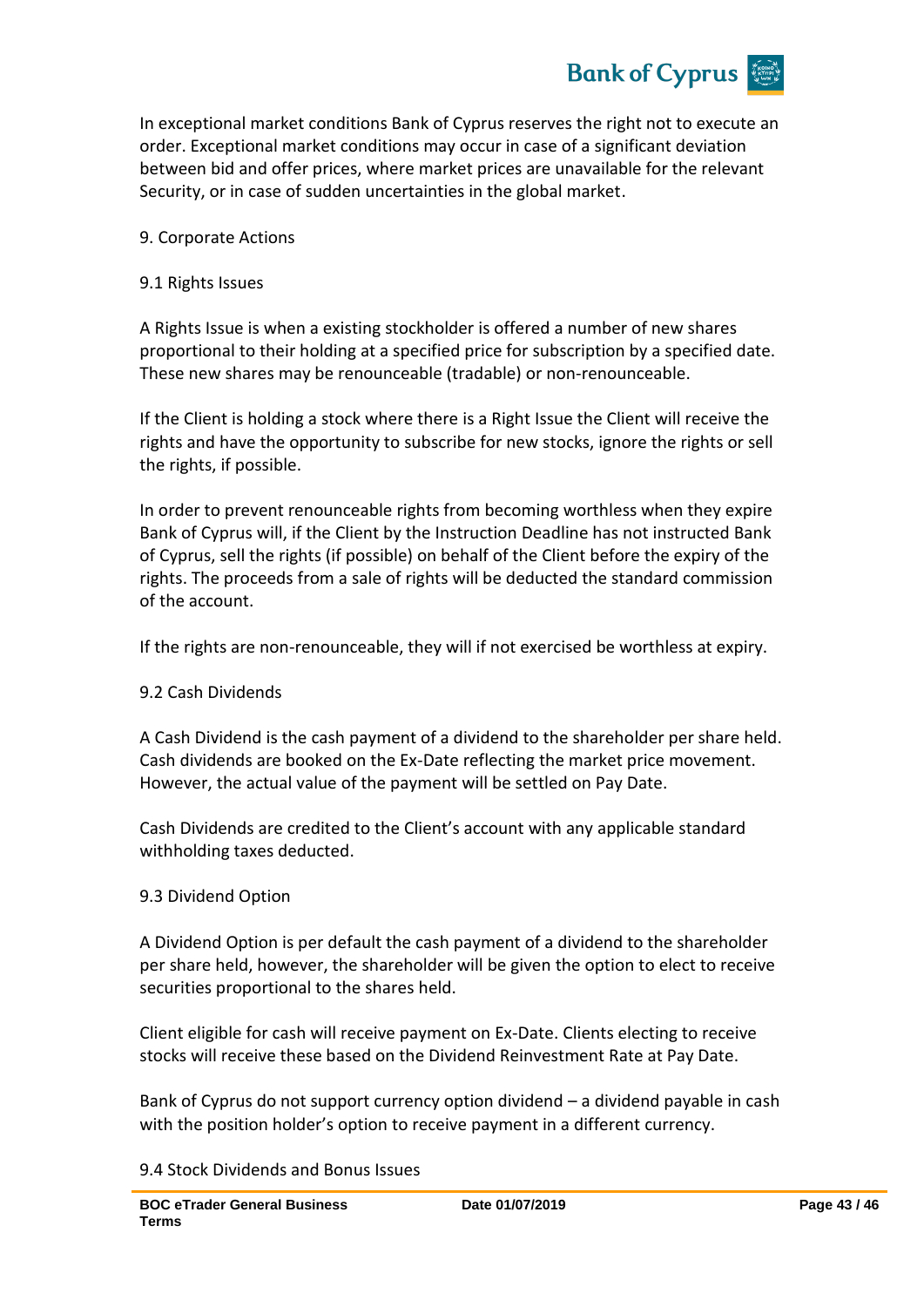

In a Stock Dividend the shareholder is receiving additional shares to those already held in the same security. This means that additional stocks are allocated on Ex-Date for value on Pay Date.

In a Bonus Issue shareholders will receive additional shares in proportion to the existing holding. Additional stocks are allocated on Ex-Date for value on Pay Date.

9.5 Stock Splits / Reverse Stock Splits / Spin Offs

A Stock Split is an increase in an issuer's number of issued shares proportional to a reduction in the par value of the existing shares. The holders will receive additional stocks, allocated on Ex-Date, but at a reduced price.

A Reverse Stock Split is a decrease in the number of issued shares proportional to an increase in the par value of the existing shares. The shareholders will see their stock position being reduced, on Ex-Date, but at an increased price.

A Spin Off means that the shareholders will receive additional shares in a new share in proportion to the existing holding. Additional stocks are allocated on Ex-Date.

9.6 Tender Offers

A Tender Offer is the offering to shareholders to sell their shares at a price determined by the Tender Offer issuer.

9.7 Mergers & Mergers with Elections

A Merger is the situation where two entities merge into one. Under normal circumstances the shareholders of either entity will be entitled to either:

i. Receive a cash compensation on Pay Date, ii. Receive the Prevailing Stocks on Ex-Date, or iii. A proportional combination of cash compensation and the Prevailing Stocks.

If the Client is holding a stock where there is a Merger the Client will be in a position to the elect between different options available for the specific Merger, if instruction is given to Bank of Cyprus prior to the Instruction Deadline. In the absence of instruction from the Client the default option of the Merger will be applied.

9.8 Special Corporate Action Events

Special and infrequent Corporate Actions that do not fall under the descriptions above may occur. Bank of Cyprus will handle such Corporate Actions in the best interest of the Client to the extent that time and operational procedures will reasonably allow.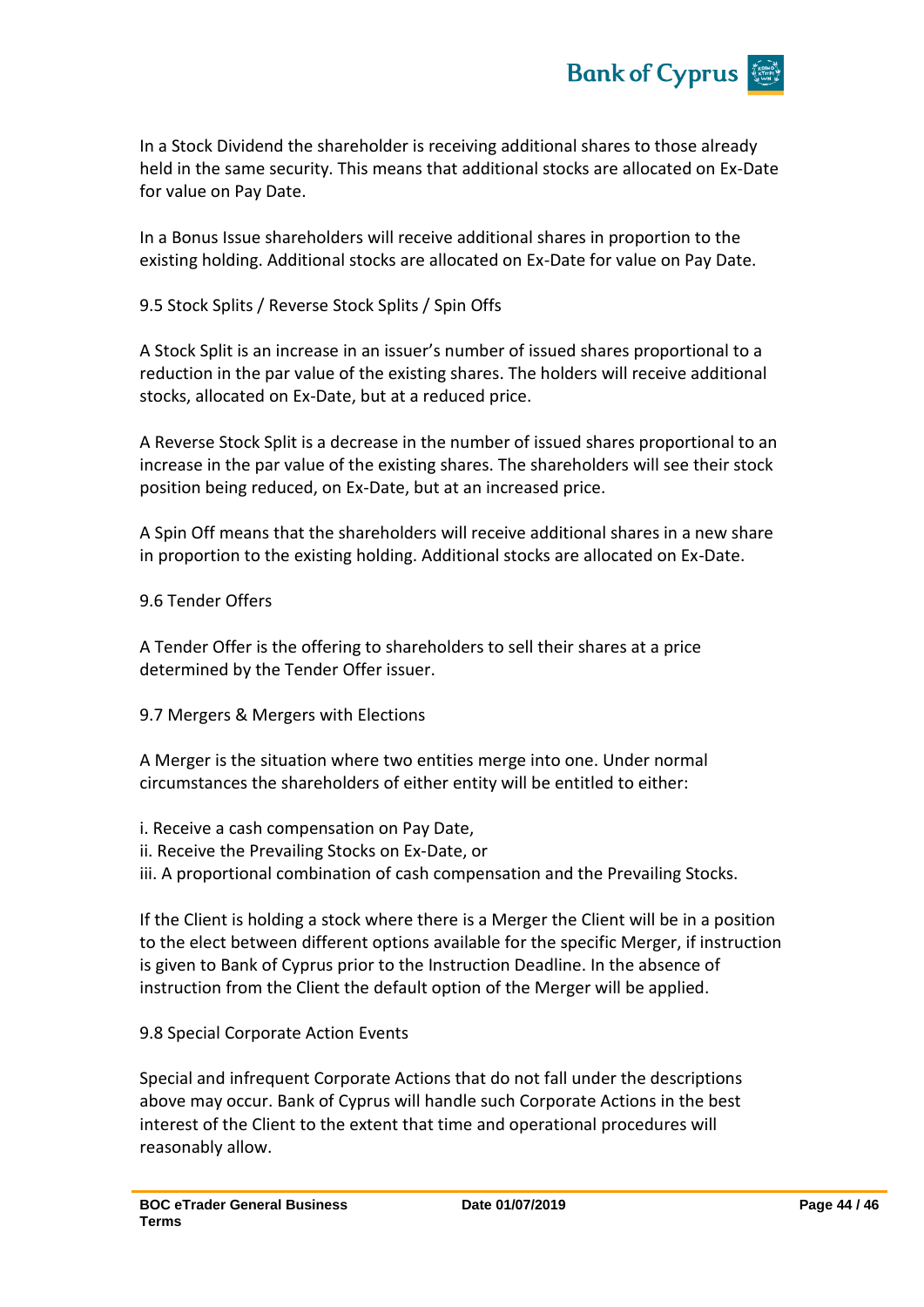

#### 9.9 Election for non-supported securities

The Client is made aware and acknowledges that in voluntary Corporate Action where the alternative to a cash settlement is the settlement in a Security that is not supported by Bank of Cyprus, the Client will not have the option to choose but will be given the cash settlement.

#### 9.10 Depositary Receipt Fees

It is standard practice for depositary receipts to charge an annual administration fee per share depending on the issuing depositary bank. The intent of the fee is to cover costs for the banks that take on the operational processes necessary to issue and trade the depositary receipt line. Typically, the fee is deducted when dividend payments are made, however, in case the depositary receipts do not pay a dividend or did not include the custodial fee in their dividend events, the fee will be administered through fee-only events.

The dividend fee is stipulated in the Deposit Agreement between the depositary bank and the company based upon industry standards.

The fee per depositary receipt is not dependent on the total amount of dividend being paid but the amount of Securities held.

#### 9.11 Costs

Bank of Cyprus may charge commission and fees related to Corporate Actions. The prevailing trading costs are set out in the Commission, Charges, and Margin Schedule.

#### 9.12 Taxes and Fees on Corporate Actions

Taxes and fees may also occur on Corporate Actions such as fee on a stock dividend or tax on a merger. When such taxes and fees occur Bank of Cyprus will debit the client's account accordingly.

#### 10. Disclaimer

Bank of Cyprus shall not be liable to the Client for any failure, hindrance or delay in performing its obligations under the Terms where such failure, hindrance or delay arises directly or indirectly from circumstances beyond its reasonable control. Such force majeure events shall include without limitation any technical difficulties such as telecommunications failures or disruptions, non-availability of Bank of Cyprus's website or the Trading Platform, e.g. due to maintenance downtime, declared or imminent war, revolt, civil unrest, catastrophes of nature, statutory provisions, measures taken by authorities, strikes, lock-outs, boycotts, or blockades, notwithstanding that Bank of Cyprus is a party to the conflict and including cases where only part of Bank of Cyprus's functions are affected by such events.